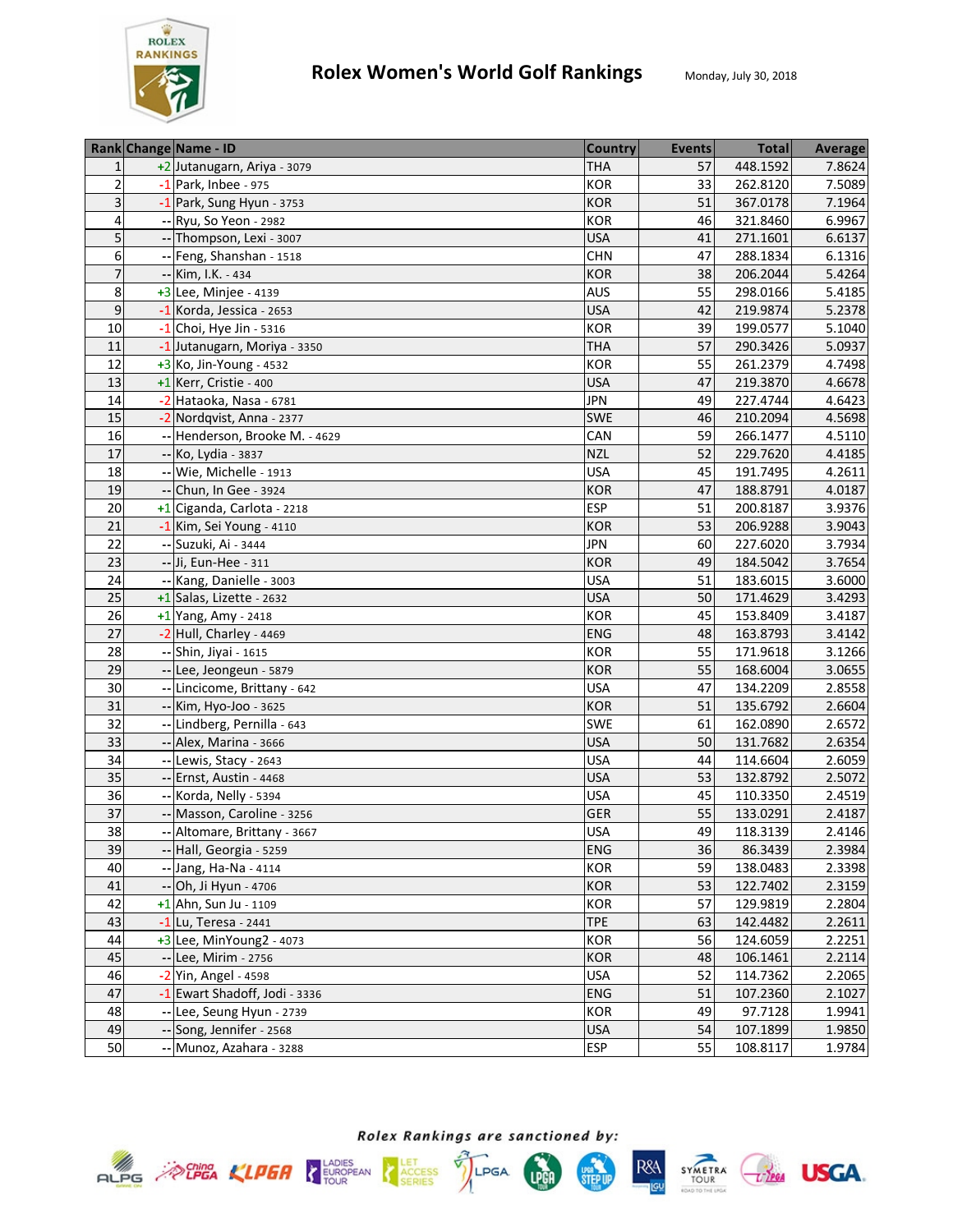

|                 | Rank Change Name - ID          | <b>Country</b> | <b>Events</b> | <b>Total</b> | Average |
|-----------------|--------------------------------|----------------|---------------|--------------|---------|
| 51              | +1 Higa, Mamiko - 3146         | <b>JPN</b>     | 70            | 136.0480     | 1.9435  |
| 52              | $+1$ Kim, Hae Rym - 3616       | <b>KOR</b>     | 63            | 121.9485     | 1.9357  |
| 53              | -2 Hur, Mi Jung - 2546         | <b>KOR</b>     | 49            | 93.2799      | 1.9037  |
| 54              | +7 Concolino, Jacqui - 4444    | <b>USA</b>     | 52            | 98.5344      | 1.8949  |
| 55              | -- Kim, Ji Hyun2 - 4249        | <b>KOR</b>     | 58            | 109.8784     | 1.8945  |
| 56              | $-2$ Shin, Jenny - 3279        | <b>KOR</b>     | 53            | 99.5033      | 1.8774  |
| 57              | +1 Narita, Misuzu - 4075       | <b>JPN</b>     | 66            | 120.6346     | 1.8278  |
| 58              | $-1$ Duncan, Lindy - 2611      | <b>USA</b>     | 43            | 78.3694      | 1.8225  |
| 59              | $-3$ Lee, Mi Hyang - 4006      | <b>KOR</b>     | 56            | 102.0155     | 1.8217  |
| 60              | -1 Kim, Ji-Hyun - 3893         | KOR            | 59            | 106.6484     | 1.8076  |
| 61              | -1 Pettersen, Suzann - 1021    | <b>NOR</b>     | 33            | 61.3186      | 1.7520  |
| 62              | Choi, Chella - 3172            | <b>KOR</b>     | 58            | 100.9806     | 1.7410  |
| 63              | $+1$ Bae, Seon woo - 4293      | <b>KOR</b>     | 56            | 95.9783      | 1.7139  |
| 64              | $-1$ Hsu, Wei-Ling - 4582      | <b>TPE</b>     | 48            | 81.7783      | 1.7037  |
| 65              | $+1$ Lee, Da Yeon - 5709       | <b>KOR</b>     | 42            | 69.7628      | 1.6610  |
| 66              | -1 Kirk, Katherine - 230       | <b>AUS</b>     | 47            | 78.0488      | 1.6606  |
| 67              | $+3$ Law, Bronte - 4657        | <b>ENG</b>     | 37            | 60.3760      | 1.6318  |
| 68              | $+1$ Ueda, Momoko - 1836       | <b>JPN</b>     | 62            | 100.1128     | 1.6147  |
| 69              | -1 Stanford, Angela - 1687     | <b>USA</b>     | 54            | 86.2879      | 1.5979  |
| 70              | -3 Kim, Ha Neul - 2224         | <b>KOR</b>     | 60            | 94.5307      | 1.5755  |
| 71              | -- Park, Annie - 4550          | <b>USA</b>     | 35            | 54.6309      | 1.5609  |
| 72              | -- Park, Jane - 976            | <b>USA</b>     | 44            | 64.7059      | 1.4706  |
| 73              | -- Lee, Jeong Eun - 2931       | <b>KOR</b>     | 56            | 82.0194      | 1.4646  |
| 74              | -- Khang, Megan - 4560         | <b>USA</b>     | 60            | 87.8520      | 1.4642  |
| 75              | -- Cho, Jeongmin - 5298        | <b>KOR</b>     | 58            | 84.7946      | 1.4620  |
| 76              | $+3$ O'Toole, Ryann - 3581     | <b>USA</b>     | 50            | 71.9706      | 1.4394  |
| 77              | -1 Smith, Sarah Jane - 399     | <b>AUS</b>     | 62            | 89.0731      | 1.4367  |
| $\overline{78}$ | -- Park, Min Ji - 6898         | <b>KOR</b>     | 41            | 57.9289      | 1.4129  |
| 79              | -2 Kawagishi, Fumika - 3704    | <b>JPN</b>     | 55            | 76.8327      | 1.3970  |
| 80              | -- Gal, Sandra - 2637          | GER            | 55            | 76.0280      | 1.3823  |
| 81              | $+1$ lee, so young - 4632      | <b>KOR</b>     | 58            | 78.0583      | 1.3458  |
| 82              | -1 Jeon, Mi Jeong - 302        | <b>KOR</b>     | 64            | 85.3461      | 1.3335  |
| 83              | -- Park, Ji Young - 5393       | <b>KOR</b>     | 57            | 75.0180      | 1.3161  |
| 84              | $+2$ Oh, Su-Hyun - 3507        | <b>AUS</b>     | 59            | 76.5925      | 1.2982  |
| 85              | -1 Ashok, Aditi - 4405         | <b>IND</b>     | 52            | 67.3975      | 1.2961  |
| 86              | -1 Nomura, Harukyo - 3746      | <b>JPN</b>     | 51            | 65.5049      | 1.2844  |
| 87              | -- Piller, Gerina - 2553       | <b>USA</b>     | 29            | 44.0010      | 1.2572  |
| 88              | +2 McDonald, Ally - 5839       | <b>USA</b>     | 46            | 57.6373      | 1.2530  |
| 89              | $-1$ Kikuchi, Erika - 3160     | <b>JPN</b>     | 64            | 79.9380      | 1.2490  |
| 90              | $-1$ Olson, Amy - 4300         | <b>USA</b>     | 39            | 47.5096      | 1.2182  |
| 91              | +1 Lee, Ji-Hee - 592           | <b>KOR</b>     | 59            | 71.7707      | 1.2165  |
| 92              | +21 Koiwai, Sakura - 5464      | <b>JPN</b>     | 32            | 42.3160      | 1.2090  |
| 93              | -- Bae, Hee-Kyung - 3923       | <b>KOR</b>     | 68            | 81.6228      | 1.2003  |
| 94              | -3 Sagstrom, Madelene - 5449   | <b>SWE</b>     | 47            | 56.2557      | 1.1969  |
| 95              | -- Suwannapura, Thidapa - 2741 | <b>THA</b>     | 41            | 49.0472      | 1.1963  |
| 96              | $-2$ Talley, Emma - 4311       | <b>USA</b>     | 45            | 53.4937      | 1.1887  |
| 97              | -1 Phatlum, Pornanong - 2277   | <b>THA</b>     | 58            | 67.8952      | 1.1706  |
| 98              | -1 Kim, Ji Yeong - 5396        | <b>KOR</b>     | 54            | 62.5570      | 1.1585  |
| 99              | -- Martin, Mo - 2481           | <b>USA</b>     | 53            | 60.4890      | 1.1413  |
| 100             | +64 Kang, Haeji - 2781         | <b>KOR</b>     | 35            | 39.8317      | 1.1380  |









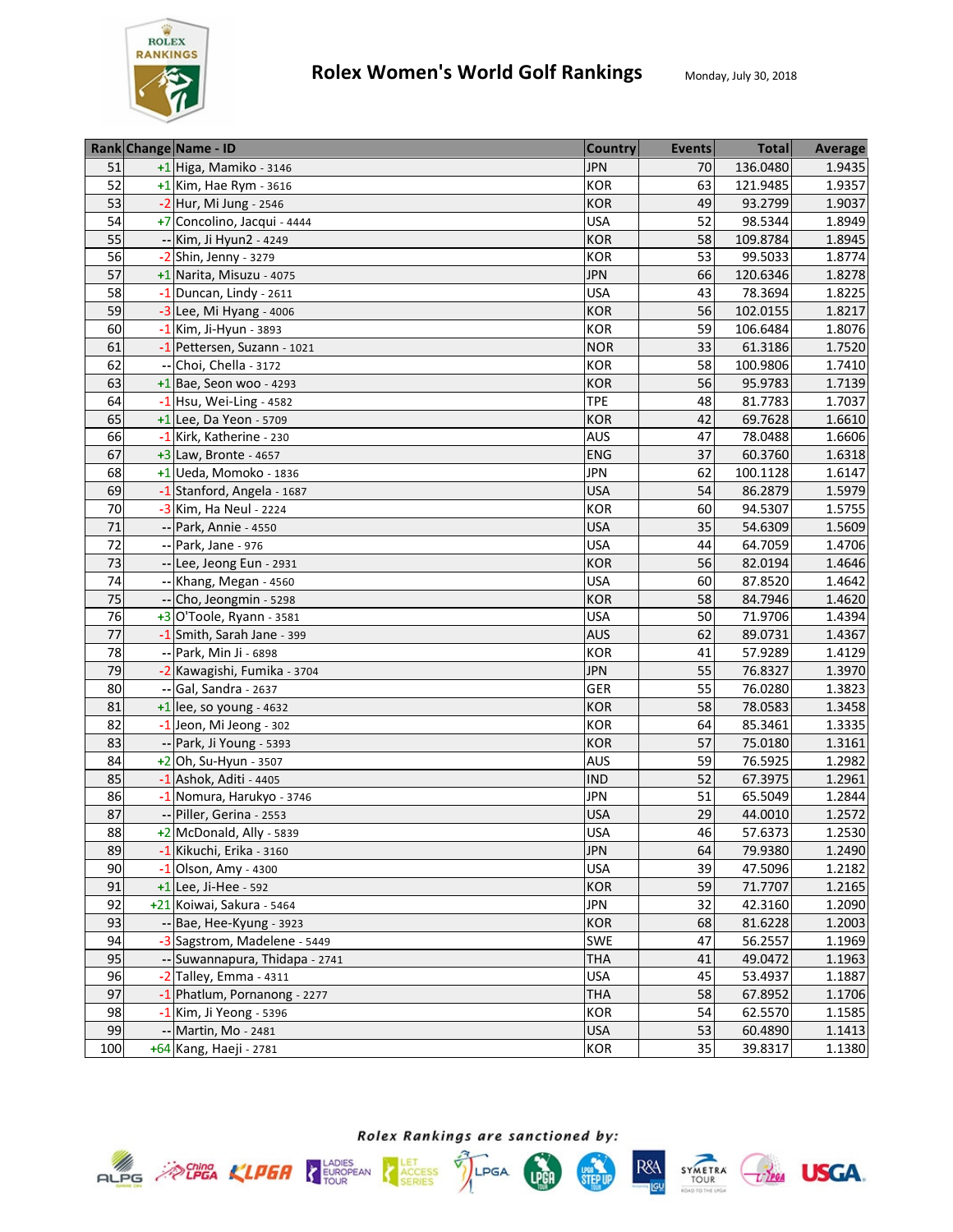

|     | Rank Change Name - ID             | <b>Country</b> | <b>Events</b> | <b>Total</b> | Average |
|-----|-----------------------------------|----------------|---------------|--------------|---------|
| 101 | -3 Yoon, Chae-Young - 2001        | <b>KOR</b>     | 59            | 66.4410      | 1.1261  |
| 102 | $+1$ Yao, Hsuan-Yu - 3649         | <b>TPE</b>     | 63            | 70.7314      | 1.1227  |
| 103 | -3 Icher, Karine - 247            | <b>FRA</b>     | 56            | 61.1914      | 1.0927  |
| 104 | -2 Kim, A Lim - 6787              | <b>KOR</b>     | 56            | 61.0248      | 1.0897  |
| 105 | -- Okayama, Eri - 4580            | <b>JPN</b>     | 70            | 75.2731      | 1.0753  |
| 106 | -5 Uehara, Ayako - 1839           | <b>JPN</b>     | 60            | 63.2407      | 1.0540  |
| 107 | +10 Simon, Ashleigh - 2379        | <b>RSA</b>     | 53            | 55.8316      | 1.0534  |
| 108 | -4 Nagai, Kana - 4508             | <b>JPN</b>     | 73            | 76.7298      | 1.0511  |
| 109 | -1 Morita-WanyaoLu, Haruka - 3776 | <b>CHN</b>     | 68            | 71.4110      | 1.0502  |
| 110 | -3 Katsu, Minami - 4471           | <b>JPN</b>     | 50            | 52.3326      | 1.0467  |
| 111 | -2 Ji, Han Sol - 5343             | <b>KOR</b>     | 57            | 59.3044      | 1.0404  |
| 112 | -2 In, ju yeon - 5842             | KOR            | 42            | 43.4053      | 1.0335  |
| 113 | -7 Green, Hannah - 4449           | <b>AUS</b>     | 42            | 43.0119      | 1.0241  |
| 114 | +2 Oyama, Shiho - 926             | <b>JPN</b>     | 36            | 36.7936      | 1.0220  |
| 115 | -1 Kim, Char Young2 - 3901        | <b>KOR</b>     | 52            | 52.8645      | 1.0166  |
| 116 | -5 Kim, Min Sun5 - 4591           | <b>KOR</b>     | 57            | 57.9068      | 1.0159  |
| 117 | -2 Arimura, Chie - 1141           | <b>JPN</b>     | 55            | 55.3938      | 1.0072  |
| 118 | -6 Ryu, Ritsuko - 2710            | <b>JPN</b>     | 69            | 68.5954      | 0.9941  |
| 119 | -- Broch Larsen, Nicole - 4883    | DEN            | 50            | 48.7644      | 0.9753  |
| 120 | -- Boutier, Celine - 4029         | <b>FRA</b>     | 45            | 43.7349      | 0.9719  |
| 121 | -3 Arakaki, Hina - 4156           | <b>JPN</b>     | 37            | 35.8832      | 0.9698  |
| 122 | -1 JANG, EUN SOO - 5556           | KOR            | 44            | 41.5408      | 0.9441  |
| 123 | $-1$ Jang, Su Yeon - 3242         | <b>KOR</b>     | 55            | 51.0144      | 0.9275  |
| 124 | $-1$ Kim, Hye Sun - 6868          | KOR            | 51            | 46.8970      | 0.9195  |
| 125 | -1 Stackhouse, Mariah - 4310      | <b>USA</b>     | 43            | 38.7236      | 0.9005  |
| 126 | $+1$ Yoo, Sun Young - 2000        | KOR            | 42            | 37.6713      | 0.8969  |
| 127 | -2 Heo, Yoon-Kyung - 3224         | <b>KOR</b>     | 33            | 30.9395      | 0.8840  |
| 128 | -- Anai, Lala - 2875              | <b>JPN</b>     | 75            | 65.9723      | 0.8796  |
| 129 | $+7$ Lopez, Gaby - 3516           | <b>MEX</b>     | 54            | 47.4692      | 0.8791  |
| 130 | -4 Lee, Bo-Mee - 3409             | <b>KOR</b>     | 59            | 51.3872      | 0.8710  |
| 131 | -2 Kung, Candie - 535             | <b>TPE</b>     | 50            | 43.3439      | 0.8669  |
| 132 | +71 Hwang, Ah-Reum - 2827         | <b>KOR</b>     | 60            | 51.9358      | 0.8656  |
| 133 | +18 Webb, Karrie - 1888           | AUS            | 31            | 29.8996      | 0.8543  |
| 134 | -3 Yokomine, Sakura - 1996        | <b>JPN</b>     | 55            | 46.7225      | 0.8495  |
| 135 | -5 Fujimoto, Asako - 2507         | <b>JPN</b>     | 69            | 57.7583      | 0.8371  |
| 136 | -4 kim, suji - 7357               | KOR            | 43            | 35.7162      | 0.8306  |
| 137 | -2 Park, Gyeol - 4261             | <b>KOR</b>     | 52            | 43.1451      | 0.8297  |
| 138 | +20 Pace, Lee-Anne - 2496         | <b>RSA</b>     | 53            | 43.9599      | 0.8294  |
| 139 | -5 Han, Jin Seon - 8406           | <b>KOR</b>     | 29            | 28.8000      | 0.8229  |
| 140 | -3 Park, Hee Young - 970          | KOR            | 46            | 37.7734      | 0.8212  |
| 141 | -8 Green, Jaye Marie - 3955       | <b>USA</b>     | 41            | 33.6520      | 0.8208  |
| 142 | -3 Park, Chae Yoon - 4514         | KOR            | 60            | 48.8971      | 0.8150  |
| 143 | $-2$ Ha, Min Song - 4574          | <b>KOR</b>     | 59            | 47.8361      | 0.8108  |
| 144 | -6 Clanton, Cydney - 2607         | <b>USA</b>     | 45            | 36.0048      | 0.8001  |
| 145 | $-5$ An, Na Rin - 6573            | <b>KOR</b>     | 42            | 33.5954      | 0.7999  |
| 146 | +2 Liu, Yu - 3789                 | <b>CHN</b>     | 48            | 38.2234      | 0.7963  |
| 147 | -5 Kashiwabara, Asuka - 4046      | <b>JPN</b>     | 68            | 53.5113      | 0.7869  |
| 148 | -5 Fukuda, Mami - 3618            | <b>JPN</b>     | 67            | 52.6599      | 0.7860  |
| 149 | -5 Davidson, Karis - 5605         | <b>AUS</b>     | 23            | 27.0838      | 0.7738  |
|     |                                   |                | 49            |              |         |
| 150 | $+27$ Joh, Tiffany - 2420         | <b>USA</b>     |               | 37.5060      | 0.7654  |







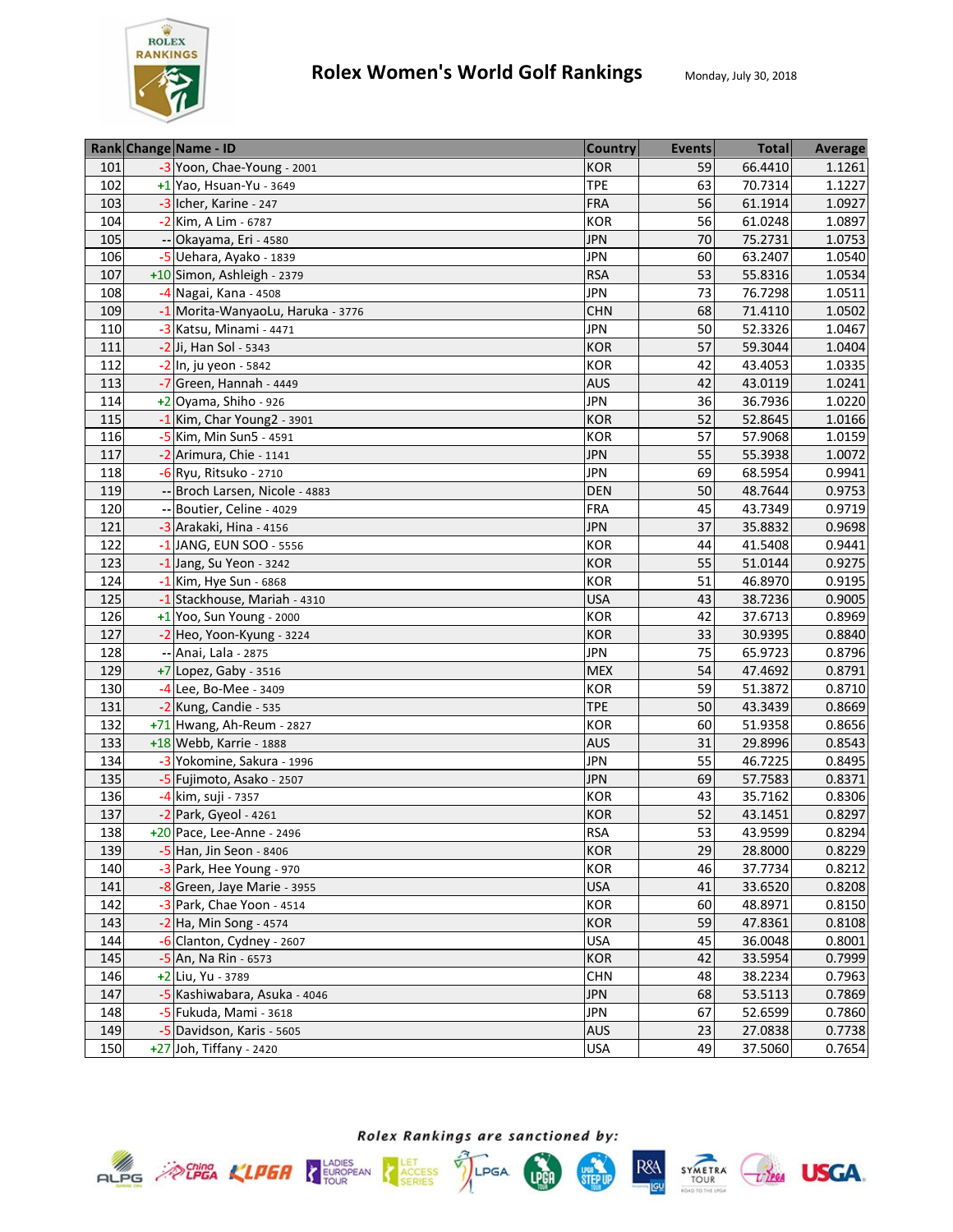

|     | Rank Change Name - ID                   | <b>Country</b> | <b>Events</b>  | <b>Total</b> | <b>Average</b> |
|-----|-----------------------------------------|----------------|----------------|--------------|----------------|
| 151 | -6 Yoshiba, Rumi - 4378                 | <b>JPN</b>     | 75             | 56.4160      | 0.7522         |
| 152 | -6 Kim, So Yi - 4320                    | <b>KOR</b>     | 56             | 41.9944      | 0.7499         |
| 153 | +2 Yoshida, Yumiko - 2014               | <b>JPN</b>     | 57             | 42.6550      | 0.7483         |
| 154 | -7 Aoki, Serena - 2746                  | <b>JPN</b>     | 73             | 54.3461      | 0.7445         |
| 155 | -6 Nagamine, Saki - 4041                | <b>JPN</b>     | 71             | 52.5554      | 0.7402         |
| 156 | +14 Chien, Pei-Yun - 4354               | <b>TPE</b>     | 61             | 44.9065      | 0.7362         |
| 157 | +16 Van Dam, Anne - 5373                | <b>NED</b>     | 39             | 28.3503      | 0.7269         |
| 158 | -5 Pressel, Morgan - 1044               | <b>USA</b>     | 49             | 35.3063      | 0.7205         |
| 159 | -9 Recari, Beatriz - 1067               | <b>ESP</b>     | 50             | 36.0222      | 0.7204         |
| 160 | -8 Kaufman, Kim - 5409                  | <b>USA</b>     | 57             | 40.8325      | 0.7164         |
| 161 | -5 Santiwiwatthanaphong, Sherman - 6123 | <b>THA</b>     | 43             | 30.7184      | 0.7144         |
| 162 | -8 LANGKULGASETTRIN, Saranporn - 6797   | <b>THA</b>     | 37             | 26.2856      | 0.7104         |
| 163 | $-2$ Choi, Eun Woo - 6356               | <b>KOR</b>     | 56             | 39.6758      | 0.7085         |
| 164 | $-4$ Seo, Yeun Jung - 4640              | KOR            | 54             | 38.1745      | 0.7069         |
| 165 | $-6$ Cho, Yoon Ji - 3783                | <b>KOR</b>     | 56             | 39.2568      | 0.7010         |
| 166 | -9 Nishiyama, Yukari - 2724             | <b>JPN</b>     | 75             | 52.4823      | 0.6998         |
| 167 | -5 Sakai, Miki - 2932                   | <b>JPN</b>     | 72             | 49.9103      | 0.6932         |
| 168 | -3 Hedwall, Caroline - 2672             | SWE            | 43             | 29.4145      | 0.6841         |
| 169 | -6 Lee, Eun Ju - 4264                   | <b>KOR</b>     | 43             | 29.1081      | 0.6769         |
| 170 | -4 Inglis, Caroline - 7019              | <b>USA</b>     | 37             | 24.8714      | 0.6722         |
| 171 | -4 Tamulis, Kris - 1768                 | <b>USA</b>     | 40             | 26.5648      | 0.6641         |
| 172 | -3 Uribe, Mariajo - 2636                | COL            | 48             | 31.6339      | 0.6590         |
| 173 | +10 Reid, Melissa - 2736                | ENG            | 44             | 28.9629      | 0.6582         |
| 174 | $-6$ Sharp, Alena - 1600                | CAN            | 58             | 38.1220      | 0.6573         |
| 175 | -3 Ahn, Song Yi - 3900                  | <b>KOR</b>     | 55             | 35.9393      | 0.6534         |
| 176 | -2 Gillman, Kristen - 5989              | <b>USA</b>     | $\overline{2}$ | 22.5429      | 0.6441         |
| 177 | -2 Fujita, Saiki - 28                   | <b>JPN</b>     | 64             | 41.0739      | 0.6418         |
| 178 | -7 Holmqvist, Daniela - 4952            | <b>SWE</b>     | 42             | 26.9440      | 0.6415         |
| 179 | -3 Park, So Yeon - 5292                 | <b>KOR</b>     | 57             | 36.4233      | 0.6390         |
| 180 | -2 Kim, Bo Ah - 4321                    | KOR            | 55             | 34.9777      | 0.6360         |
| 181 | -2 Park, Shin Young - 5293              | <b>KOR</b>     | 55             | 34.7476      | 0.6318         |
| 182 | -2 Lee, Ji Hyun - 4266                  | KOR            | 46             | 28.7961      | 0.6260         |
| 183 | +32 Haglund, Jenny - 4940               | <b>SWE</b>     | 41             | 25.3160      | 0.6175         |
| 184 | -- Sangchan, Supamas - 5186             | <b>THA</b>     | 38             | 23.4004      | 0.6158         |
| 185 | +6 Creamer, Paula - 1380                | <b>USA</b>     | 40             | 24.5037      | 0.6126         |
| 186 | -5 Kang, Soo-Yun - 363                  | KOR            | 56             | 33.8914      | 0.6052         |
| 187 | -5 Takeo, Saki - 4368                   | <b>JPN</b>     | 71             | 42.7777      | 0.6025         |
| 188 | -3 Lang, Brittany - 562                 | <b>USA</b>     | 52             | 31.2040      | 0.6001         |
| 189 | -3 Jung, Yeon Ju - 4115                 | <b>KOR</b>     | 56             | 33.3846      | 0.5962         |
| 190 | $-1$ Hong, Ran - 213                    | KOR            | 53             | 31.1289      | 0.5873         |
| 191 | +6 Matsuda, Rei - 4680                  | <b>JPN</b>     | 34             | 20.5565      | 0.5873         |
| 192 | -5 Davies, Laura - 1421                 | ENG            | 45             | 26.3856      | 0.5863         |
| 193 | -5 Chung, Jae Eun - 2570                | <b>KOR</b>     | 61             | 35.5577      | 0.5829         |
| 194 | $-2$ Park, Ju Young - 3508              | KOR            | 55             | 31.7544      | 0.5774         |
| 195 | -5 Azuma, Hiroko - 4045                 | <b>JPN</b>     | 69             | 39.7348      | 0.5759         |
| 196 | -- Choi, Ka Ram - 4524                  | <b>KOR</b>     | 55             | 31.5080      | 0.5729         |
| 197 | $-2$ Lim, eun bin - 5880                | <b>KOR</b>     | 57             | 32.6018      | 0.5720         |
| 198 | -5 Meechai, Wichanee - 4708             | THA            | 52             | 29.6469      | 0.5701         |
| 199 | -5 Sasaki, Shoko - 4050                 | <b>JPN</b>     | 75             | 42.6774      | 0.5690         |
| 200 | -- Ohshiro, Satsuki - 919               | JPN            | 60             | 34.0830      | 0.5681         |









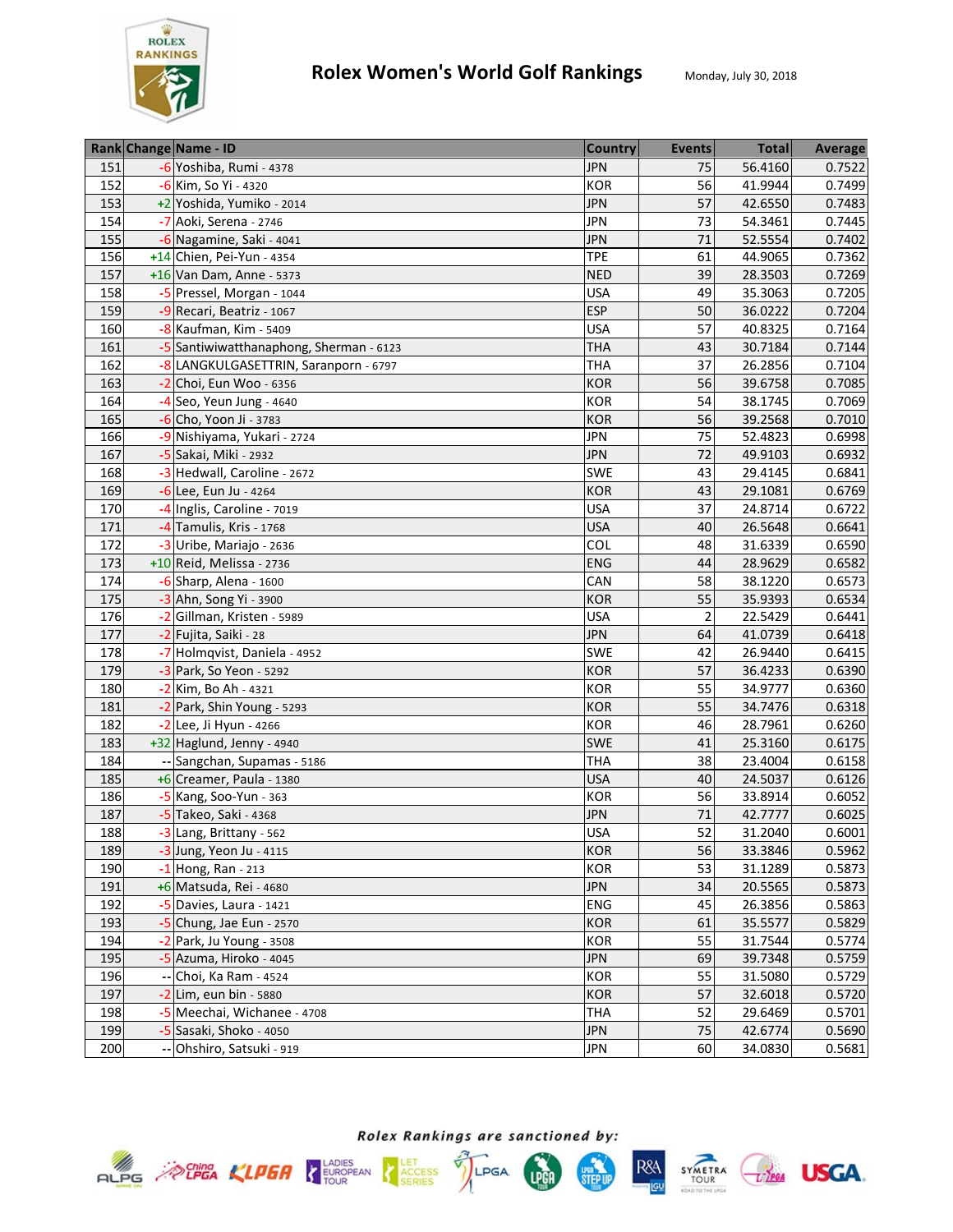

|     | Rank Change Name - ID                 | <b>Country</b> | <b>Events</b>  | <b>Total</b> | Average |
|-----|---------------------------------------|----------------|----------------|--------------|---------|
| 201 | +1 Choi, Min Kyung - 4056             | <b>KOR</b>     | 50             | 28.1445      | 0.5629  |
| 202 | -3 Kim, Hyun Soo - 3628               | KOR            | 56             | 31.4907      | 0.5623  |
| 203 | -2 Tavatanakit, Paphangkorn - 6198    | <b>THA</b>     | $\overline{4}$ | 19.5000      | 0.5571  |
| 204 | +1 Koerstz Madsen, Nanna - 5003       | <b>DEN</b>     | 52             | 28.8531      | 0.5549  |
| 205 | +3 Thanapolboonyaras, Pannarat - 5869 | <b>THA</b>     | 47             | 25.9842      | 0.5529  |
| 206 | -8 Parker, Florentyna - 3497          | ENG            | 36             | 19.7637      | 0.5490  |
| 207 | -- Sattayabanphot, Onnarin - 2740     | <b>THA</b>     | 54             | 29.3961      | 0.5444  |
| 208 | -4 Kido, Megumi - 2655                | <b>JPN</b>     | 71             | 38.4694      | 0.5418  |
| 209 | -3 Tsuji, Rie - 5255                  | <b>JPN</b>     | 68             | 36.3800      | 0.5350  |
| 210 | +19 Harigae, Mina - 3001              | <b>USA</b>     | 34             | 18.5816      | 0.5309  |
| 211 | -2 Changkija, Sandra - 3953           | <b>USA</b>     | 31             | 18.5369      | 0.5296  |
| 212 | Lee, Jung Min - 598                   | KOR            | 52             | 27.4266      | 0.5274  |
| 213 | +4 Kimura, Ayako - 6835               | <b>JPN</b>     | 45             | 23.2003      | 0.5156  |
| 214 | -3 Saiki, Miki - 1545                 | <b>JPN</b>     | 57             | 29.2640      | 0.5134  |
| 215 | $+1$ Nam, So Yeon - 3898              | <b>KOR</b>     | 57             | 29.1348      | 0.5111  |
| 216 | +11 Woods, Cheyenne - 3658            | <b>USA</b>     | 46             | 23.5112      | 0.5111  |
| 217 | +21 Nozawa, Mao - 4548                | <b>JPN</b>     | 43             | 21.9721      | 0.5110  |
| 218 | -8 Hori, Kotone - 4510                | <b>JPN</b>     | 69             | 35.2462      | 0.5108  |
| 219 | -5 Thitikul, Atthaya - 7331           | <b>THA</b>     | 8              | 17.8178      | 0.5091  |
| 220 | +8 Marchand, Brittany - 4305          | CAN            | 42             | 21.3495      | 0.5083  |
| 221 | -8 Lee, Alison - 3673                 | <b>USA</b>     | 42             | 21.2232      | 0.5053  |
| 222 | -2 Shimokawa, Megumi - 1610           | <b>JPN</b>     | 68             | 33.9916      | 0.4999  |
| 223 | -4 Tsai, Pei-Ying - 4124              | <b>TPE</b>     | 73             | 36.4507      | 0.4993  |
| 224 | -3 Park, You-Na - 3609                | KOR            | 57             | 28.2003      | 0.4947  |
| 225 | $-1$ Ohe, Kaori - 3161                | <b>JPN</b>     | 70             | 34.5734      | 0.4939  |
| 226 | -8 Watanabe, Ayaka - 3938             | <b>JPN</b>     | 71             | 35.0534      | 0.4937  |
| 227 | -4 Gondo, Karen - 5353                | <b>JPN</b>     | 62             | 30.2560      | 0.4880  |
| 228 | -3 Kim, Christina - 416               | <b>USA</b>     | 53             | 25.4927      | 0.4810  |
| 229 | -7 Matthew, Catriona - 724            | SCO            | 43             | 20.6753      | 0.4808  |
| 230 | -4 Choi, Yoo Lim - 4244               | <b>KOR</b>     | 53             | 25.4751      | 0.4807  |
| 231 | -1 Gonzalez Escallon, Laura - 3693    | <b>BEL</b>     | 34             | 16.2007      | 0.4629  |
| 232 | -1 Ryu, Hyunji - 5876                 | <b>KOR</b>     | 19             | 16.1615      | 0.4618  |
| 233 | $-1$ Kim, Bo Kyung - 2230             | KOR            | 52             | 23.9692      | 0.4609  |
| 234 | $+1$ Shon, Kelly - 4309               | <b>USA</b>     | 47             | 21.6599      | 0.4608  |
| 235 | $-1$ Jung, Hee Won - 3709             | KOR            | 50             | 22.9186      | 0.4584  |
| 236 | +1 Jeong, Seul Gi - 6526              | KOR            | 54             | 24.7291      | 0.4579  |
| 237 | $-1$ Park, Sohye - 5392               | KOR            | 40             | 18.2448      | 0.4561  |
| 238 | +4 Hamada, Mayu - 4509                | <b>JPN</b>     | 61             | 27.6534      | 0.4533  |
| 239 | +4 Shinkai, Miyu - 4040               | <b>JPN</b>     | 66             | 29.6543      | 0.4493  |
| 240 | -1 Spilkova, Klara - 3941             | CZE            | 31             | 15.7032      | 0.4487  |
| 241 | $+3$ Lee, Hyo Rin - 5399              | KOR            | 55             | 24.4682      | 0.4449  |
| 242 | -9 Delacour, Perrine - 3735           | <b>FRA</b>     | 39             | 17.3362      | 0.4445  |
| 243 | $-3$ Cowan, Olivia - 5775             | GER            | 34             | 15.5311      | 0.4437  |
| 244 | $-3$ Clyburn, Holly - 4634            | ENG            | 48             | 21.2628      | 0.4430  |
| 245 | +94 Yasuda, Yuka - 8558               | <b>JPN</b>     | $\overline{7}$ | 15.4757      | 0.4422  |
| 246 | +8 Lampert, Karolin - 4557            | GER            | 35             | 15.3401      | 0.4383  |
| 247 | Mikashima, Kana - 6082                | <b>JPN</b>     | 66             | 28.7133      | 0.4351  |
| 248 | -2 Beck, Laetitia - 4341              | <b>ISR</b>     | 41             | 17.8013      | 0.4342  |
| 249 | -- Kito, Sakura - 3936                | <b>JPN</b>     | 49             | 21.0080      | 0.4287  |
| 250 | -5 Herbin, Celine - 3393              | <b>FRA</b>     | 51             | 21.8112      | 0.4277  |
|     |                                       |                |                |              |         |







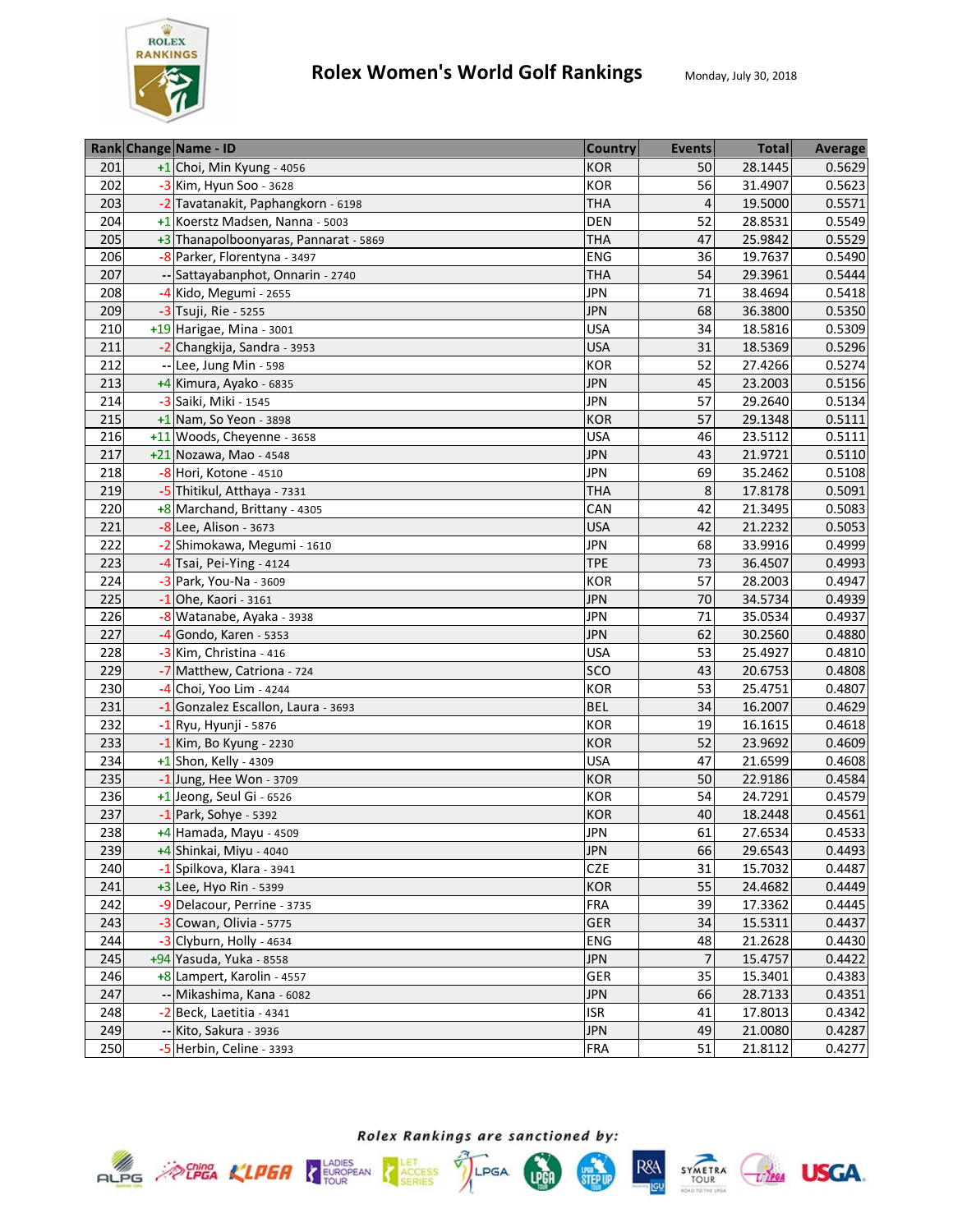

|     | Rank Change Name - ID              | <b>Country</b> | <b>Events</b> | <b>Total</b> | Average |
|-----|------------------------------------|----------------|---------------|--------------|---------|
| 251 | -3 Pedersen, Emily Kristine - 5368 | <b>DEN</b>     | 48            | 20.3911      | 0.4248  |
| 252 | -- Lee, Seon-Hwa - 616             | KOR            | 54            | 22.6878      | 0.4201  |
| 253 | +2 Iwahashi, Rie - 4684            | <b>JPN</b>     | 55            | 23.0702      | 0.4195  |
| 254 | +3 Ichinose, Yuki - 2505           | <b>JPN</b>     | 61            | 25.3700      | 0.4159  |
| 255 | -5 Lennarth, Camilla - 3333        | <b>SWE</b>     | 32            | 14.5484      | 0.4157  |
| 256 | -3 Jun, Uree - 6786                | KOR            | 42            | 17.3286      | 0.4126  |
| 257 | +9 Kaneda, Kumiko - 356            | <b>JPN</b>     | 65            | 26.3632      | 0.4056  |
| 258 | -7 Benyapa, Niphatsopho - 6507     | <b>THA</b>     | 42            | 16.9595      | 0.4038  |
| 259 | -3 Yan, Jing - 3793                | <b>CHN</b>     | 50            | 20.0177      | 0.4004  |
| 260 | +2 PHOKAN, Parinda - 7356          | <b>THA</b>     | 27            | 13.8886      | 0.3968  |
| 261 | -3 Klatten, Joanna - 4227          | <b>FRA</b>     | 38            | 14.9519      | 0.3935  |
| 262 | -3 Lin, Xiyu - 3792                | <b>CHN</b>     | 51            | 19.8066      | 0.3884  |
| 263 | -3 Burnett, Katie M. - 4622        | <b>USA</b>     | 51            | 19.7207      | 0.3867  |
| 264 | -- Tseng, Yani - 1813              | <b>TPE</b>     | 51            | 19.4944      | 0.3822  |
| 265 | -2 Kim, Ye Jin - 4343              | <b>KOR</b>     | 58            | 22.0985      | 0.3810  |
| 266 | -1 Hara, Erika - 6597              | <b>JPN</b>     | 17            | 13.2990      | 0.3800  |
| 267 | $+4$ Hara, Erina - 127             | <b>JPN</b>     | 66            | 24.9558      | 0.3781  |
| 268 | -7 Kristinsdottir, Olafia - 6065   | <b>ISL</b>     | 50            | 18.7899      | 0.3758  |
| 269 | -2 Kim, Cho hui - 3227             | <b>KOR</b>     | 55            | 20.5254      | 0.3732  |
| 270 | -2 Na, Da-Ye - 2534                | KOR            | 53            | 19.2553      | 0.3633  |
| 271 | $-1$ Oki, Seira - 3391             | <b>JPN</b>     | 43            | 15.3556      | 0.3571  |
| 272 | -3 Kanazawa, Shina - 6342          | <b>JPN</b>     | 32            | 12.4709      | 0.3563  |
| 273 | +9 Chayanun, Chonlada - 6616       | <b>THA</b>     | 34            | 12.4044      | 0.3544  |
| 274 | $-2$ HEO, DABEEN - 8388            | <b>KOR</b>     | 36            | 12.6121      | 0.3503  |
| 275 | $+2$ Chung, Ye-Na - 3612           | <b>KOR</b>     | 58            | 20.2482      | 0.3491  |
| 276 | -1 Hattori, Mayu - 146             | <b>JPN</b>     | 72            | 25.1299      | 0.3490  |
| 277 | +38 Torres, Maria - 8673           | <b>PUR</b>     | 17            | 12.1672      | 0.3476  |
| 278 | +1 Stoelting, Jackie - 3361        | <b>USA</b>     | 42            | 14.5890      | 0.3474  |
| 279 | $-6$ Cho, Ayean - 6516             | <b>KOR</b>     | 12            | 12.1175      | 0.3462  |
| 280 | +5 Seong, Eunjeong - 4641          | KOR            | 26            | 12.1051      | 0.3459  |
| 281 | -3 Darquea, Daniela - 6416         | <b>GEQ</b>     | 36            | 12.3459      | 0.3429  |
| 282 | $+24$ Kemp, Sarah - 397            | <b>AUS</b>     | 44            | 15.0428      | 0.3419  |
| 283 | -2 Kim, Younkyo - 7098             | <b>KOR</b>     | 33            | 11.9290      | 0.3408  |
| 284 | $-8$ Lee, Na-Ri - 3180             | KOR            | 60            | 20.3926      | 0.3399  |
| 285 | $-1$ Choi, Hye-Yong - 1335         | <b>KOR</b>     | 54            | 18.2366      | 0.3377  |
| 286 | -12 Maclaren, Meghan - 7072        | ENG            | 39            | 13.0748      | 0.3353  |
| 287 | +41 Popov, Sophia - 4319           | GER            | 39            | 13.0147      | 0.3337  |
| 288 | -5 Leblanc, Maude-Aimee - 2213     | CAN            | 39            | 12.9573      | 0.3322  |
| 289 | -9 lijima, Akane - 249             | <b>JPN</b>     | 69            | 22.8271      | 0.3308  |
| 290 | -4 Hong, Jin Joo - 212             | KOR            | 55            | 18.0624      | 0.3284  |
| 291 | -4 Dambaugh, Katelyn - 7141        | <b>USA</b>     | 27            | 11.4446      | 0.3270  |
| 292 | $-4$ Ree, Robynn - 6993            | <b>USA</b>     | 16            | 11.3127      | 0.3232  |
| 293 | -2 Oosato, Momoko - 6073           | <b>JPN</b>     | 25            | 11.1689      | 0.3191  |
| 294 | -5 Matsumori, Kyoka - 4662         | <b>JPN</b>     | 55            | 17.5466      | 0.3190  |
| 295 | -5 Weaver, Lindsey - 7079          | <b>USA</b>     | 30            | 11.1435      | 0.3184  |
| 296 | +4 Lee, Solar - 4239               | KOR            | 35            | 11.0884      | 0.3168  |
| 297 | -2 Preedasutthiji, Kanyalak - 6804 | <b>THA</b>     | 21            | 11.0800      | 0.3166  |
| 298 | -6 Johnson, Felicity - 2950        | <b>ENG</b>     | 37            | 11.6050      | 0.3136  |
| 299 | $-3$ Sobron, Luna - 5996           | <b>ESP</b>     | 43            | 13.4660      | 0.3132  |
| 300 | +3 Park, Bo Mi - 5680              | <b>KOR</b>     | 50            | 15.6158      | 0.3123  |











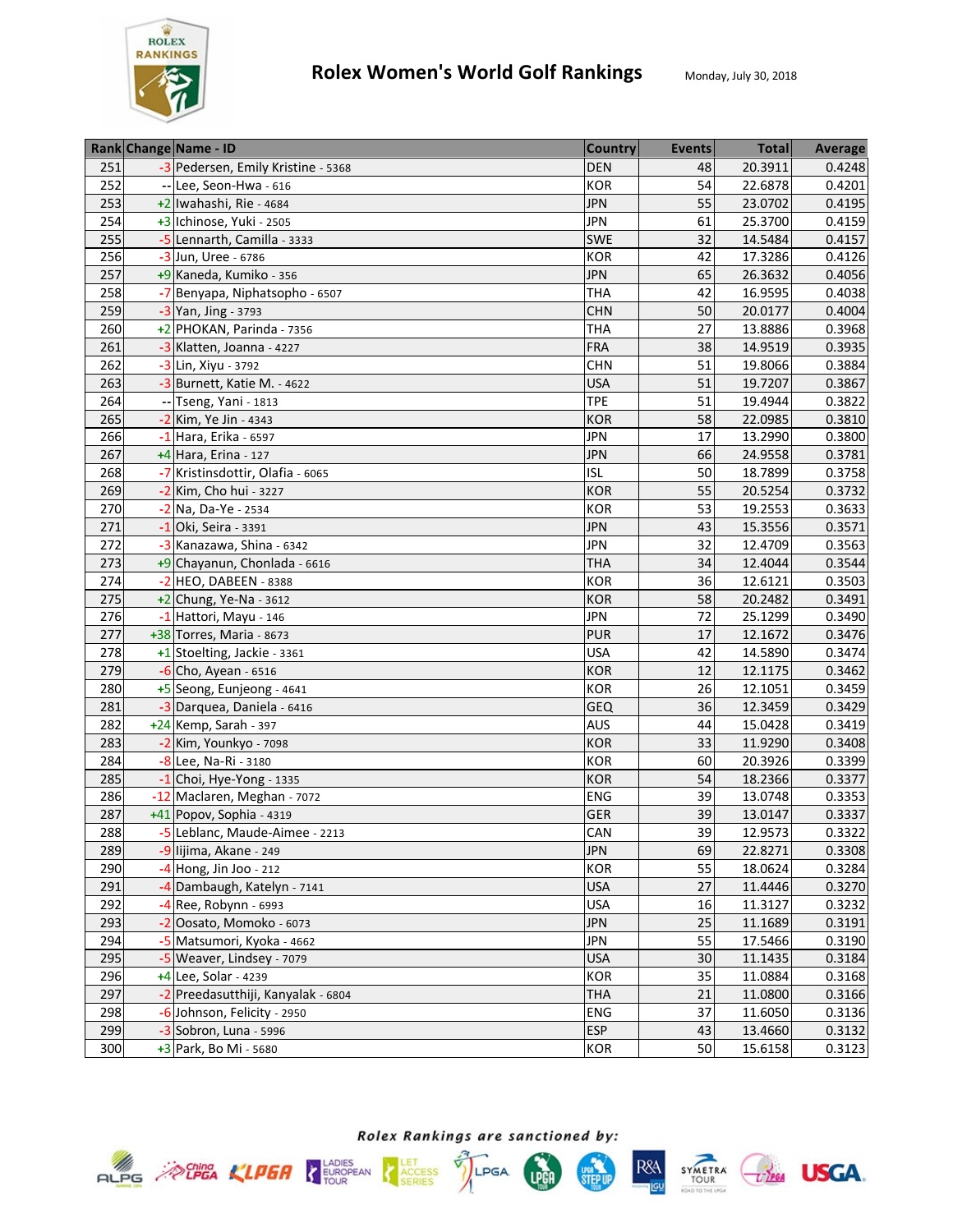

|     | Rank Change Name - ID                 | <b>Country</b> | <b>Events</b> | <b>Total</b> | Average |
|-----|---------------------------------------|----------------|---------------|--------------|---------|
| 301 | $-8$ Ahn, Shi-Hyun - 1108             | <b>KOR</b>     | 48            | 14.9767      | 0.3120  |
| 302 | $-1$ Do, Brianna - 2605               | <b>USA</b>     | 38            | 11.8009      | 0.3105  |
| 303 | -5 You, hyo ju - 7358                 | <b>KOR</b>     | 42            | 12.9906      | 0.3093  |
| 304 | -- Molinaro, Giulia - 3314            | <b>ITA</b>     | 39            | 12.0052      | 0.3078  |
| 305 | -11 Kim, Lauren - 6461                | <b>USA</b>     | 37            | 11.3785      | 0.3075  |
| 306 | -4 Wikstrom, Ursula - 1828            | <b>FIN</b>     | 31            | 10.7391      | 0.3068  |
| 307 | +1 Wakabayashi, Maiko - 1868          | <b>JPN</b>     | 68            | 20.6662      | 0.3039  |
| 308 | -9 Matsumori, Ayaka - 4282            | <b>JPN</b>     | 69            | 20.9402      | 0.3035  |
| 309 | -4 Thomson, Michelle - 3098           | SCO            | 35            | 10.6209      | 0.3035  |
| 310 | $-3$ Hurst, Vicky - 2606              | <b>USA</b>     | 40            | 12.1293      | 0.3032  |
| 311 | -14 Allen, Beth - 2050                | <b>USA</b>     | 49            | 14.7296      | 0.3006  |
| 312 | -3 Liu, Babe - 4265                   | <b>TPE</b>     | 62            | 18.4074      | 0.2969  |
| 313 | $-1$ Kim, Hye Jin3 - 8683             | <b>KOR</b>     | 13            | 10.3446      | 0.2956  |
| 314 | +15 Oide, Mizuki - 5407               | <b>JPN</b>     | 56            | 16.3544      | 0.2920  |
| 315 | $-4$ Lee, Eyrnne - 3281               | <b>USA</b>     | 45            | 13.0909      | 0.2909  |
| 316 | -2 Park, Seong Weon - 5847            | KOR            | 56            | 16.2593      | 0.2903  |
| 317 | $-1$ im, jinhee - 8562                | <b>KOR</b>     | 16            | 10.1169      | 0.2891  |
| 318 | -5 Chevalier, Camille - 4899          | <b>FRA</b>     | 33            | 10.0928      | 0.2884  |
| 319 | -9 Meadow, Stephanie - 3664           | <b>NIR</b>     | 40            | 11.5018      | 0.2875  |
| 320 | -2 Miura, Momoka - 5897               | <b>JPN</b>     | 25            | 9.9129       | 0.2832  |
| 321 | $-4$ Hall, Lydia - 3099               | <b>WAL</b>     | 35            | 9.8158       | 0.2805  |
| 322 | -3 Hiruta, Minami - 4663              | <b>JPN</b>     | 49            | 13.6919      | 0.2794  |
| 323 | -2 Tanikawa, Eriko - 4353             | <b>JPN</b>     | 34            | 9.7290       | 0.2780  |
| 324 | -1 Nilsson, Emma - 5020               | <b>SWE</b>     | 40            | 10.9924      | 0.2748  |
| 325 | -5 Mozo, Belen - 2283                 | <b>ESP</b>     | 31            | 9.5715       | 0.2735  |
| 326 | $+1$ Kim, Bo Bae2 - 6349              | KOR            | 42            | 11.4068      | 0.2716  |
| 327 | -3 Yang, Chae-lin - 5981              | KOR            | 59            | 15.9105      | 0.2697  |
| 328 | -6 lacobelli, Daniela - 3871          | <b>USA</b>     | 41            | 10.9767      | 0.2677  |
| 329 | -3 LaCrosse, Cindy - 3535             | <b>USA</b>     | 36            | 9.6065       | 0.2668  |
| 330 | -- Ardina, Dottie - 3037              | PHI            | 43            | 11.4444      | 0.2661  |
| 331 | +20 Szokol, Elizabeth - 7066          | <b>USA</b>     | 32            | 9.3143       | 0.2661  |
| 332 | +3 Yoktuan, Pavarisa - 4150           | <b>THA</b>     | 46            | 12.1056      | 0.2632  |
| 333 | $+1$ Choi, Na Yeon - 1336             | KOR            | 35            | 9.1853       | 0.2624  |
| 334 | -2 Fukuda, Yuko - 2725                | <b>JPN</b>     | 59            | 15.4157      | 0.2613  |
| 335 | -2 Vayson de Pradenne, Astrid - 5271  | <b>FRA</b>     | 29            | 9.1328       | 0.2609  |
| 336 | -11 Thammaraks, Prima - 6229          | <b>THA</b>     | 44            | 11.4671      | 0.2606  |
| 337 | -6 Ishikawa, Asuka - 6518             | <b>JPN</b>     | 37            | 9.5923       | 0.2593  |
| 338 | -2 Artis, Rebecca - 2778              | <b>AUS</b>     | 56            | 14.2432      | 0.2543  |
| 339 | $+1$ Lee, Jeong Hwa - 4008            | <b>KOR</b>     | 56            | 14.1888      | 0.2534  |
| 340 | -2 Liu, Ruixin - 5511                 | CHN            | 35            | 8.8301       | 0.2523  |
| 341 | -4 Lewis, Amelia - 3522               | <b>USA</b>     | 51            | 12.8079      | 0.2511  |
| 342 | $+3$ Chung, Karen - 6833              | <b>USA</b>     | 32            | 8.7393       | 0.2497  |
| 343 | +3 Jimenez, Noemi - 4037              | <b>ESP</b>     | 38            | 9.4672       | 0.2491  |
| 344 | +12 Skarpnord, Marianne - 2122        | <b>NOR</b>     | 32            | 8.6992       | 0.2485  |
| 345 | +8 Wirairungrueng, Ploychompoo - 6047 | <b>THA</b>     | 39            | 9.6649       | 0.2478  |
| 346 | +9 Yasuda, Ayano - 4401               | <b>JPN</b>     | 41            | 10.0929      | 0.2462  |
| 347 | -5 Yoshimoto, Hikaru - 5338           | <b>JPN</b>     | 23            | 8.5626       | 0.2446  |
| 348 | $-7$ Chen, Yu-Ju - 5513               | <b>TPE</b>     | 40            | 9.7834       | 0.2446  |
| 349 | -5 Kongkraphan, P.K. - 3080           | THA            | 32            | 8.4962       | 0.2427  |
| 350 | -7 Lee, Min - 4671                    | <b>TPE</b>     | 44            | 10.6724      | 0.2426  |
|     |                                       |                |               |              |         |









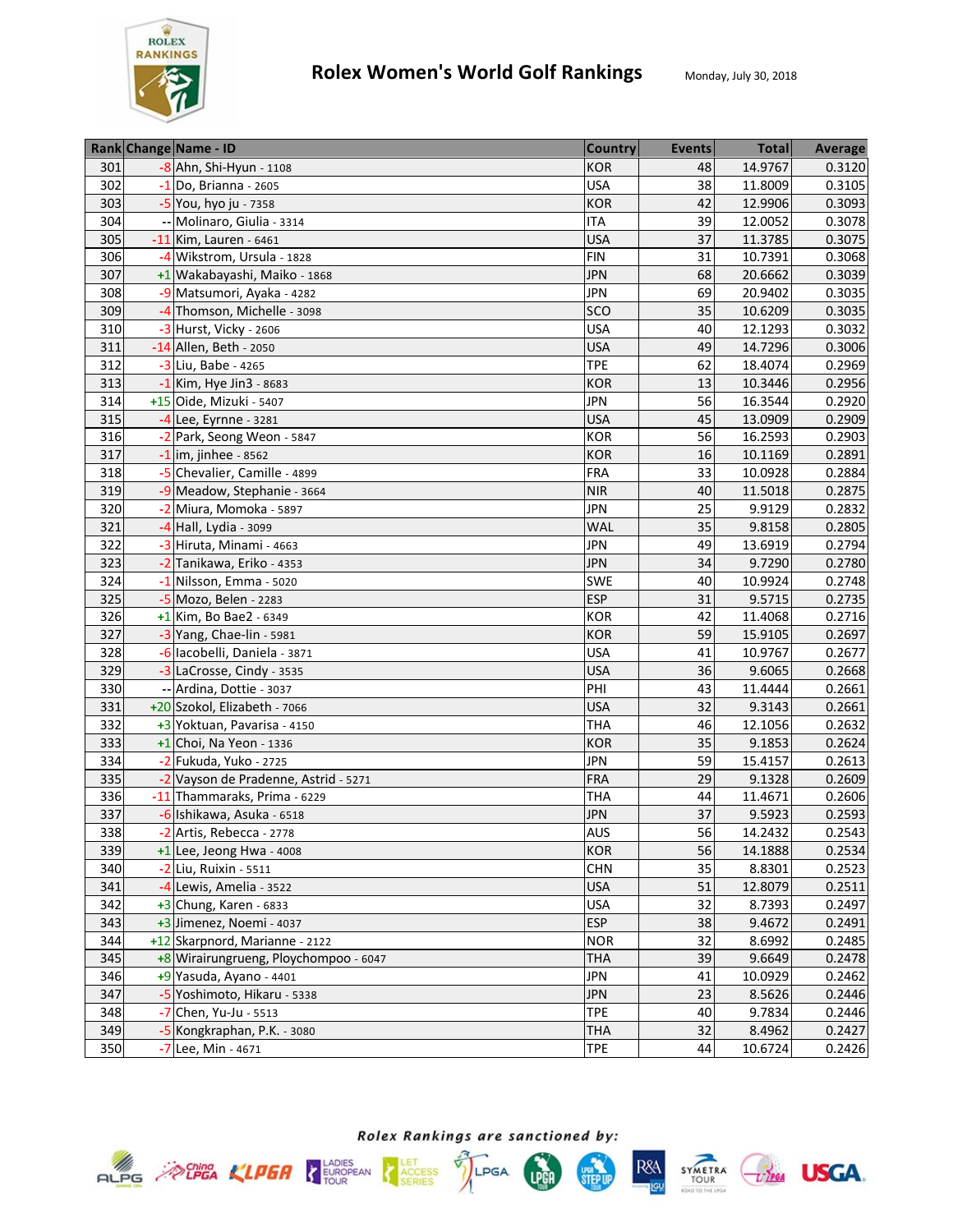

| +13 Gabsa, Isi - 5267<br>10.9043<br>351<br><b>GER</b><br>45<br>0.2423<br>55<br>352<br>-3 Yoon, Seul A - 2657<br>KOR<br>13.2389<br>0.2407<br>62<br>353<br>-6 Kobashi, Eriko - 493<br><b>JPN</b><br>14.8051<br>0.2388<br>354<br>52<br>-6 Shi, Yuting - 4126<br><b>CHN</b><br>12.3289<br>0.2371<br>355<br>-5 Maeda, Yoko - 2622<br><b>JPN</b><br>68<br>16.0240<br>0.2356<br>-4 Suzuki, Maaya - 6046<br><b>JPN</b><br>31<br>8.2387<br>0.2354<br>356<br>357<br><b>ISL</b><br>-3 Jonsdottir, Valdis Thora - 3751<br>35<br>8.2004<br>0.2343<br>0.2324<br>358<br>+1 KIM, JI SU - 6350<br><b>KOR</b><br>46<br>10.6893<br>359<br><b>CHN</b><br>10.4342<br>+2 Zhang, Weiwei - 4394<br>45<br>0.2319<br>360<br>+3 Uehara, Miki - 1840<br>39<br>9.0202<br>0.2313<br><b>JPN</b><br>361<br>-4 Ahn, Shin Ae - 3605<br>45<br><b>KOR</b><br>10.2732<br>0.2283<br>362<br>+24 Srisawang, Nontaya - 1684<br>42<br><b>THA</b><br>9.5621<br>0.2277<br>-3 Fukuyama, Eri - 3855<br>28<br>363<br><b>JPN</b><br>7.9616<br>0.2275<br>364<br>-2 Chan, Tiffany - 5120<br>33<br>7.9509<br><b>HKG</b><br>0.2272<br>35<br>SCO<br>7.9506<br>365<br>-7 Walker, Kylie - 3097<br>0.2272<br>+11 Boulden, Amy - 4001<br>30<br>7.9442<br>0.2270<br>366<br><b>WAL</b><br>54<br>367<br><b>JPN</b><br>-- Toyonaga, Shiho - 1806<br>11.7956<br>0.2184<br>7.5756<br>0.2164<br>368<br>$-2$ kim, a hyeon - 6453<br><b>KOR</b><br>35<br>9.5236<br>0.2164<br>369<br>-1 Yoo, Seung Yeon - 5679<br><b>KOR</b><br>44<br>0.2132<br>370<br>-- Takeuchi, Miyuki - 5968<br><b>JPN</b><br>11.9419<br>56<br>371<br>-6 Kozuma, Kotono - 3335<br><b>JPN</b><br>63<br>13.4053<br>0.2128<br>372<br>+33 Danielson, Casey - 8431<br><b>USA</b><br>13<br>7.3034<br>0.2087<br>373<br><b>KOR</b><br>35<br>7.2959<br>$+1$ Ko, Min Jeong - 4054<br>0.2085<br>51<br>374<br>$-5$ Choi, Hye jung2 - 5401<br><b>KOR</b><br>10.5640<br>0.2071<br>375<br>27<br><b>SWE</b><br>-4 Carlsson, Lynn - 4891<br>7.2218<br>0.2063<br>-- Valenzuela, Albane - 5311<br>376<br>SUI<br>7.1793<br>5<br>0.2051<br>377<br>34<br>-4 Hwang, Yena - 3925<br><b>KOR</b><br>7.1669<br>0.2048<br>378<br>-- Park, Hyo jin - 7148<br>KOR<br>14<br>7.1392<br>0.2040<br>379<br><b>MEX</b><br>31<br>7.1113<br>0.2032<br>$-4$ Menendez, Ana - 6261<br>51<br>380<br>+7 Aoyama, Kaori - 1134<br><b>JPN</b><br>10.3554<br>0.2030<br>27<br>381<br><b>USA</b><br>7.0577<br>0.2016<br>+2 Kono, Stephanie - 2638<br>8.2230<br>382<br>-10 Ono, Hiromu - 4370<br><b>JPN</b><br>41<br>0.2006<br>-3 Jeon, Jong Sun - 4322<br><b>KOR</b><br>47<br>9.3874<br>0.1997<br>383<br>384<br>-5 Hillier, Whitney - 3136<br><b>AUS</b><br>29<br>6.9221<br>0.1978<br>37<br>7.2581<br>385<br>+7 Shinohara, Maria - 4258<br><b>JPN</b><br>0.1962<br><b>TPE</b><br>7.8266<br>0.1957<br>386<br>+89 Huang, Ching - 5938<br>40<br>387<br>28<br>6.8476<br>0.1956<br>+13 Miyazato, Mika - 776<br><b>JPN</b><br>35<br>388<br>6.7599<br><b>NOR</b><br>-- Engzelius, Marita - 2684<br>389<br><b>USA</b><br>32<br>6.7586<br>0.1931<br>-7 Steen, Marissa - 4573<br>390<br>+5 Kwak, Min Seo - 3575<br>KOR<br>34<br>6.7457<br>0.1927<br><b>JPN</b><br>23<br>391<br>-6 Yoshikawa, Momo - 7127<br>6.6952<br>0.1913<br>392<br><b>AUT</b><br>39<br>7.4402<br>-11 Wolf, Christine - 4312<br>0.1908<br>393<br><b>KOR</b><br>36<br>6.8608<br>0.1906<br>-9 Kim, Yeon-Song - 3607<br><b>USA</b><br>8.1933<br>394<br>$-3$ Lopez, Lee - 4633<br>44<br>0.1862<br>12<br>395<br>+45 Molle, Manon - 4490<br><b>FRA</b><br>6.4736<br>0.1850<br>27<br>6.3896<br>396<br><b>USA</b><br>0.1826<br>$-6$ Rohanna, Rachel - 4308<br>397<br>$-8$ Feng, Simin - 3376<br><b>CHN</b><br>46<br>8.3803<br>0.1822<br>398<br>-4 Kawamoto, Yui - 4655<br><b>JPN</b><br>6.2848<br>0.1796<br>19<br>399<br>31<br>0.1789<br>-6 Derrey, Valentine - 3916<br><b>FRA</b><br>6.2614<br>400<br>16<br>6.1794<br>-2 Anannarukarn, Pajaree - 7330<br><b>THA</b> |  | Rank Change Name - ID | <b>Country</b> | <b>Events</b> | <b>Total</b> | Average |
|------------------------------------------------------------------------------------------------------------------------------------------------------------------------------------------------------------------------------------------------------------------------------------------------------------------------------------------------------------------------------------------------------------------------------------------------------------------------------------------------------------------------------------------------------------------------------------------------------------------------------------------------------------------------------------------------------------------------------------------------------------------------------------------------------------------------------------------------------------------------------------------------------------------------------------------------------------------------------------------------------------------------------------------------------------------------------------------------------------------------------------------------------------------------------------------------------------------------------------------------------------------------------------------------------------------------------------------------------------------------------------------------------------------------------------------------------------------------------------------------------------------------------------------------------------------------------------------------------------------------------------------------------------------------------------------------------------------------------------------------------------------------------------------------------------------------------------------------------------------------------------------------------------------------------------------------------------------------------------------------------------------------------------------------------------------------------------------------------------------------------------------------------------------------------------------------------------------------------------------------------------------------------------------------------------------------------------------------------------------------------------------------------------------------------------------------------------------------------------------------------------------------------------------------------------------------------------------------------------------------------------------------------------------------------------------------------------------------------------------------------------------------------------------------------------------------------------------------------------------------------------------------------------------------------------------------------------------------------------------------------------------------------------------------------------------------------------------------------------------------------------------------------------------------------------------------------------------------------------------------------------------------------------------------------------------------------------------------------------------------------------------------------------------------------------------------------------------------------------------------------------------------------------------------------------------------------------------------------------------------------------------------------------------------------------------------------------------------------------------------------------------------------------------------------------------------------------------------------------------------|--|-----------------------|----------------|---------------|--------------|---------|
| 0.1931<br>0.1766                                                                                                                                                                                                                                                                                                                                                                                                                                                                                                                                                                                                                                                                                                                                                                                                                                                                                                                                                                                                                                                                                                                                                                                                                                                                                                                                                                                                                                                                                                                                                                                                                                                                                                                                                                                                                                                                                                                                                                                                                                                                                                                                                                                                                                                                                                                                                                                                                                                                                                                                                                                                                                                                                                                                                                                                                                                                                                                                                                                                                                                                                                                                                                                                                                                                                                                                                                                                                                                                                                                                                                                                                                                                                                                                                                                                                                                       |  |                       |                |               |              |         |
|                                                                                                                                                                                                                                                                                                                                                                                                                                                                                                                                                                                                                                                                                                                                                                                                                                                                                                                                                                                                                                                                                                                                                                                                                                                                                                                                                                                                                                                                                                                                                                                                                                                                                                                                                                                                                                                                                                                                                                                                                                                                                                                                                                                                                                                                                                                                                                                                                                                                                                                                                                                                                                                                                                                                                                                                                                                                                                                                                                                                                                                                                                                                                                                                                                                                                                                                                                                                                                                                                                                                                                                                                                                                                                                                                                                                                                                                        |  |                       |                |               |              |         |
|                                                                                                                                                                                                                                                                                                                                                                                                                                                                                                                                                                                                                                                                                                                                                                                                                                                                                                                                                                                                                                                                                                                                                                                                                                                                                                                                                                                                                                                                                                                                                                                                                                                                                                                                                                                                                                                                                                                                                                                                                                                                                                                                                                                                                                                                                                                                                                                                                                                                                                                                                                                                                                                                                                                                                                                                                                                                                                                                                                                                                                                                                                                                                                                                                                                                                                                                                                                                                                                                                                                                                                                                                                                                                                                                                                                                                                                                        |  |                       |                |               |              |         |
|                                                                                                                                                                                                                                                                                                                                                                                                                                                                                                                                                                                                                                                                                                                                                                                                                                                                                                                                                                                                                                                                                                                                                                                                                                                                                                                                                                                                                                                                                                                                                                                                                                                                                                                                                                                                                                                                                                                                                                                                                                                                                                                                                                                                                                                                                                                                                                                                                                                                                                                                                                                                                                                                                                                                                                                                                                                                                                                                                                                                                                                                                                                                                                                                                                                                                                                                                                                                                                                                                                                                                                                                                                                                                                                                                                                                                                                                        |  |                       |                |               |              |         |
|                                                                                                                                                                                                                                                                                                                                                                                                                                                                                                                                                                                                                                                                                                                                                                                                                                                                                                                                                                                                                                                                                                                                                                                                                                                                                                                                                                                                                                                                                                                                                                                                                                                                                                                                                                                                                                                                                                                                                                                                                                                                                                                                                                                                                                                                                                                                                                                                                                                                                                                                                                                                                                                                                                                                                                                                                                                                                                                                                                                                                                                                                                                                                                                                                                                                                                                                                                                                                                                                                                                                                                                                                                                                                                                                                                                                                                                                        |  |                       |                |               |              |         |
|                                                                                                                                                                                                                                                                                                                                                                                                                                                                                                                                                                                                                                                                                                                                                                                                                                                                                                                                                                                                                                                                                                                                                                                                                                                                                                                                                                                                                                                                                                                                                                                                                                                                                                                                                                                                                                                                                                                                                                                                                                                                                                                                                                                                                                                                                                                                                                                                                                                                                                                                                                                                                                                                                                                                                                                                                                                                                                                                                                                                                                                                                                                                                                                                                                                                                                                                                                                                                                                                                                                                                                                                                                                                                                                                                                                                                                                                        |  |                       |                |               |              |         |
|                                                                                                                                                                                                                                                                                                                                                                                                                                                                                                                                                                                                                                                                                                                                                                                                                                                                                                                                                                                                                                                                                                                                                                                                                                                                                                                                                                                                                                                                                                                                                                                                                                                                                                                                                                                                                                                                                                                                                                                                                                                                                                                                                                                                                                                                                                                                                                                                                                                                                                                                                                                                                                                                                                                                                                                                                                                                                                                                                                                                                                                                                                                                                                                                                                                                                                                                                                                                                                                                                                                                                                                                                                                                                                                                                                                                                                                                        |  |                       |                |               |              |         |
|                                                                                                                                                                                                                                                                                                                                                                                                                                                                                                                                                                                                                                                                                                                                                                                                                                                                                                                                                                                                                                                                                                                                                                                                                                                                                                                                                                                                                                                                                                                                                                                                                                                                                                                                                                                                                                                                                                                                                                                                                                                                                                                                                                                                                                                                                                                                                                                                                                                                                                                                                                                                                                                                                                                                                                                                                                                                                                                                                                                                                                                                                                                                                                                                                                                                                                                                                                                                                                                                                                                                                                                                                                                                                                                                                                                                                                                                        |  |                       |                |               |              |         |
|                                                                                                                                                                                                                                                                                                                                                                                                                                                                                                                                                                                                                                                                                                                                                                                                                                                                                                                                                                                                                                                                                                                                                                                                                                                                                                                                                                                                                                                                                                                                                                                                                                                                                                                                                                                                                                                                                                                                                                                                                                                                                                                                                                                                                                                                                                                                                                                                                                                                                                                                                                                                                                                                                                                                                                                                                                                                                                                                                                                                                                                                                                                                                                                                                                                                                                                                                                                                                                                                                                                                                                                                                                                                                                                                                                                                                                                                        |  |                       |                |               |              |         |
|                                                                                                                                                                                                                                                                                                                                                                                                                                                                                                                                                                                                                                                                                                                                                                                                                                                                                                                                                                                                                                                                                                                                                                                                                                                                                                                                                                                                                                                                                                                                                                                                                                                                                                                                                                                                                                                                                                                                                                                                                                                                                                                                                                                                                                                                                                                                                                                                                                                                                                                                                                                                                                                                                                                                                                                                                                                                                                                                                                                                                                                                                                                                                                                                                                                                                                                                                                                                                                                                                                                                                                                                                                                                                                                                                                                                                                                                        |  |                       |                |               |              |         |
|                                                                                                                                                                                                                                                                                                                                                                                                                                                                                                                                                                                                                                                                                                                                                                                                                                                                                                                                                                                                                                                                                                                                                                                                                                                                                                                                                                                                                                                                                                                                                                                                                                                                                                                                                                                                                                                                                                                                                                                                                                                                                                                                                                                                                                                                                                                                                                                                                                                                                                                                                                                                                                                                                                                                                                                                                                                                                                                                                                                                                                                                                                                                                                                                                                                                                                                                                                                                                                                                                                                                                                                                                                                                                                                                                                                                                                                                        |  |                       |                |               |              |         |
|                                                                                                                                                                                                                                                                                                                                                                                                                                                                                                                                                                                                                                                                                                                                                                                                                                                                                                                                                                                                                                                                                                                                                                                                                                                                                                                                                                                                                                                                                                                                                                                                                                                                                                                                                                                                                                                                                                                                                                                                                                                                                                                                                                                                                                                                                                                                                                                                                                                                                                                                                                                                                                                                                                                                                                                                                                                                                                                                                                                                                                                                                                                                                                                                                                                                                                                                                                                                                                                                                                                                                                                                                                                                                                                                                                                                                                                                        |  |                       |                |               |              |         |
|                                                                                                                                                                                                                                                                                                                                                                                                                                                                                                                                                                                                                                                                                                                                                                                                                                                                                                                                                                                                                                                                                                                                                                                                                                                                                                                                                                                                                                                                                                                                                                                                                                                                                                                                                                                                                                                                                                                                                                                                                                                                                                                                                                                                                                                                                                                                                                                                                                                                                                                                                                                                                                                                                                                                                                                                                                                                                                                                                                                                                                                                                                                                                                                                                                                                                                                                                                                                                                                                                                                                                                                                                                                                                                                                                                                                                                                                        |  |                       |                |               |              |         |
|                                                                                                                                                                                                                                                                                                                                                                                                                                                                                                                                                                                                                                                                                                                                                                                                                                                                                                                                                                                                                                                                                                                                                                                                                                                                                                                                                                                                                                                                                                                                                                                                                                                                                                                                                                                                                                                                                                                                                                                                                                                                                                                                                                                                                                                                                                                                                                                                                                                                                                                                                                                                                                                                                                                                                                                                                                                                                                                                                                                                                                                                                                                                                                                                                                                                                                                                                                                                                                                                                                                                                                                                                                                                                                                                                                                                                                                                        |  |                       |                |               |              |         |
|                                                                                                                                                                                                                                                                                                                                                                                                                                                                                                                                                                                                                                                                                                                                                                                                                                                                                                                                                                                                                                                                                                                                                                                                                                                                                                                                                                                                                                                                                                                                                                                                                                                                                                                                                                                                                                                                                                                                                                                                                                                                                                                                                                                                                                                                                                                                                                                                                                                                                                                                                                                                                                                                                                                                                                                                                                                                                                                                                                                                                                                                                                                                                                                                                                                                                                                                                                                                                                                                                                                                                                                                                                                                                                                                                                                                                                                                        |  |                       |                |               |              |         |
|                                                                                                                                                                                                                                                                                                                                                                                                                                                                                                                                                                                                                                                                                                                                                                                                                                                                                                                                                                                                                                                                                                                                                                                                                                                                                                                                                                                                                                                                                                                                                                                                                                                                                                                                                                                                                                                                                                                                                                                                                                                                                                                                                                                                                                                                                                                                                                                                                                                                                                                                                                                                                                                                                                                                                                                                                                                                                                                                                                                                                                                                                                                                                                                                                                                                                                                                                                                                                                                                                                                                                                                                                                                                                                                                                                                                                                                                        |  |                       |                |               |              |         |
|                                                                                                                                                                                                                                                                                                                                                                                                                                                                                                                                                                                                                                                                                                                                                                                                                                                                                                                                                                                                                                                                                                                                                                                                                                                                                                                                                                                                                                                                                                                                                                                                                                                                                                                                                                                                                                                                                                                                                                                                                                                                                                                                                                                                                                                                                                                                                                                                                                                                                                                                                                                                                                                                                                                                                                                                                                                                                                                                                                                                                                                                                                                                                                                                                                                                                                                                                                                                                                                                                                                                                                                                                                                                                                                                                                                                                                                                        |  |                       |                |               |              |         |
|                                                                                                                                                                                                                                                                                                                                                                                                                                                                                                                                                                                                                                                                                                                                                                                                                                                                                                                                                                                                                                                                                                                                                                                                                                                                                                                                                                                                                                                                                                                                                                                                                                                                                                                                                                                                                                                                                                                                                                                                                                                                                                                                                                                                                                                                                                                                                                                                                                                                                                                                                                                                                                                                                                                                                                                                                                                                                                                                                                                                                                                                                                                                                                                                                                                                                                                                                                                                                                                                                                                                                                                                                                                                                                                                                                                                                                                                        |  |                       |                |               |              |         |
|                                                                                                                                                                                                                                                                                                                                                                                                                                                                                                                                                                                                                                                                                                                                                                                                                                                                                                                                                                                                                                                                                                                                                                                                                                                                                                                                                                                                                                                                                                                                                                                                                                                                                                                                                                                                                                                                                                                                                                                                                                                                                                                                                                                                                                                                                                                                                                                                                                                                                                                                                                                                                                                                                                                                                                                                                                                                                                                                                                                                                                                                                                                                                                                                                                                                                                                                                                                                                                                                                                                                                                                                                                                                                                                                                                                                                                                                        |  |                       |                |               |              |         |
|                                                                                                                                                                                                                                                                                                                                                                                                                                                                                                                                                                                                                                                                                                                                                                                                                                                                                                                                                                                                                                                                                                                                                                                                                                                                                                                                                                                                                                                                                                                                                                                                                                                                                                                                                                                                                                                                                                                                                                                                                                                                                                                                                                                                                                                                                                                                                                                                                                                                                                                                                                                                                                                                                                                                                                                                                                                                                                                                                                                                                                                                                                                                                                                                                                                                                                                                                                                                                                                                                                                                                                                                                                                                                                                                                                                                                                                                        |  |                       |                |               |              |         |
|                                                                                                                                                                                                                                                                                                                                                                                                                                                                                                                                                                                                                                                                                                                                                                                                                                                                                                                                                                                                                                                                                                                                                                                                                                                                                                                                                                                                                                                                                                                                                                                                                                                                                                                                                                                                                                                                                                                                                                                                                                                                                                                                                                                                                                                                                                                                                                                                                                                                                                                                                                                                                                                                                                                                                                                                                                                                                                                                                                                                                                                                                                                                                                                                                                                                                                                                                                                                                                                                                                                                                                                                                                                                                                                                                                                                                                                                        |  |                       |                |               |              |         |
|                                                                                                                                                                                                                                                                                                                                                                                                                                                                                                                                                                                                                                                                                                                                                                                                                                                                                                                                                                                                                                                                                                                                                                                                                                                                                                                                                                                                                                                                                                                                                                                                                                                                                                                                                                                                                                                                                                                                                                                                                                                                                                                                                                                                                                                                                                                                                                                                                                                                                                                                                                                                                                                                                                                                                                                                                                                                                                                                                                                                                                                                                                                                                                                                                                                                                                                                                                                                                                                                                                                                                                                                                                                                                                                                                                                                                                                                        |  |                       |                |               |              |         |
|                                                                                                                                                                                                                                                                                                                                                                                                                                                                                                                                                                                                                                                                                                                                                                                                                                                                                                                                                                                                                                                                                                                                                                                                                                                                                                                                                                                                                                                                                                                                                                                                                                                                                                                                                                                                                                                                                                                                                                                                                                                                                                                                                                                                                                                                                                                                                                                                                                                                                                                                                                                                                                                                                                                                                                                                                                                                                                                                                                                                                                                                                                                                                                                                                                                                                                                                                                                                                                                                                                                                                                                                                                                                                                                                                                                                                                                                        |  |                       |                |               |              |         |
|                                                                                                                                                                                                                                                                                                                                                                                                                                                                                                                                                                                                                                                                                                                                                                                                                                                                                                                                                                                                                                                                                                                                                                                                                                                                                                                                                                                                                                                                                                                                                                                                                                                                                                                                                                                                                                                                                                                                                                                                                                                                                                                                                                                                                                                                                                                                                                                                                                                                                                                                                                                                                                                                                                                                                                                                                                                                                                                                                                                                                                                                                                                                                                                                                                                                                                                                                                                                                                                                                                                                                                                                                                                                                                                                                                                                                                                                        |  |                       |                |               |              |         |
|                                                                                                                                                                                                                                                                                                                                                                                                                                                                                                                                                                                                                                                                                                                                                                                                                                                                                                                                                                                                                                                                                                                                                                                                                                                                                                                                                                                                                                                                                                                                                                                                                                                                                                                                                                                                                                                                                                                                                                                                                                                                                                                                                                                                                                                                                                                                                                                                                                                                                                                                                                                                                                                                                                                                                                                                                                                                                                                                                                                                                                                                                                                                                                                                                                                                                                                                                                                                                                                                                                                                                                                                                                                                                                                                                                                                                                                                        |  |                       |                |               |              |         |
|                                                                                                                                                                                                                                                                                                                                                                                                                                                                                                                                                                                                                                                                                                                                                                                                                                                                                                                                                                                                                                                                                                                                                                                                                                                                                                                                                                                                                                                                                                                                                                                                                                                                                                                                                                                                                                                                                                                                                                                                                                                                                                                                                                                                                                                                                                                                                                                                                                                                                                                                                                                                                                                                                                                                                                                                                                                                                                                                                                                                                                                                                                                                                                                                                                                                                                                                                                                                                                                                                                                                                                                                                                                                                                                                                                                                                                                                        |  |                       |                |               |              |         |
|                                                                                                                                                                                                                                                                                                                                                                                                                                                                                                                                                                                                                                                                                                                                                                                                                                                                                                                                                                                                                                                                                                                                                                                                                                                                                                                                                                                                                                                                                                                                                                                                                                                                                                                                                                                                                                                                                                                                                                                                                                                                                                                                                                                                                                                                                                                                                                                                                                                                                                                                                                                                                                                                                                                                                                                                                                                                                                                                                                                                                                                                                                                                                                                                                                                                                                                                                                                                                                                                                                                                                                                                                                                                                                                                                                                                                                                                        |  |                       |                |               |              |         |
|                                                                                                                                                                                                                                                                                                                                                                                                                                                                                                                                                                                                                                                                                                                                                                                                                                                                                                                                                                                                                                                                                                                                                                                                                                                                                                                                                                                                                                                                                                                                                                                                                                                                                                                                                                                                                                                                                                                                                                                                                                                                                                                                                                                                                                                                                                                                                                                                                                                                                                                                                                                                                                                                                                                                                                                                                                                                                                                                                                                                                                                                                                                                                                                                                                                                                                                                                                                                                                                                                                                                                                                                                                                                                                                                                                                                                                                                        |  |                       |                |               |              |         |
|                                                                                                                                                                                                                                                                                                                                                                                                                                                                                                                                                                                                                                                                                                                                                                                                                                                                                                                                                                                                                                                                                                                                                                                                                                                                                                                                                                                                                                                                                                                                                                                                                                                                                                                                                                                                                                                                                                                                                                                                                                                                                                                                                                                                                                                                                                                                                                                                                                                                                                                                                                                                                                                                                                                                                                                                                                                                                                                                                                                                                                                                                                                                                                                                                                                                                                                                                                                                                                                                                                                                                                                                                                                                                                                                                                                                                                                                        |  |                       |                |               |              |         |
|                                                                                                                                                                                                                                                                                                                                                                                                                                                                                                                                                                                                                                                                                                                                                                                                                                                                                                                                                                                                                                                                                                                                                                                                                                                                                                                                                                                                                                                                                                                                                                                                                                                                                                                                                                                                                                                                                                                                                                                                                                                                                                                                                                                                                                                                                                                                                                                                                                                                                                                                                                                                                                                                                                                                                                                                                                                                                                                                                                                                                                                                                                                                                                                                                                                                                                                                                                                                                                                                                                                                                                                                                                                                                                                                                                                                                                                                        |  |                       |                |               |              |         |
|                                                                                                                                                                                                                                                                                                                                                                                                                                                                                                                                                                                                                                                                                                                                                                                                                                                                                                                                                                                                                                                                                                                                                                                                                                                                                                                                                                                                                                                                                                                                                                                                                                                                                                                                                                                                                                                                                                                                                                                                                                                                                                                                                                                                                                                                                                                                                                                                                                                                                                                                                                                                                                                                                                                                                                                                                                                                                                                                                                                                                                                                                                                                                                                                                                                                                                                                                                                                                                                                                                                                                                                                                                                                                                                                                                                                                                                                        |  |                       |                |               |              |         |
|                                                                                                                                                                                                                                                                                                                                                                                                                                                                                                                                                                                                                                                                                                                                                                                                                                                                                                                                                                                                                                                                                                                                                                                                                                                                                                                                                                                                                                                                                                                                                                                                                                                                                                                                                                                                                                                                                                                                                                                                                                                                                                                                                                                                                                                                                                                                                                                                                                                                                                                                                                                                                                                                                                                                                                                                                                                                                                                                                                                                                                                                                                                                                                                                                                                                                                                                                                                                                                                                                                                                                                                                                                                                                                                                                                                                                                                                        |  |                       |                |               |              |         |
|                                                                                                                                                                                                                                                                                                                                                                                                                                                                                                                                                                                                                                                                                                                                                                                                                                                                                                                                                                                                                                                                                                                                                                                                                                                                                                                                                                                                                                                                                                                                                                                                                                                                                                                                                                                                                                                                                                                                                                                                                                                                                                                                                                                                                                                                                                                                                                                                                                                                                                                                                                                                                                                                                                                                                                                                                                                                                                                                                                                                                                                                                                                                                                                                                                                                                                                                                                                                                                                                                                                                                                                                                                                                                                                                                                                                                                                                        |  |                       |                |               |              |         |
|                                                                                                                                                                                                                                                                                                                                                                                                                                                                                                                                                                                                                                                                                                                                                                                                                                                                                                                                                                                                                                                                                                                                                                                                                                                                                                                                                                                                                                                                                                                                                                                                                                                                                                                                                                                                                                                                                                                                                                                                                                                                                                                                                                                                                                                                                                                                                                                                                                                                                                                                                                                                                                                                                                                                                                                                                                                                                                                                                                                                                                                                                                                                                                                                                                                                                                                                                                                                                                                                                                                                                                                                                                                                                                                                                                                                                                                                        |  |                       |                |               |              |         |
|                                                                                                                                                                                                                                                                                                                                                                                                                                                                                                                                                                                                                                                                                                                                                                                                                                                                                                                                                                                                                                                                                                                                                                                                                                                                                                                                                                                                                                                                                                                                                                                                                                                                                                                                                                                                                                                                                                                                                                                                                                                                                                                                                                                                                                                                                                                                                                                                                                                                                                                                                                                                                                                                                                                                                                                                                                                                                                                                                                                                                                                                                                                                                                                                                                                                                                                                                                                                                                                                                                                                                                                                                                                                                                                                                                                                                                                                        |  |                       |                |               |              |         |
|                                                                                                                                                                                                                                                                                                                                                                                                                                                                                                                                                                                                                                                                                                                                                                                                                                                                                                                                                                                                                                                                                                                                                                                                                                                                                                                                                                                                                                                                                                                                                                                                                                                                                                                                                                                                                                                                                                                                                                                                                                                                                                                                                                                                                                                                                                                                                                                                                                                                                                                                                                                                                                                                                                                                                                                                                                                                                                                                                                                                                                                                                                                                                                                                                                                                                                                                                                                                                                                                                                                                                                                                                                                                                                                                                                                                                                                                        |  |                       |                |               |              |         |
|                                                                                                                                                                                                                                                                                                                                                                                                                                                                                                                                                                                                                                                                                                                                                                                                                                                                                                                                                                                                                                                                                                                                                                                                                                                                                                                                                                                                                                                                                                                                                                                                                                                                                                                                                                                                                                                                                                                                                                                                                                                                                                                                                                                                                                                                                                                                                                                                                                                                                                                                                                                                                                                                                                                                                                                                                                                                                                                                                                                                                                                                                                                                                                                                                                                                                                                                                                                                                                                                                                                                                                                                                                                                                                                                                                                                                                                                        |  |                       |                |               |              |         |
|                                                                                                                                                                                                                                                                                                                                                                                                                                                                                                                                                                                                                                                                                                                                                                                                                                                                                                                                                                                                                                                                                                                                                                                                                                                                                                                                                                                                                                                                                                                                                                                                                                                                                                                                                                                                                                                                                                                                                                                                                                                                                                                                                                                                                                                                                                                                                                                                                                                                                                                                                                                                                                                                                                                                                                                                                                                                                                                                                                                                                                                                                                                                                                                                                                                                                                                                                                                                                                                                                                                                                                                                                                                                                                                                                                                                                                                                        |  |                       |                |               |              |         |
|                                                                                                                                                                                                                                                                                                                                                                                                                                                                                                                                                                                                                                                                                                                                                                                                                                                                                                                                                                                                                                                                                                                                                                                                                                                                                                                                                                                                                                                                                                                                                                                                                                                                                                                                                                                                                                                                                                                                                                                                                                                                                                                                                                                                                                                                                                                                                                                                                                                                                                                                                                                                                                                                                                                                                                                                                                                                                                                                                                                                                                                                                                                                                                                                                                                                                                                                                                                                                                                                                                                                                                                                                                                                                                                                                                                                                                                                        |  |                       |                |               |              |         |
|                                                                                                                                                                                                                                                                                                                                                                                                                                                                                                                                                                                                                                                                                                                                                                                                                                                                                                                                                                                                                                                                                                                                                                                                                                                                                                                                                                                                                                                                                                                                                                                                                                                                                                                                                                                                                                                                                                                                                                                                                                                                                                                                                                                                                                                                                                                                                                                                                                                                                                                                                                                                                                                                                                                                                                                                                                                                                                                                                                                                                                                                                                                                                                                                                                                                                                                                                                                                                                                                                                                                                                                                                                                                                                                                                                                                                                                                        |  |                       |                |               |              |         |
|                                                                                                                                                                                                                                                                                                                                                                                                                                                                                                                                                                                                                                                                                                                                                                                                                                                                                                                                                                                                                                                                                                                                                                                                                                                                                                                                                                                                                                                                                                                                                                                                                                                                                                                                                                                                                                                                                                                                                                                                                                                                                                                                                                                                                                                                                                                                                                                                                                                                                                                                                                                                                                                                                                                                                                                                                                                                                                                                                                                                                                                                                                                                                                                                                                                                                                                                                                                                                                                                                                                                                                                                                                                                                                                                                                                                                                                                        |  |                       |                |               |              |         |
|                                                                                                                                                                                                                                                                                                                                                                                                                                                                                                                                                                                                                                                                                                                                                                                                                                                                                                                                                                                                                                                                                                                                                                                                                                                                                                                                                                                                                                                                                                                                                                                                                                                                                                                                                                                                                                                                                                                                                                                                                                                                                                                                                                                                                                                                                                                                                                                                                                                                                                                                                                                                                                                                                                                                                                                                                                                                                                                                                                                                                                                                                                                                                                                                                                                                                                                                                                                                                                                                                                                                                                                                                                                                                                                                                                                                                                                                        |  |                       |                |               |              |         |
|                                                                                                                                                                                                                                                                                                                                                                                                                                                                                                                                                                                                                                                                                                                                                                                                                                                                                                                                                                                                                                                                                                                                                                                                                                                                                                                                                                                                                                                                                                                                                                                                                                                                                                                                                                                                                                                                                                                                                                                                                                                                                                                                                                                                                                                                                                                                                                                                                                                                                                                                                                                                                                                                                                                                                                                                                                                                                                                                                                                                                                                                                                                                                                                                                                                                                                                                                                                                                                                                                                                                                                                                                                                                                                                                                                                                                                                                        |  |                       |                |               |              |         |
|                                                                                                                                                                                                                                                                                                                                                                                                                                                                                                                                                                                                                                                                                                                                                                                                                                                                                                                                                                                                                                                                                                                                                                                                                                                                                                                                                                                                                                                                                                                                                                                                                                                                                                                                                                                                                                                                                                                                                                                                                                                                                                                                                                                                                                                                                                                                                                                                                                                                                                                                                                                                                                                                                                                                                                                                                                                                                                                                                                                                                                                                                                                                                                                                                                                                                                                                                                                                                                                                                                                                                                                                                                                                                                                                                                                                                                                                        |  |                       |                |               |              |         |
|                                                                                                                                                                                                                                                                                                                                                                                                                                                                                                                                                                                                                                                                                                                                                                                                                                                                                                                                                                                                                                                                                                                                                                                                                                                                                                                                                                                                                                                                                                                                                                                                                                                                                                                                                                                                                                                                                                                                                                                                                                                                                                                                                                                                                                                                                                                                                                                                                                                                                                                                                                                                                                                                                                                                                                                                                                                                                                                                                                                                                                                                                                                                                                                                                                                                                                                                                                                                                                                                                                                                                                                                                                                                                                                                                                                                                                                                        |  |                       |                |               |              |         |
|                                                                                                                                                                                                                                                                                                                                                                                                                                                                                                                                                                                                                                                                                                                                                                                                                                                                                                                                                                                                                                                                                                                                                                                                                                                                                                                                                                                                                                                                                                                                                                                                                                                                                                                                                                                                                                                                                                                                                                                                                                                                                                                                                                                                                                                                                                                                                                                                                                                                                                                                                                                                                                                                                                                                                                                                                                                                                                                                                                                                                                                                                                                                                                                                                                                                                                                                                                                                                                                                                                                                                                                                                                                                                                                                                                                                                                                                        |  |                       |                |               |              |         |
|                                                                                                                                                                                                                                                                                                                                                                                                                                                                                                                                                                                                                                                                                                                                                                                                                                                                                                                                                                                                                                                                                                                                                                                                                                                                                                                                                                                                                                                                                                                                                                                                                                                                                                                                                                                                                                                                                                                                                                                                                                                                                                                                                                                                                                                                                                                                                                                                                                                                                                                                                                                                                                                                                                                                                                                                                                                                                                                                                                                                                                                                                                                                                                                                                                                                                                                                                                                                                                                                                                                                                                                                                                                                                                                                                                                                                                                                        |  |                       |                |               |              |         |
|                                                                                                                                                                                                                                                                                                                                                                                                                                                                                                                                                                                                                                                                                                                                                                                                                                                                                                                                                                                                                                                                                                                                                                                                                                                                                                                                                                                                                                                                                                                                                                                                                                                                                                                                                                                                                                                                                                                                                                                                                                                                                                                                                                                                                                                                                                                                                                                                                                                                                                                                                                                                                                                                                                                                                                                                                                                                                                                                                                                                                                                                                                                                                                                                                                                                                                                                                                                                                                                                                                                                                                                                                                                                                                                                                                                                                                                                        |  |                       |                |               |              |         |
|                                                                                                                                                                                                                                                                                                                                                                                                                                                                                                                                                                                                                                                                                                                                                                                                                                                                                                                                                                                                                                                                                                                                                                                                                                                                                                                                                                                                                                                                                                                                                                                                                                                                                                                                                                                                                                                                                                                                                                                                                                                                                                                                                                                                                                                                                                                                                                                                                                                                                                                                                                                                                                                                                                                                                                                                                                                                                                                                                                                                                                                                                                                                                                                                                                                                                                                                                                                                                                                                                                                                                                                                                                                                                                                                                                                                                                                                        |  |                       |                |               |              |         |
|                                                                                                                                                                                                                                                                                                                                                                                                                                                                                                                                                                                                                                                                                                                                                                                                                                                                                                                                                                                                                                                                                                                                                                                                                                                                                                                                                                                                                                                                                                                                                                                                                                                                                                                                                                                                                                                                                                                                                                                                                                                                                                                                                                                                                                                                                                                                                                                                                                                                                                                                                                                                                                                                                                                                                                                                                                                                                                                                                                                                                                                                                                                                                                                                                                                                                                                                                                                                                                                                                                                                                                                                                                                                                                                                                                                                                                                                        |  |                       |                |               |              |         |







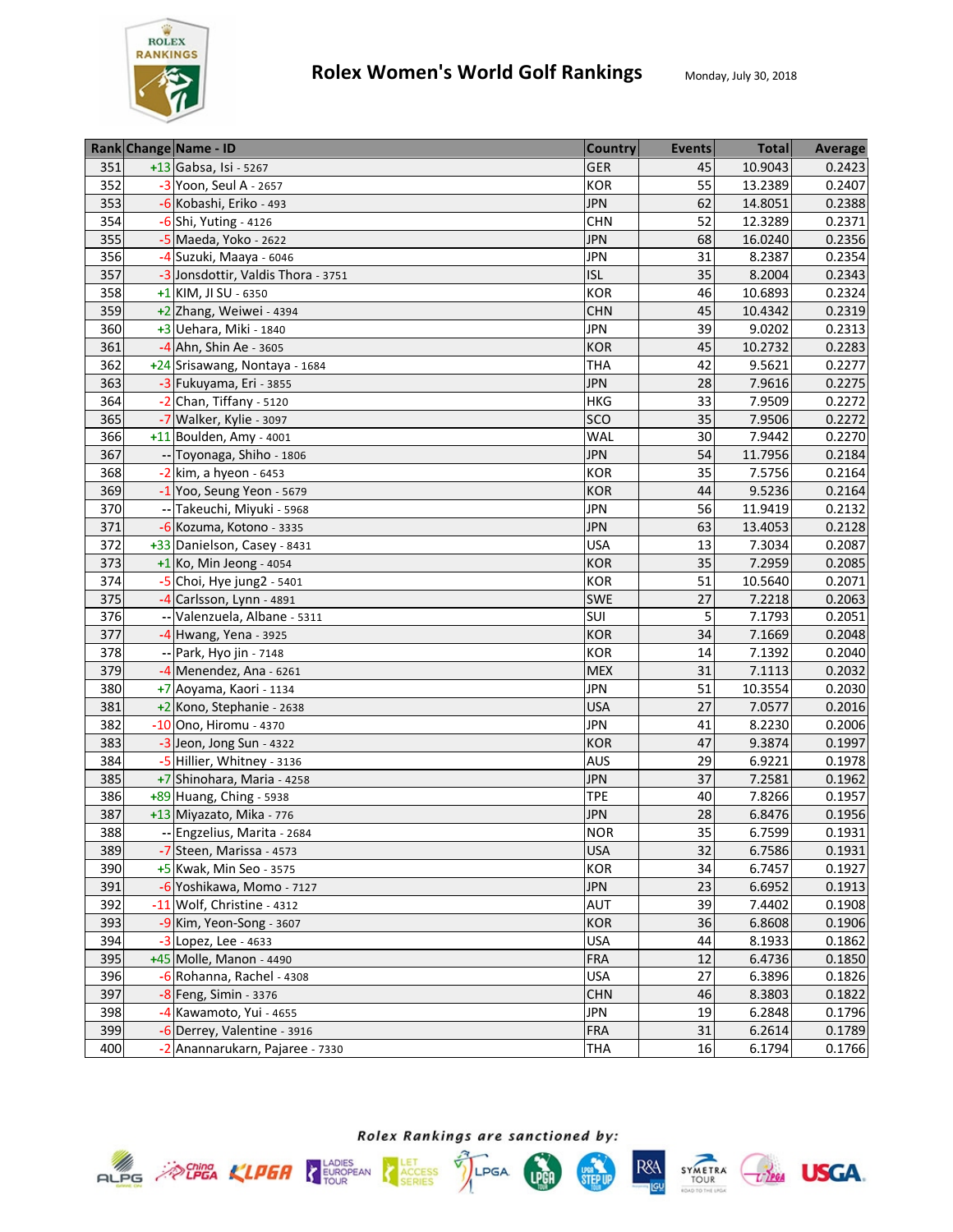

|     | Rank Change Name - ID             | <b>Country</b> | <b>Events</b>  | <b>Total</b> | <b>Average</b> |
|-----|-----------------------------------|----------------|----------------|--------------|----------------|
| 401 | +58 Iturrios, Nuria - 6039        | <b>ESP</b>     | 39             | 6.8617       | 0.1759         |
| 402 | -1 Koga, Eimi - 4280              | <b>JPN</b>     | 15             | 6.1381       | 0.1754         |
| 403 | -6 Kudo, Haruka - 4047            | <b>JPN</b>     | 39             | 6.8253       | 0.1750         |
| 404 | +2 Kim, Dana - 3268               | <b>KOR</b>     | 37             | 6.4105       | 0.1733         |
| 405 | -3 Fudoh, Yuri - 21               | <b>JPN</b>     | 13             | 6.0611       | 0.1732         |
| 406 | -7 Dimmock, Annabel - 5881        | ENG            | 32             | 6.0561       | 0.1730         |
| 407 | -11 Ras-Anderica, Leticia - 6758  | GER            | 47             | 8.0554       | 0.1714         |
| 408 | +22 Satoh, Yasuko - 1571          | <b>JPN</b>     | 31             | 5.9690       | 0.1705         |
| 409 | +62 Nishimura, Yuna - 7245        | <b>JPN</b>     | 8              | 5.9644       | 0.1704         |
| 410 | -7 Moromizato, Shinobu - 804      | <b>JPN</b>     | 44             | 7.4881       | 0.1702         |
| 411 | -7 Boineau, Isabelle - 2296       | <b>FRA</b>     | 38             | 6.4666       | 0.1702         |
| 412 | -5 Finkelstein, Dana - 6634       | <b>USA</b>     | 34             | 5.9497       | 0.1700         |
| 413 | $-1$ Kim, Ji Hee - 3623           | <b>KOR</b>     | 36             | 6.1123       | 0.1698         |
| 414 | -6 Kweon, Ji Ram - 3921           | KOR            | 27             | 5.9373       | 0.1696         |
| 415 | $+111$ Dye, Kendall - 3560        | <b>USA</b>     | 42             | 7.1052       | 0.1692         |
| 416 | $-5$ Omote, Junko - 940           | <b>JPN</b>     | 47             | 7.8837       | 0.1677         |
| 417 | +2 Tanguay, Anne-Catherine - 5485 | CAN            | 41             | 6.8762       | 0.1677         |
| 418 | $-9$ Boqvist, Lina - 4878         | <b>SWE</b>     | 35             | 5.8696       | 0.1677         |
| 419 | -6 Ogura, Sae - 8629              | <b>JPN</b>     | $\overline{2}$ | 5.8344       | 0.1667         |
| 420 | $-2$ Baek, Jihee - 5878           | <b>KOR</b>     | 15             | 5.8271       | 0.1665         |
| 421 | +8 He, Muni - 5133                | <b>CHN</b>     | 19             | 5.7872       | 0.1653         |
| 422 | $-6$ Banon, Silvia - 4858         | <b>ESP</b>     | 30             | 5.7854       | 0.1653         |
| 423 | -8 Ohnishi, Aoi - 4277            | <b>JPN</b>     | 61             | 10.0736      | 0.1651         |
| 424 | -10 Inkster, Juli - 261           | <b>USA</b>     | 21             | 5.7667       | 0.1648         |
| 425 | -5 Jeong, Hae Won - 3601          | <b>KOR</b>     | 41             | 6.7511       | 0.1647         |
| 426 | $-4$ Chen, Szu-Han - 5289         | <b>TPE</b>     | 34             | 5.7297       | 0.1637         |
| 427 | -10 Yamashiro, Nana - 4466        | <b>JPN</b>     | 48             | 7.8361       | 0.1633         |
| 428 | -18 Burke, Hannah - 3293          | ENG            | 36             | 5.8686       | 0.1630         |
| 429 | -5 Sui, Xiang - 5213              | <b>CHN</b>     | 20             | 5.7005       | 0.1629         |
| 430 | -7 Nakasone, Sumika - 4317        | <b>JPN</b>     | 43             | 6.9829       | 0.1624         |
| 431 | -5 Tamura, Aya - 6697             | <b>JPN</b>     | 26             | 5.6757       | 0.1622         |
| 432 | $+22$ Na, Stephanie - 2786        | <b>AUS</b>     | 36             | 5.7986       | 0.1611         |
| 433 | -12 Sasaki, Keiko - 1564          | <b>JPN</b>     | 36             | 5.7857       | 0.1607         |
| 434 | -7 Hyun, Selin - 8432             | KOR            | 8              | 5.6189       | 0.1605         |
| 435 | -10 Wessberg, Linda - 1897        | SWE            | 28             | 5.5944       | 0.1598         |
| 436 | -8 Makitani, Kaori - 4377         | <b>JPN</b>     | 32             | 5.5520       | 0.1586         |
| 437 | -2 Morgan, Becky - 796            | <b>WAL</b>     | 39             | 6.0481       | 0.1551         |
| 438 | -6 Park, Ji Yeon - 5419           | <b>KOR</b>     | 49             | 7.5801       | 0.1547         |
| 439 | -6 Yu, Seung-Hee - 6193           | <b>KOR</b>     | 40             | 6.1843       | 0.1546         |
| 440 | -9 Tamminen, Noora - 5079         | <b>FIN</b>     | 30             | 5.4021       | 0.1543         |
| 441 | +36 Suksukont, Renuka - 6136      | <b>THA</b>     | 37             | 5.6952       | 0.1539         |
| 442 | +4 Maguire, Leona - 2969          | IRL            | 10             | 5.3873       | 0.1539         |
| 443 | $-9$ Carter, Dori - 2196          | <b>USA</b>     | 34             | 5.3781       | 0.1537         |
| 444 | -8 Yanagisawa, Misae - 4373       | <b>JPN</b>     | 57             | 8.7070       | 0.1528         |
| 445 | +96 Furue, Ayaka - 7247           | <b>JPN</b>     | 6              | 5.3432       | 0.1527         |
| 446 | -9 Gustavsson, Johanna - 5444     | <b>SWE</b>     | 43             | 6.4890       | 0.1509         |
| 447 | -9 Kim, Hye-Youn - 3081           | <b>KOR</b>     | 46             | 6.8697       | 0.1493         |
| 448 | -5 Takagi, Mei - 6702             | <b>JPN</b>     | 56             | 8.2866       | 0.1480         |
| 449 | -10 Muangkhumsakul, Mind - 5927   | <b>THA</b>     | 38             | 5.5717       | 0.1466         |
| 450 | -6 Morita, Rikako - 2508          | JPN            | 42             | 6.1534       | 0.1465         |







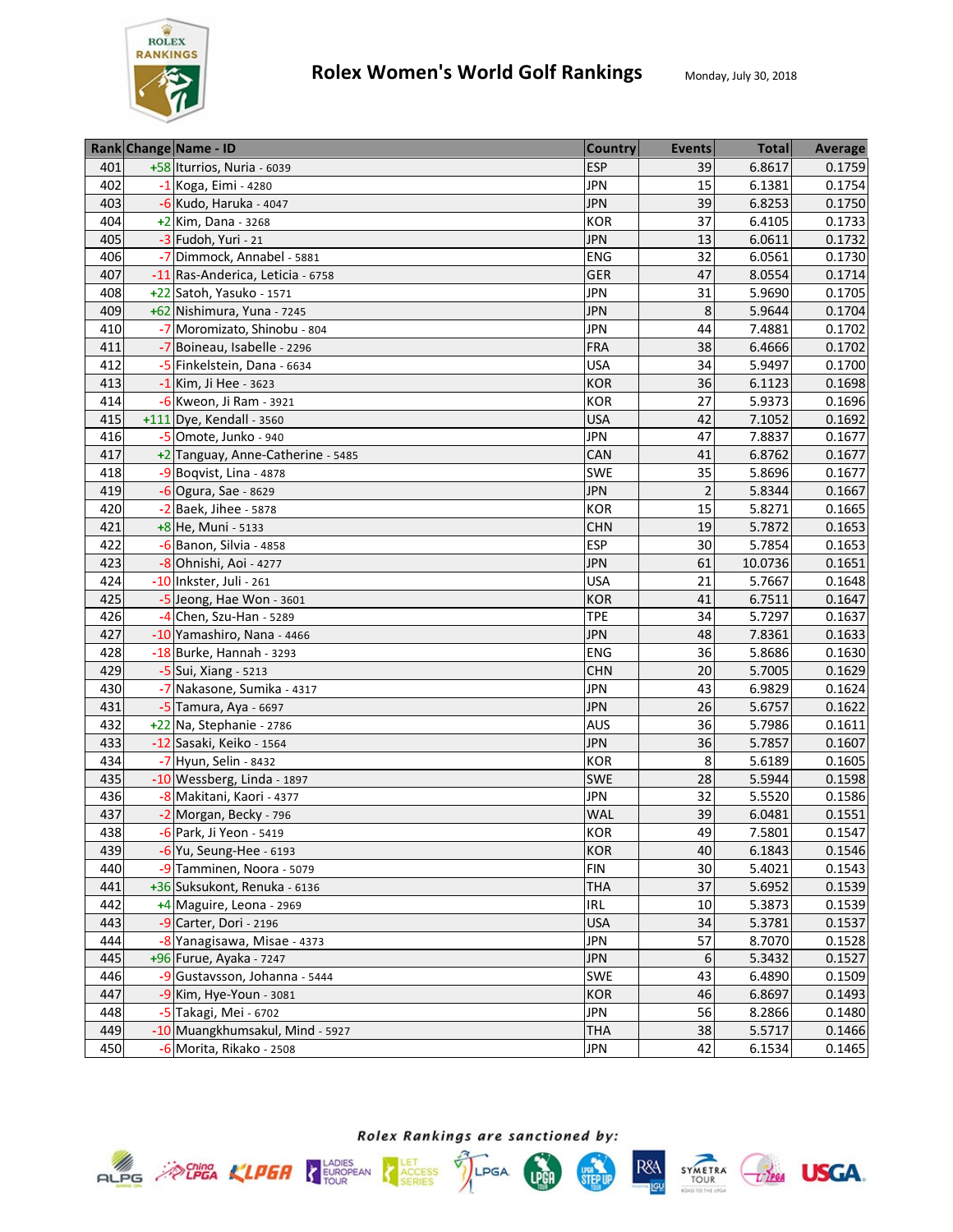

|     | Rank Change Name - ID           | <b>Country</b> | <b>Events</b>   | <b>Total</b> | Average |
|-----|---------------------------------|----------------|-----------------|--------------|---------|
| 451 | -10 Kim, Min Ji5 - 5676         | <b>KOR</b>     | 55              | 8.0565       | 0.1465  |
| 452 | +9 Kotaki, Mio - 6705           | <b>JPN</b>     | 17              | 5.1077       | 0.1459  |
| 453 | -11 Hyun, Eun Ji - 4592         | <b>KOR</b>     | 24              | 5.0170       | 0.1433  |
| 454 | -7 Park, Juyoung5 - 4108        | KOR            | 42              | 6.0092       | 0.1431  |
| 455 | -10 Thomas, Charlotte - 4433    | <b>SIN</b>     | 42              | 5.9947       | 0.1427  |
| 456 | -8 Yoshida, Yuri - 6118         | <b>JPN</b>     | 10              | 4.9830       | 0.1424  |
| 457 | -8 Shin, Eui Kyung - 7000       | <b>KOR</b>     | 33              | 4.9823       | 0.1424  |
| 458 | -5 Engstrom, Julia - 5991       | SWE            | 13              | 4.9600       | 0.1417  |
| 459 | -8 Kupcho, Jennifer - 6944      | <b>USA</b>     | $\overline{2}$  | 4.9401       | 0.1411  |
| 460 | -10 Fujisaki, Riho - 4039       | <b>JPN</b>     | 54              | 7.5512       | 0.1398  |
| 461 | $-9$ Byun, Hyun Min - 3888      | <b>KOR</b>     | 50              | 6.9782       | 0.1396  |
| 462 | $+2$ Ogusu, Risa - 3018         | <b>JPN</b>     | 43              | 5.8620       | 0.1363  |
| 463 | -8 Pan, Yan-Hong - 4066         | <b>CHN</b>     | 25              | 4.7575       | 0.1359  |
| 464 | -7 PORUANGRONG, Wanchana - 6471 | <b>THA</b>     | 30              | 4.7549       | 0.1359  |
| 465 | -9 Choi, E Jin - 5710           | <b>KOR</b>     | 30              | 4.7060       | 0.1345  |
| 466 | -8 Lee, Somi - 8404             | <b>KOR</b>     | 5               | 4.6853       | 0.1339  |
| 467 | -7 Bregman, Stacy Lee - 2801    | <b>RSA</b>     | 29              | 4.6792       | 0.1337  |
| 468 | -5 Granada, Julieta - 2058      | PAR            | 27              | 4.6562       | 0.1330  |
| 469 | -7 Pretswell, Pamela - 3662     | SCO            | 21              | 4.5922       | 0.1312  |
| 470 | $-4$ Runas, Demi - 5629         | <b>USA</b>     | 33              | 4.5380       | 0.1297  |
| 471 | -4 Persson, Cajsa - 5447        | <b>SWE</b>     | 27              | 4.5356       | 0.1296  |
| 472 | -7 Liu, Wenbo - 6005            | <b>CHN</b>     | 15              | 4.5349       | 0.1296  |
| 473 | -5 Alonso, Carmen - 22          | <b>ESP</b>     | 32              | 4.5329       | 0.1295  |
| 474 | -4 Kim, August - 7136           | <b>USA</b>     | 27              | 4.5020       | 0.1286  |
| 475 | -6 Sanz Barrio, Marta - 5866    | <b>ESP</b>     | 45              | 5.7284       | 0.1273  |
| 476 | -3 Lee, Na Kyung - 8400         | KOR            | 19              | 4.3769       | 0.1251  |
| 477 | -5 Dreher, Justine - 4910       | <b>FRA</b>     | 43              | 5.3184       | 0.1237  |
| 478 | -4 Lee, Ilhee - 579             | KOR            | $\overline{33}$ | 4.3144       | 0.1233  |
| 479 | $+42$ Guce, Clariss - 6639      | PHI            | 40              | 4.9083       | 0.1227  |
| 480 | $-1$ Hou, Yu-Chiang - 6176      | <b>TPE</b>     | 19              | 4.2718       | 0.1221  |
| 481 | -- GONG, MI JEONG - 7001        | <b>KOR</b>     | 13              | 4.2413       | 0.1212  |
| 482 | -4 Fukushima, Hiroko - 2822     | <b>JPN</b>     | 55              | 6.6635       | 0.1212  |
| 483 | $+2$ Han, Sanghee - 5689        | <b>KOR</b>     | 51              | 6.1720       | 0.1210  |
| 484 | $+2$ lee, hyejung - 6354        | <b>KOR</b>     | 24              | 4.1810       | 0.1195  |
| 485 | -9 Sauzon, Agathe - 5064        | <b>FRA</b>     | 41              | 4.8942       | 0.1194  |
| 486 | -3 Garcia, Nicole - 4607        | <b>RSA</b>     | 30              | 4.1402       | 0.1183  |
| 487 | -7 Tsuchida, Sayaka - 3729      | <b>JPN</b>     | 54              | 6.3789       | 0.1181  |
| 488 | $-1$ Hwang, Jiae - 5690         | <b>KOR</b>     | 29              | 4.1026       | 0.1172  |
| 489 | -7 Schober, Sarah - 3371        | <b>AUT</b>     | 31              | 4.1000       | 0.1171  |
| 490 | $-6$ Wearn, Laura - 5705        | <b>USA</b>     | 41              | 4.7921       | 0.1169  |
| 491 | $-3$ Reto, Paula - 5440         | <b>RSA</b>     | 50              | 5.8127       | 0.1163  |
| 492 | -3 Nuutinen, Sanna - 3717       | <b>FIN</b>     | 37              | 4.2799       | 0.1157  |
| 493 | -3 Perry, Katherine - 3682      | <b>USA</b>     | 36              | 4.1376       | 0.1149  |
| 494 | +33 Macdonald, Kelsey - 3063    | SCO            | 27              | 4.0004       | 0.1143  |
| 495 | -4 Michaels, Sydnee - 2492      | <b>USA</b>     | 16              | 3.9897       | 0.1140  |
| 496 | -3 Hollis, Jillian - 5990       | <b>USA</b>     | 7               | 3.9834       | 0.1138  |
| 497 | -2 Ridderstrom, Louise - 5976   | <b>SWE</b>     | 26              | 3.9750       | 0.1136  |
| 498 | -4 Coleman, Jennifer - 6222     | <b>USA</b>     | 40              | 4.5059       | 0.1126  |
| 499 | $-7$ jeong, ju won - 6379       | <b>KOR</b>     | 26              | 3.9333       | 0.1124  |
| 500 | -1 Kim, Na Ri - 454             | <b>KOR</b>     | 35              | 3.9157       | 0.1119  |







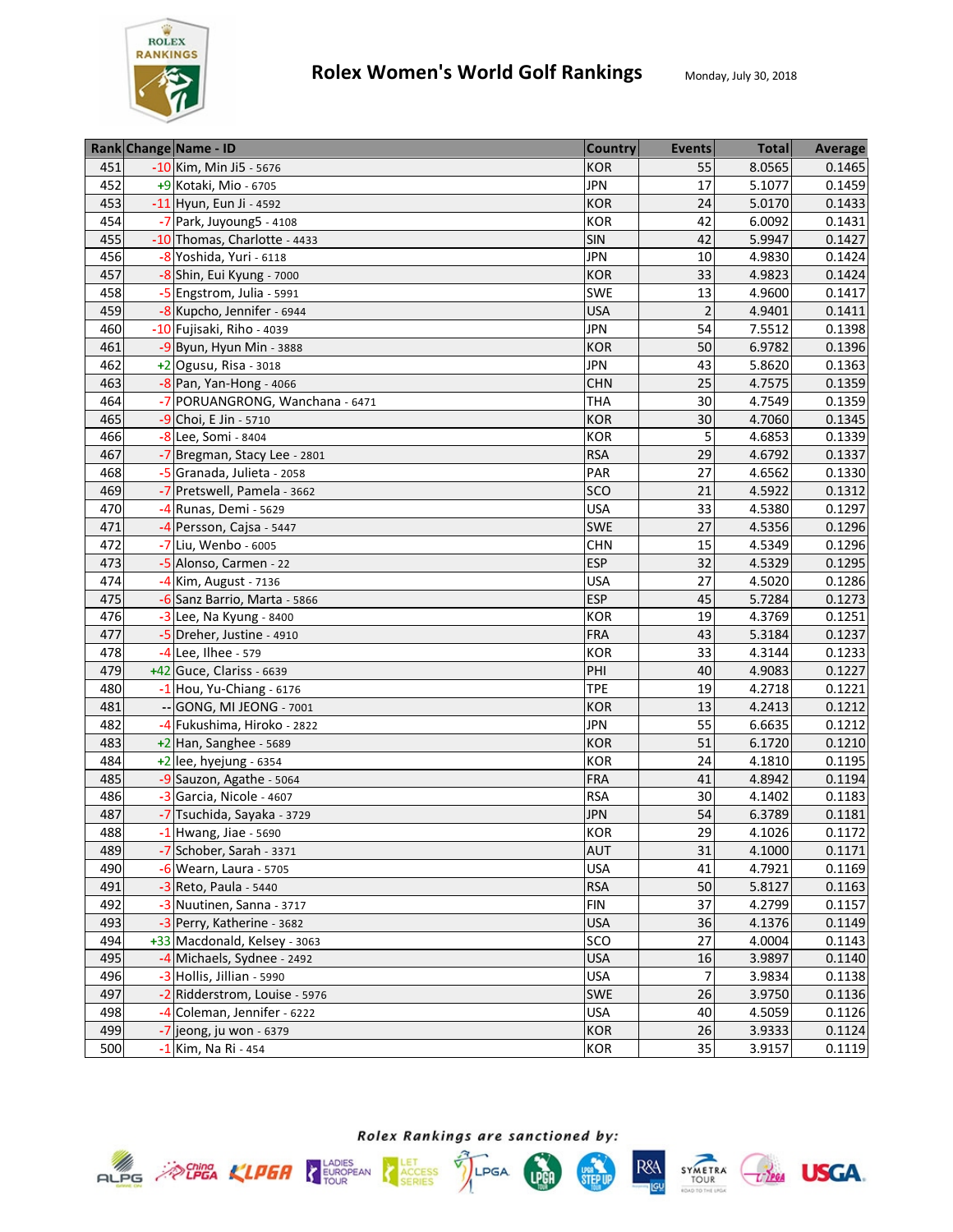

|     | Rank Change Name - ID           | <b>Country</b> | <b>Events</b> | <b>Total</b> | Average |
|-----|---------------------------------|----------------|---------------|--------------|---------|
| 501 | $-1$ choi, ye rim - 7005        | <b>KOR</b>     | 13            | 3.8957       | 0.1113  |
| 502 | $-1$ Yang, Je yoon - 4112       | <b>KOR</b>     | 5             | 3.8950       | 0.1113  |
| 503 | $-1$ Taneda, Kana - 4649        | <b>JPN</b>     | 38            | 4.2273       | 0.1112  |
| 504 | $-6$ Huffer, Becca - 4586       | <b>USA</b>     | 41            | 4.5564       | 0.1111  |
| 505 | -9 Haddioui, Maha - 3851        | <b>MAR</b>     | 31            | 3.8632       | 0.1104  |
| 506 | +1 Wang, Elizabeth - 6970       | <b>USA</b>     | $\mathbf{1}$  | 3.8500       | 0.1100  |
| 507 | $-10$ Lee, Rye Jung - 4113      | <b>KOR</b>     | 3             | 3.8482       | 0.1099  |
| 508 | $+1$ Bae, So Hyun - 6033        | <b>KOR</b>     | 40            | 4.3859       | 0.1096  |
| 509 | -6 Takahashi, Sayaka - 6081     | <b>JPN</b>     | 30            | 3.8141       | 0.1090  |
| 510 | -5 Escuriola, Natalia - 5562    | <b>ESP</b>     | 28            | 3.7975       | 0.1085  |
| 511 | $+1$ Hong, Yoo-yeon - 5301      | <b>KOR</b>     | 37            | 3.9748       | 0.1074  |
| 512 | -8 Karlsson, Jessica - 4963     | <b>SWE</b>     | 31            | 3.7555       | 0.1073  |
| 513 | +2 Park, Byeo Ree - 4290        | <b>KOR</b>     | 39            | 4.1758       | 0.1071  |
| 514 | -3 park, hyun kyung - 6513      | KOR            | 9             | 3.7471       | 0.1071  |
| 515 | -9 McPherson, Kristy - 744      | <b>USA</b>     | 39            | 4.1710       | 0.1069  |
| 516 | -3 Kim, Jenny - 5325            | <b>KOR</b>     | 44            | 4.6956       | 0.1067  |
| 517 | -7 kwon, seo yun - 6099         | <b>KOR</b>     |               | 3.7271       | 0.1065  |
| 518 | -4 Yamaguchi, Suzuka - 5553     | <b>JPN</b>     | 16            | 3.6679       | 0.1048  |
| 519 | -11 Dryburgh, Gemma - 6529      | <b>SCO</b>     | 43            | 4.5042       | 0.1047  |
| 520 | -4 Takabayashi, Yumi - 1742     | <b>JPN</b>     | 31            | 3.6605       | 0.1046  |
| 521 | $-3$ ye-been, sohn - 6778       | <b>KOR</b>     | 3             | 3.6472       | 0.1042  |
| 522 | -5 Kudo, Yumi - 5408            | <b>JPN</b>     | 13            | 3.6467       | 0.1042  |
| 523 | -3 Kawamitsu, Hikari - 3065     | <b>JPN</b>     | 61            | 6.2052       | 0.1017  |
| 524 | +11 DEL ROSARIO, PAULINE - 6844 | PHI            | 17            | 3.5554       | 0.1016  |
| 525 | -6 Yamamoto, Keiko - 6941       | <b>JPN</b>     | 37            | 3.7380       | 0.1010  |
| 526 | -2 Lim, HeeJung - 6999          | KOR            | 4             | 3.5281       | 0.1008  |
| 527 | -5 Jang, So Young - 5283        | <b>KOR</b>     | 26            | 3.4878       | 0.0997  |
| 528 | -3 Budsabakorn, Sukapan - 6216  | <b>THA</b>     | 26            | 3.4471       | 0.0985  |
| 529 | $-6$ Booth, Carly - 3060        | SCO            | 29            | 3.4457       | 0.0984  |
| 530 | $-1$ Tan, Moeno - 4105          | <b>JPN</b>     | 9             | 3.3676       | 0.0962  |
| 531 | -3 Yamada, Narumi - 4269        | <b>JPN</b>     | 46            | 4.4094       | 0.0959  |
| 532 | -2 Song, Nam Kyoung - 5708      | <b>KOR</b>     | 13            | 3.3392       | 0.0954  |
| 533 | -- Kawinpakorn, Yupaporn - 3945 | <b>THA</b>     | 16            | 3.3192       | 0.0948  |
| 534 | -3 Lee, Esther - 589            | <b>KOR</b>     | 27            | 3.3029       | 0.0944  |
| 535 | +2 Hosaka, Mayu - 3775          | <b>JPN</b>     | 39            | 3.6687       | 0.0941  |
| 536 | +18 Schechter, Maia - 6748      | <b>USA</b>     | 39            | 3.6544       | 0.0937  |
| 537 | +32 Strom, Linnea - 5073        | <b>SWE</b>     | 14            | 3.2727       | 0.0935  |
| 538 | -6 James, Augusta - 4333        | CAN            | 41            | 3.8259       | 0.0933  |
| 539 | -5 Yamato, Erina - 3070         | <b>JPN</b>     | 32            | 3.2482       | 0.0928  |
| 540 | +4 Wakimoto, Hana - 5578        | <b>JPN</b>     | 3             | 3.2314       | 0.0923  |
| 541 | +1 Nitta, Ayano - 5386          | <b>JPN</b>     | 27            | 3.2112       | 0.0917  |
| 542 | -6 Thompson, Charlotte - 4660   | <b>GBR</b>     | 37            | 3.3944       | 0.0917  |
| 543 | -4 Plucksataporn, Titiya - 1031 | <b>THA</b>     | 45            | 4.1133       | 0.0914  |
| 544 | $+1$ Kim, Kyung - 5395          | <b>USA</b>     | 27            | 3.1976       | 0.0914  |
| 545 | +2 Cnops, Fanny - 5706          | <b>BEL</b>     | 18            | 3.1897       | 0.0911  |
| 546 | -3 Daffinrud, Tonje - 3340      | <b>NOR</b>     | 36            | 3.2680       | 0.0908  |
| 547 | -7 Takahashi, Megumi - 3854     | <b>JPN</b>     | 58            | 5.2437       | 0.0904  |
| 548 | -2 Morii, Ayame - 4043          | <b>JPN</b>     | 62            | 5.5816       | 0.0900  |
| 549 | $+1$ Ogura, Himawari - 6684     | <b>JPN</b>     | 22            | 3.1415       | 0.0898  |
| 550 | -12 Ricordeau, Marion - 3394    | <b>FRA</b>     | 39            | 3.5000       | 0.0897  |









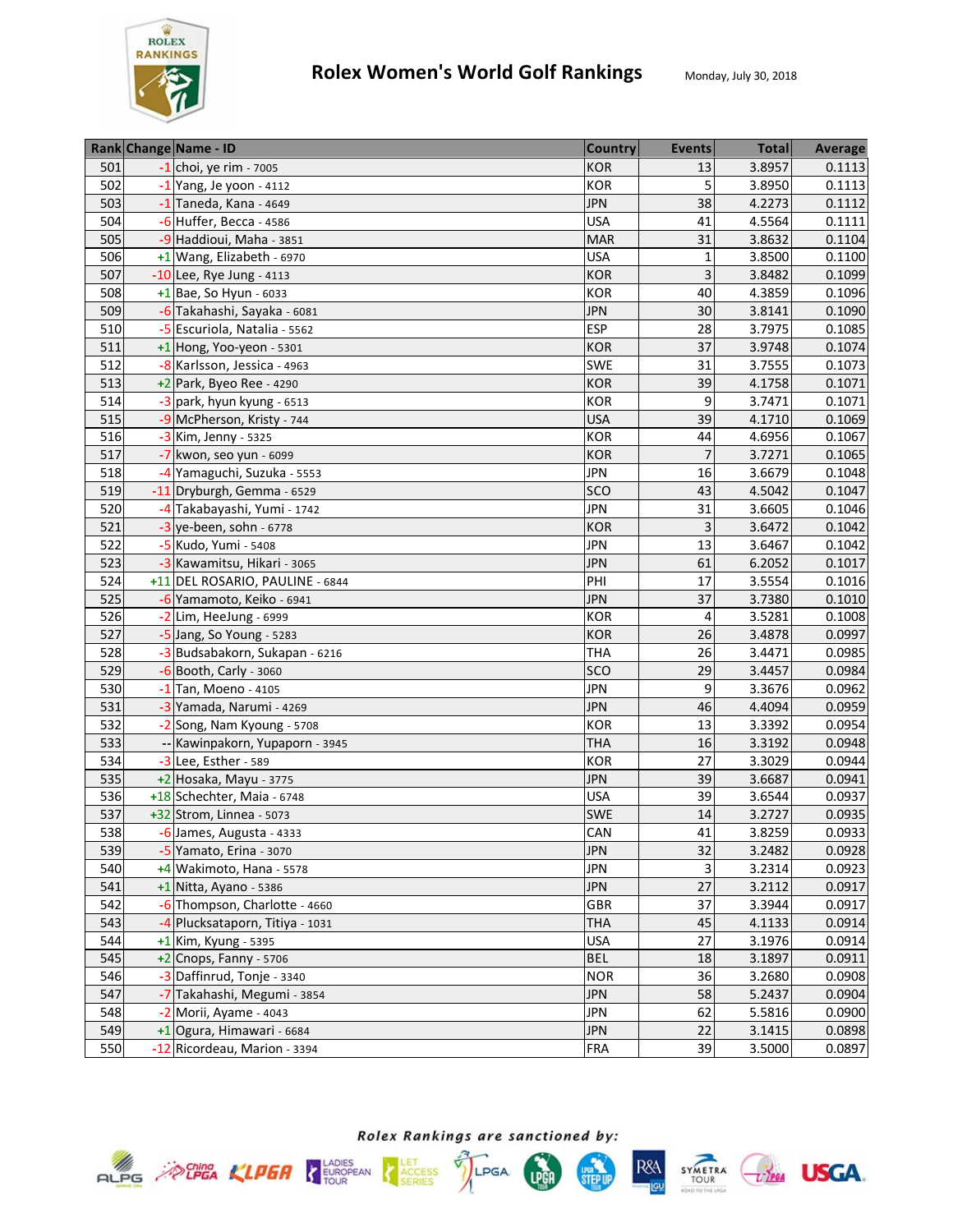

|            | Rank Change Name - ID             | <b>Country</b>    | <b>Events</b> | <b>Total</b> | Average |
|------------|-----------------------------------|-------------------|---------------|--------------|---------|
| 551        | -3 Leurquin, Chloe - 5190         | <b>BEL</b>        | 41            | 3.6726       | 0.0896  |
| 552        | Miyata, Naruha - 7248             | <b>JPN</b>        | 32            | 3.1302       | 0.0894  |
| 553        | -4 Chutichai, Porani - 2250       | <b>THA</b>        | 58            | 5.1674       | 0.0891  |
| 554        | -3 Li, Jiayun - 3111              | <b>CHN</b>        | 25            | 3.1076       | 0.0888  |
| 555        | $+2$ Hsieh, Yu-Ling - 4213        | <b>TPE</b>        | 41            | 3.6205       | 0.0883  |
| 556        | -1 Givens, Eleanor - 4488         | ENG               | 33            | 3.0570       | 0.0873  |
| 557        | +1 Lee, Hsin - 5939               | <b>TPE</b>        | 21            | 3.0317       | 0.0866  |
| 558        | +1 Frankish, Cloe - 6117          | ENG               | 23            | 3.0304       | 0.0866  |
| 559        | -6 Cowley, Gabrielle - 4901       | ENG               | 38            | 3.2674       | 0.0860  |
| 560        | $-4$ Go, NaHye - 6348             | KOR               | 30            | 3.0035       | 0.0858  |
| 561        | -- Keh, Munchin - 5177            | <b>NZL</b>        | 19            | 3.0012       | 0.0857  |
| 562        | +2 Shibuno, Hinako - 6519         | <b>JPN</b>        | 11            | 2.9960       | 0.0856  |
| 563        | -1 Vu, Lilia - 4504               | <b>USA</b>        | $\mathbf{1}$  | 2.9790       | 0.0851  |
| 564        | -4 Fujita, Hikari - 3016          | <b>JPN</b>        | 59            | 5.0093       | 0.0849  |
| 565        | -2 Saso, Yuka - 6495              | PHI               | 15            | 2.9523       | 0.0844  |
| 566        | -- Ishii, Rio - 5855              | <b>JPN</b>        | 7             | 2.9365       | 0.0839  |
| 567        | -- Chen, Min-Jou - 5718           | <b>TPE</b>        | 28            | 2.9139       | 0.0833  |
| 568        | +44 SUPERAL, Princess Mary - 5413 | PHI               | 22            | 2.9026       | 0.0829  |
| 569        | +1 Mehmet, Inci - 5529            | <b>ENG</b>        | 21            | 2.8893       | 0.0826  |
| 570        | -2 Ezawa, Aya - 4561              | <b>JPN</b>        | 35            | 2.8855       | 0.0824  |
| 571        | -- Sheils, Madeleine - 5210       | <b>USA</b>        | 30            | 2.8796       | 0.0823  |
| 572        | -7 Kim, Do Yeon - 4512            | KOR               | 20            | 2.8616       | 0.0818  |
| 573        | -1 Blomqvist, Minea - 1228        | <b>FIN</b>        | 20            | 2.8397       | 0.0811  |
| 574        | -- Folch, Elia - 3968             | <b>ESP</b>        | 39            | 3.1502       | 0.0808  |
| 575        | $-2$ Tan, Amanda - 5603           | <b>SIN</b>        | 22            | 2.8114       | 0.0803  |
| 576        | Kim, Bo Bea - 2542                | KOR               | 36            | 2.8908       | 0.0803  |
| 577        | -2 Kitamura, Hibiki - 4033        | <b>JPN</b>        | 28            | 2.8032       | 0.0801  |
| 578        | -1 Fuenfstueck, Laura - 8628      | GER               | 10            | 2.7666       | 0.0790  |
| 579        | +19 Troyanovich, Samantha - 3652  | <b>USA</b>        | 22            | 2.7329       | 0.0781  |
| 580        | -- Hatano, Natsuki - 6375         | <b>JPN</b>        | 10            | 2.7313       | 0.0780  |
| 581        | -3 Kawasaki, Shiho - 6414         | <b>JPN</b>        | 43            | 3.2984       | 0.0767  |
| 582        | -- Emrey, Allison - 5816          | <b>USA</b>        | 38            | 2.9056       | 0.0765  |
| 583        | +24 Kim, Min-G - 6774             | <b>KOR</b>        | 32            | 2.6665       | 0.0762  |
| 584        | +4 Tubert, Emily - 4347           | <b>USA</b>        | 35            | 2.6543       | 0.0758  |
| 585        | -1 Lescudier, Ines - 4988         | <b>FRA</b>        | 34            | 2.6459       | 0.0756  |
| 586        | -5 Baba, Yukari - 1161            | <b>JPN</b>        | 20            | 2.6378       | 0.0754  |
| 587        | -8 Yang, Soo-Jin - 2964           | <b>KOR</b>        | 32            | 2.6293       | 0.0751  |
| 588        | +17 Adams, Lori - 6417            | <b>USA</b>        | 25            | 2.6279       | 0.0751  |
|            |                                   |                   |               | 2.6211       |         |
| 589<br>590 | -4 Taylor, Lauren - 3689          | ENG               | 29<br>34      | 2.6061       | 0.0749  |
| 591        | -7 Yoo, Hyun Ju - 4517            | KOR<br><b>USA</b> | 33            |              | 0.0745  |
|            | -4 Welch, Kim - 2471              |                   | 45            | 2.6043       | 0.0744  |
| 592        | -- Nishiki, Yukiko - 4596         | <b>JPN</b>        |               | 3.3469       | 0.0744  |
| 593        | -7 Kim, Do Yeon3 - 7360           | KOR               | 26            | 2.5874       | 0.0739  |
| 594        | +36 Popson, Erica - 5435          | <b>USA</b>        | 41            | 3.0252       | 0.0738  |
| 595        | -2 Kamata, Hiromi - 3137          | <b>AUS</b>        | 32            | 2.5356       | 0.0724  |
| 596        | +20 Lee, Esther - 8760            | <b>USA</b>        | 13            | 2.5354       | 0.0724  |
| 597        | -2 Fernandez Cano, Fatima - 5327  | <b>ESP</b>        | 13            | 2.5315       | 0.0723  |
| 598        | -9 Park, Jae Hui - 6373           | <b>KOR</b>        | 22            | 2.5305       | 0.0723  |
| 599        | $-8$ Ji, Joo hyun - 6572          | <b>KOR</b>        | 27            | 2.5279       | 0.0722  |
| 600        | -- Silvers, Carleigh - 5745       | <b>USA</b>        | 35            | 2.5222       | 0.0721  |









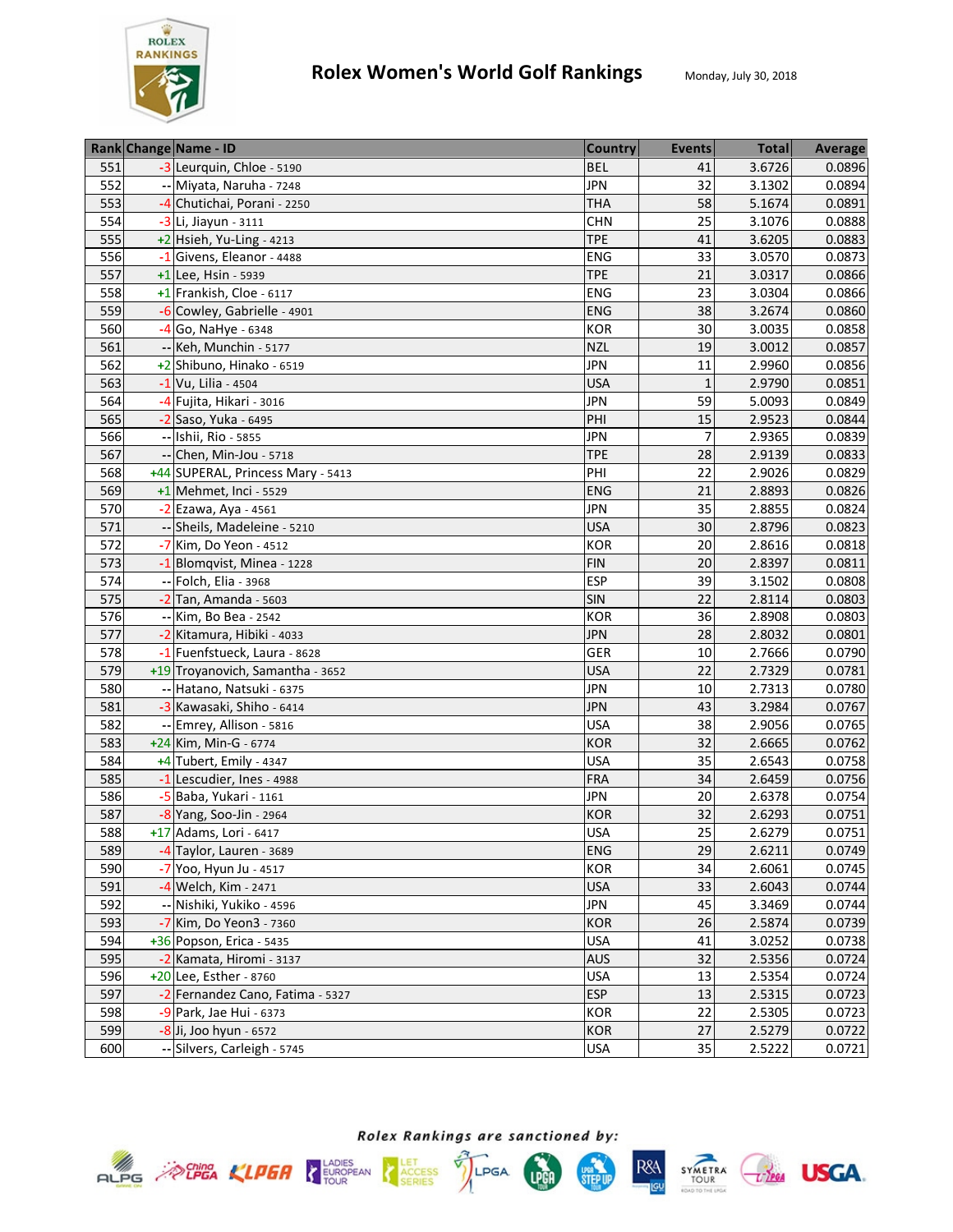

|     | Rank Change Name - ID             | <b>Country</b> | <b>Events</b> | <b>Total</b> | Average |
|-----|-----------------------------------|----------------|---------------|--------------|---------|
| 601 | -11 Inami, Mone - 6341            | <b>JPN</b>     | 8             | 2.5160       | 0.0719  |
| 602 | -8 Kapoor, Vani - 4407            | <b>IND</b>     | 26            | 2.4991       | 0.0714  |
| 603 | $-6$ Turner, Jane - 3691          | sco            | 29            | 2.4981       | 0.0714  |
| 604 | -8 Han, Sery - 6674               | <b>KOR</b>     | 26            | 2.4839       | 0.0710  |
| 605 | +27 Peng, Chieh - 4784            | <b>TPE</b>     | 23            | 2.4424       | 0.0698  |
| 606 | -4 Nimitpongkul, Nattagate - 6191 | <b>THA</b>     | 34            | 2.4264       | 0.0693  |
| 607 | -6 Pancake, Brooke - 4566         | <b>USA</b>     | 15            | 2.4158       | 0.0690  |
| 608 | +3 Childs, Emily - 5375           | <b>USA</b>     | 35            | 2.4082       | 0.0688  |
| 609 | -3 Zhang, Jienalin - 4827         | <b>CHN</b>     | 33            | 2.4011       | 0.0686  |
| 610 | -11 Sanz Barrio, Patricia - 4667  | <b>ESP</b>     | 39            | 2.6579       | 0.0682  |
| 611 | -1 Baek, Q - 3410                 | <b>KOR</b>     | 54            | 3.6583       | 0.0677  |
| 612 | -3 Pegova, Nina - 5480            | <b>RUS</b>     | 29            | 2.3641       | 0.0675  |
| 613 | $-5$ Lamb, Sophie - 6720          | ENG            | 3             | 2.3620       | 0.0675  |
| 614 | -11 Soopimjit, Dussavi - 6856     | <b>THA</b>     | 37            | 2.4588       | 0.0665  |
| 615 | -11 Walker, Sophie - 2678         | <b>ENG</b>     | 24            | 2.3229       | 0.0664  |
| 616 | -1 Li, Lucy - 5810                | <b>USA</b>     | 3             | 2.3209       | 0.0663  |
| 617 | +3 Nakayama, Mina - 2592          | <b>JPN</b>     | 22            | 2.2945       | 0.0656  |
| 618 | -4 Muehl, Nina - 5675             | <b>AUT</b>     | 39            | 2.5535       | 0.0655  |
| 619 | +23 Hou, Yu-Sang - 6217           | <b>TPE</b>     | 17            | 2.2840       | 0.0653  |
| 620 | $-1$ Bakar, Ainil - 4168          | <b>MAS</b>     | 40            | 2.5984       | 0.0650  |
| 621 | $-3$ Cheng, Liv - 6164            | <b>NZL</b>     | 43            | 2.7863       | 0.0648  |
| 622 | +2 Utama, Aunchisa - 4713         | <b>THA</b>     | 22            | 2.2631       | 0.0647  |
| 623 | -10 Lajtai-rozsa, Csilla - 5545   | <b>HUN</b>     | 39            | 2.5208       | 0.0646  |
| 624 | -7 Na, Hee Won - 3907             | <b>KOR</b>     | 32            | 2.2529       | 0.0644  |
| 625 | $-3$ Diaz, Laura - 1436           | <b>USA</b>     | 10            | 2.2405       | 0.0640  |
| 626 | -5 Jansone, Laura - 4167          | LAT            | 16            | 2.2331       | 0.0638  |
| 627 | -4 Provot, Ariane - 4685          | <b>FRA</b>     | 22            | 2.2242       | 0.0635  |
| 628 | -3 Moreno, Paola - 3005           | COL            | 20            | 2.2138       | 0.0633  |
| 629 | -1 Giquel-Bettan, Sophie - 57     | <b>FRA</b>     | 20            | 2.1680       | 0.0619  |
| 630 | $-1$ Lee, gayoung - 5841          | KOR            | 6             | 2.1662       | 0.0619  |
| 631 | -5 Jaengkit, Chorphaka - 6644     | <b>THA</b>     | 38            | 2.3496       | 0.0618  |
| 632 | -1 Heck, Rachel - 8475            | <b>USA</b>     | 1             | 2.1468       | 0.0613  |
| 633 | -6 Nocera, Gwladys - 886          | <b>FRA</b>     | 18            | 2.1388       | 0.0611  |
| 634 | +43 SIRIPRAKOB, Chatpara - 6846   | <b>THA</b>     | 25            | 2.0960       | 0.0599  |
| 635 | +2 Ji Kim, Eun Jung - 8408        | <b>ESP</b>     | 18            | 2.0888       | 0.0597  |
| 636 | $+5$ Chen, Hsuan - 6042           | <b>TPE</b>     | 9             | 2.0798       | 0.0594  |
| 637 | -3 Kim, Hye-Min - 3895            | <b>KOR</b>     | 38            | 2.2559       | 0.0594  |
| 638 | -- Yamauchi, Hinako - 4374        | <b>JPN</b>     | 29            | 2.0755       | 0.0593  |
| 639 | -6 Luna, Diana - 671              | <b>ITA</b>     | 18            | 2.0678       | 0.0591  |
| 640 | -4 Kim, Woo Jeong - 5845          | KOR            | $\,8\,$       | 2.0645       | 0.0590  |
| 641 | +4 Sasahara, Yumi - 5650          | <b>JPN</b>     | 45            | 2.6521       | 0.0589  |
| 642 | -7 Yoo, Hae ran - 6925            | KOR            | 6             | 2.0615       | 0.0589  |
| 643 | $-3$ Chen, Liging - 4698          | <b>CHN</b>     | 27            | 2.0532       | 0.0587  |
| 644 | -- Dohi, Kurumi - 1448            | <b>JPN</b>     | 25            | 2.0373       | 0.0582  |
| 645 | +2 Schmelzel, Sarah - 7101        | <b>USA</b>     | 26            | 2.0365       | 0.0582  |
| 646 | -7 Ramsay, Isabella - 4325        | <b>SWE</b>     | 29            | 2.0335       | 0.0581  |
| 647 | $-4$ Chang, Ya-Chun - 6008        | <b>TPE</b>     | 4             | 2.0332       | 0.0581  |
| 648 | -- Lee, Ju Eun - 8821             | <b>KOR</b>     | 4             | 2.0259       | 0.0579  |
| 649 | -3 Parks, Sadena - 5208           | <b>USA</b>     | 30            | 2.0135       | 0.0575  |
| 650 | +4 Sepmoree, Katelyn - 5631       | <b>USA</b>     | 36            | 2.0507       | 0.0570  |







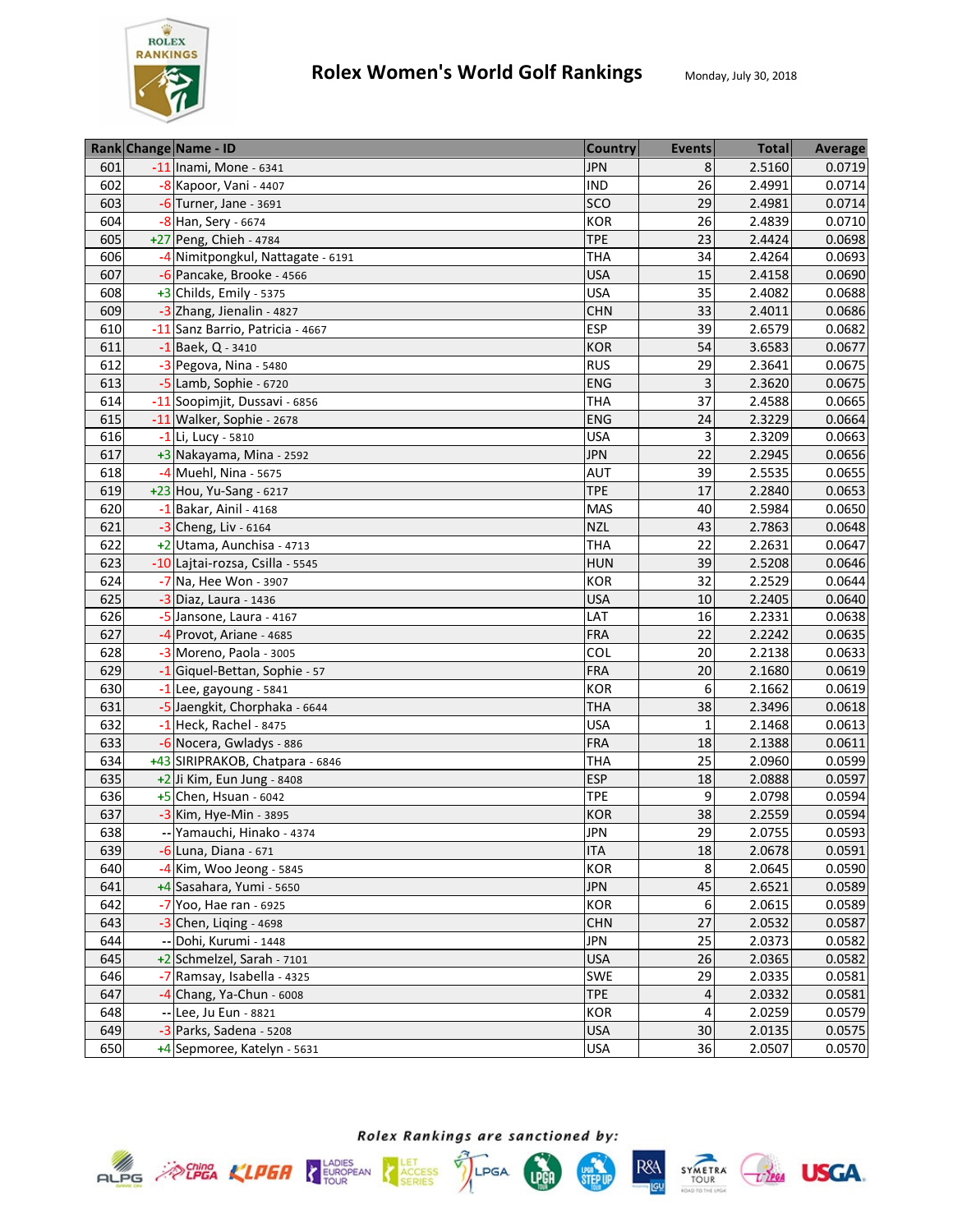

|     | Rank Change Name - ID                | <b>Country</b> | <b>Events</b>           | <b>Total</b> | Average |
|-----|--------------------------------------|----------------|-------------------------|--------------|---------|
| 651 | -- Grant, Linn - 6425                | <b>SWE</b>     | $\overline{2}$          | 1.9810       | 0.0566  |
| 652 | -3 Yu, Pei-Lin - 1014                | <b>TPE</b>     | 30                      | 1.9710       | 0.0563  |
| 653 | -- Yamato, Miyu - 3994               | <b>JPN</b>     | 26                      | 1.9575       | 0.0559  |
| 654 | +2 Cooper, Hailee - 8591             | <b>USA</b>     | $\overline{2}$          | 1.9500       | 0.0557  |
| 655 | $-3$ Wong, Andrea - 7068             | <b>USA</b>     | 20                      | 1.9486       | 0.0557  |
| 656 | $+1$ Pan, Aretha - 4053              | <b>MAS</b>     | 35                      | 1.9214       | 0.0549  |
| 657 | +1 Stahle, Louise - 1686             | <b>SWE</b>     | 19                      | 1.9113       | 0.0546  |
| 658 | -8 Cheng, Ssu-Chia - 4670            | <b>TPE</b>     | 39                      | 2.1259       | 0.0545  |
| 659 | +1 Wagner, Samantha - 6539           | <b>USA</b>     | 15                      | 1.9067       | 0.0545  |
| 660 | +1 Kikuchi, Asami - 3518             | <b>JPN</b>     | 28                      | 1.8906       | 0.0540  |
| 661 | -2 Yamamoto, Kaori - 1970            | <b>JPN</b>     | 43                      | 2.3203       | 0.0540  |
| 662 | -7 Yang, Taoli - 2752                | <b>CHN</b>     | 23                      | 1.8821       | 0.0538  |
| 663 | -- Borge, Celine - 6437              | <b>NOR</b>     | 17                      | 1.8569       | 0.0531  |
| 664 | -2 Laing, Vikki - 557                | SCO            | 28                      | 1.8485       | 0.0528  |
| 665 | $-1$ Zhang, Yun Jie - 4833           | <b>CHN</b>     | 25                      | 1.8266       | 0.0522  |
| 666 | +4 Sheary, Natalie - 3020            | <b>USA</b>     | 42                      | 2.1866       | 0.0521  |
| 667 | -- Stephenson, Lauren - 6972         | <b>USA</b>     | $\mathbf{1}$            | 1.8207       | 0.0520  |
| 668 | -3 De Roey, Manon - 4570             | <b>BEL</b>     | 39                      | 2.0282       | 0.0520  |
| 669 | -1 Bristow, Cathryn - 3472           | <b>NZL</b>     | 24                      | 1.8165       | 0.0519  |
| 670 | -4 Teruyama, Asumi - 7254            | <b>JPN</b>     | 23                      | 1.8099       | 0.0517  |
| 671 | -- Tanabe, Hikari - 6789             | <b>JPN</b>     | 30                      | 1.8025       | 0.0515  |
| 672 | -3 Kim, Hui Mang - 4260              | <b>KOR</b>     | 29                      | 1.7826       | 0.0509  |
| 673 | -- Gulbis, Natalie - 90              | <b>USA</b>     | 10                      | 1.7590       | 0.0503  |
| 674 | +1 Lund, Karoline - 6443             | <b>NOR</b>     | 6                       | 1.7547       | 0.0501  |
| 675 | -3 Luo, Ying - 5455                  | <b>CHN</b>     | 24                      | 1.7538       | 0.0501  |
| 676 | -2 Nishihata, Moeka - 4712           | <b>JPN</b>     | 20                      | 1.7531       | 0.0501  |
| 677 | +2 Coughlin, Lauren - 5486           | <b>USA</b>     | 30                      | 1.7302       | 0.0494  |
| 678 | -2 Liu, Yan - 6006                   | <b>CHN</b>     | 26                      | 1.7259       | 0.0493  |
| 679 | +2 Hernandez, Maria - 175            | <b>ESP</b>     | 15                      | 1.7198       | 0.0491  |
| 680 | -2 Kobayashi, Sarina - 4049          | <b>JPN</b>     | 36                      | 1.7514       | 0.0486  |
| 681 | +2 Kang, Ji Won - 6347               | <b>KOR</b>     | 11                      | 1.6896       | 0.0483  |
| 682 | +2 Jo, hyelim - 8564                 | <b>KOR</b>     | 5                       | 1.6832       | 0.0481  |
| 683 | +20 Lin, Tzu-Chi - 3590              | <b>TPE</b>     | 44                      | 2.1152       | 0.0481  |
| 684 | -2 Young, Liz - 3324                 | <b>ENG</b>     | 11                      | 1.6715       | 0.0478  |
| 685 | +1 Colombotto Rosso, Lucrezia - 6878 | <b>ITA</b>     | 34                      | 1.6648       | 0.0476  |
| 686 | +332 POLNAMIN, Pannapa - 6470        | THA            | 19                      | 1.6600       | 0.0474  |
| 687 | -2 Gustafsson Spaang, Frida - 4938   | <b>SWE</b>     | 17                      | 1.6585       | 0.0474  |
| 688 | -8 Llaneza, Alejandra - 2053         | <b>MEX</b>     | 38                      | 1.7911       | 0.0471  |
| 689 | -1 Hiratsuka, Amu - 6128             | <b>JPN</b>     | $\overline{\mathbf{3}}$ | 1.6314       | 0.0466  |
| 690 | -- Hayashi, Nanoko - 5577            | <b>JPN</b>     | 29                      | 1.6210       | 0.0463  |
| 691 | $-2$ Seo, Ha Kyung - 5683            | <b>KOR</b>     | 36                      | 1.6659       | 0.0463  |
| 692 | $+1$ Song, Ji Won - 5848             | KOR            | 18                      | 1.6155       | 0.0462  |
| 693 | $-6$ O'Hara, Therese - 2699          | <b>DEN</b>     | 22                      | 1.6079       | 0.0459  |
| 694 | -- McCrary, Maddie - 6384            | <b>USA</b>     | 14                      | 1.5882       | 0.0454  |
| 695 | -- Davis, Hayley - 6621              | <b>GBR</b>     | 14                      | 1.5823       | 0.0452  |
| 696 | +1 Yubol, Arpichaya - 8596           | <b>THA</b>     | $\overline{2}$          | 1.5708       | 0.0449  |
| 697 | -6 Sirisampant, Wannasiri - 2594     | <b>THA</b>     | 42                      | 1.8746       | 0.0446  |
| 698 | -2 OH, GYEONGEUN - 8395              | <b>KOR</b>     | 4                       | 1.5567       | 0.0445  |
| 699 | -7 Tan, Kelly - 4051                 | <b>MAS</b>     | 37                      | 1.6449       | 0.0445  |
| 700 | $-2$ Kuo, Ai-Chen - 3910             | <b>TPE</b>     | 35                      | 1.5324       | 0.0438  |







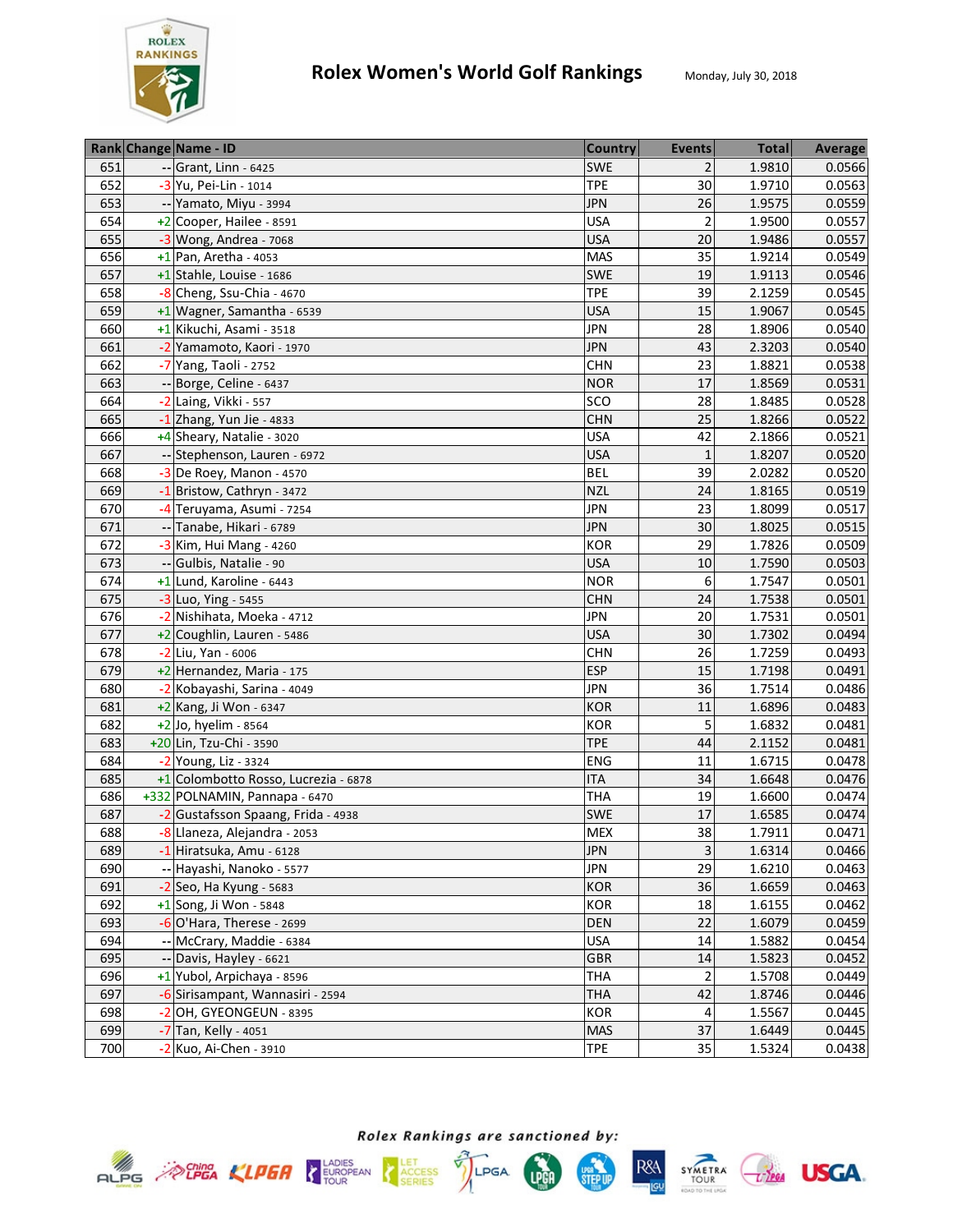

|     | Rank Change Name - ID                  | <b>Country</b> | <b>Events</b>  | <b>Total</b> | Average |
|-----|----------------------------------------|----------------|----------------|--------------|---------|
| 701 | +30 Johansson, Linnea - 4957           | <b>SWE</b>     | 14             | 1.5198       | 0.0434  |
| 702 | $-1$ Pogacar, Katja - 5166             | <b>SLO</b>     | 9              | 1.5196       | 0.0434  |
| 703 | $-1$ Lee, Jaclyn - 7193                | CAN            | $\overline{4}$ | 1.5165       | 0.0433  |
| 704 | $-4$ Andre, Lucie - 2298               | <b>FRA</b>     | 31             | 1.5151       | 0.0433  |
| 705 | -6 Miyazaki, Tsugumi - 5719            | <b>JPN</b>     | 22             | 1.5038       | 0.0430  |
| 706 | -2 Dubreuil, Desiree - 5732            | <b>USA</b>     | 36             | 1.5150       | 0.0421  |
| 707 | -2 Siegenthaler, Maria Palacios - 5033 | <b>ESP</b>     | 30             | 1.4517       | 0.0415  |
| 708 | +1 Knight, Cheyenne - 6894             | <b>USA</b>     | $\overline{7}$ | 1.4513       | 0.0415  |
| 709 | -2 Lin, Tze-Han - 6007                 | <b>TPE</b>     | 16             | 1.4409       | 0.0412  |
| 710 | -- Ye, Liying - 1989                   | <b>CHN</b>     | 12             | 1.4219       | 0.0406  |
| 711 | $+1$ Walsh, Amy - 5147                 | <b>AUS</b>     | 21             | 1.4179       | 0.0405  |
| 712 | +1 Yokoyama, Tomoko - 2748             | <b>JPN</b>     | 23             | 1.4169       | 0.0405  |
| 713 | -7 Peters, Stacey - 2782               | <b>AUS</b>     | 27             | 1.4064       | 0.0402  |
| 714 | +2 Park, Doyoung - 8886                | KOR            | $\overline{2}$ | 1.4060       | 0.0402  |
| 715 | -4 Goddard, Emma - 6116                | ENG            | 33             | 1.4046       | 0.0401  |
| 716 | +40 Pressel, Madison - 5264            | <b>USA</b>     | 39             | 1.5528       | 0.0398  |
| 717 | +95 Sims, Sierra - 5838                | <b>USA</b>     | 26             | 1.3891       | 0.0397  |
| 718 | $-3$ Kinhult, Frida - 6000             | <b>SWE</b>     | $\overline{2}$ | 1.3879       | 0.0397  |
| 719 | -5 Ferrell, Allyssa - 6228             | <b>USA</b>     | 39             | 1.5434       | 0.0396  |
| 720 | -12 Song, Christine - 3533             | <b>USA</b>     | 41             | 1.6222       | 0.0396  |
| 721 | -1 shin, da in - 6899                  | <b>KOR</b>     | 5              | 1.3775       | 0.0394  |
| 722 | +43 Saitoh, Airi - 3017                | <b>JPN</b>     | 38             | 1.4929       | 0.0393  |
| 723 | -4 Li, Xiya - 4419                     | <b>CHN</b>     | 22             | 1.3695       | 0.0391  |
| 724 | +101 McCurdy, Lindsey - 8747           | <b>USA</b>     | 13             | 1.3665       | 0.0390  |
| 725 | -7 Zhang, Yue - 7354                   | <b>CHN</b>     | 9              | 1.3641       | 0.0390  |
| 726 | -9 Nagata, Aoi - 3148                  | <b>JPN</b>     | 32             | 1.3630       | 0.0389  |
| 727 | +42 Vlckova, Karolina - 4356           | <b>CZE</b>     | 14             | 1.3497       | 0.0386  |
| 728 | $-5$ Zhang, Rose - 8786                | <b>USA</b>     | $\mathbf{1}$   | 1.3476       | 0.0385  |
| 729 | -7 Kanai, Tomoko - 351                 | <b>JPN</b>     | 27             | 1.3426       | 0.0384  |
| 730 | -6 Nakai, Miyu - 5645                  | <b>JPN</b>     | 25             | 1.3337       | 0.0381  |
| 731 | -10 Chen, I-Wen - 3786                 | <b>TPE</b>     | 35             | 1.3204       | 0.0377  |
| 732 | -4 Chun, Youngin - 7223                | <b>KOR</b>     | 17             | 1.3203       | 0.0377  |
| 733 | $-8$ Kay, Rebecca - 5150               | <b>AUS</b>     | $\overline{7}$ | 1.3098       | 0.0374  |
| 734 | -4 Gahm, Lindsay - 6163                | <b>USA</b>     | 15             | 1.3056       | 0.0373  |
| 735 | -8 Iwasaki, Minori - 6716              | <b>JPN</b>     | 5              | 1.3052       | 0.0373  |
| 736 | -10 Bakker, Krista - 4283              | <b>FIN</b>     | 29             | 1.2994       | 0.0371  |
| 737 | -8 Yim, Sung-Ah - 1994                 | <b>KOR</b>     | 23             | 1.2981       | 0.0371  |
| 738 | $-6$ Jo, Eun Hye - 8590                | <b>KOR</b>     | 4              | 1.2965       | 0.0370  |
| 739 | +27 Chamchoi, Saraporn - 5288          | <b>THA</b>     | 44             | 1.5923       | 0.0362  |
| 740 | -4 Tateura, Hayuno - 5715              | <b>JPN</b>     | 17             | 1.2639       | 0.0361  |
| 741 | -6 Prat, Mireia - 3074                 | <b>ESP</b>     | 39             | 1.4064       | 0.0361  |
| 742 | -5 Plasencia, Regina - 3515            | <b>MEX</b>     | 13             | 1.2596       | 0.0360  |
| 743 | -9 Caudal, Anne-Lise - 2297            | <b>FRA</b>     | 21             | 1.2485       | 0.0357  |
| 744 | -1 Melecka, Tereza - 5892              | <b>CZE</b>     | 3              | 1.2467       | 0.0356  |
| 745 | $-5$ Aime, Julie - 6830                | <b>FRA</b>     | 26             | 1.2448       | 0.0356  |
| 746 | -7 JANG, you mi - 8398                 | KOR            | 16             | 1.2436       | 0.0355  |
| 747 | -14 Yang, Julie - 3927                 | <b>KOR</b>     | $30\,$         | 1.2426       | 0.0355  |
| 748 | -10 Nilsson, Sarah - 5510              | <b>SWE</b>     | 29             | 1.2362       | 0.0353  |
| 749 | -5 Staiano, Ririna - 8382              | <b>JPN</b>     | 19             | 1.2356       | 0.0353  |
| 750 |                                        | <b>KOR</b>     | 13             | 1.2351       | 0.0353  |
|     | $-8$ SEO, Jihyun - 7368                |                |                |              |         |







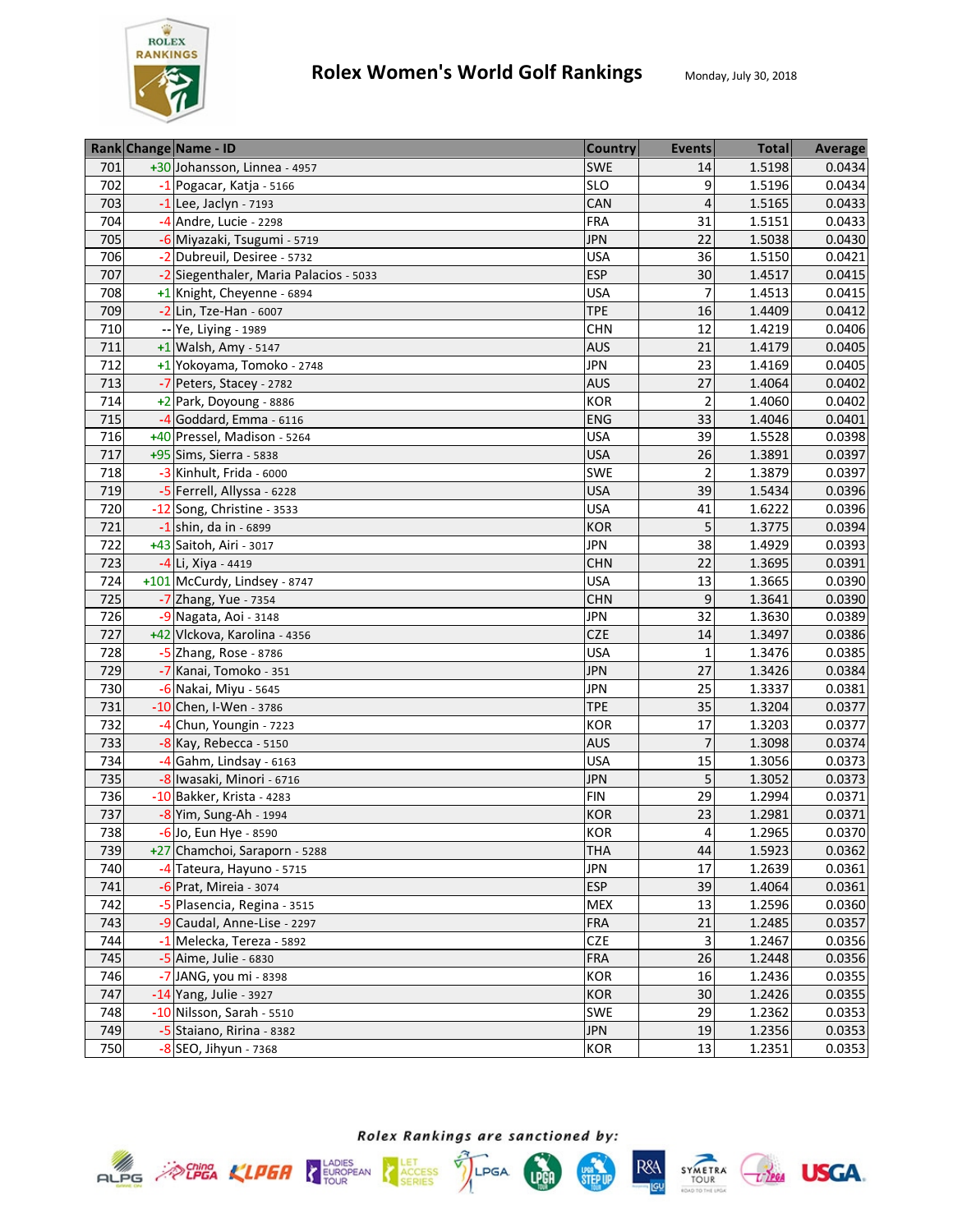

|     | Rank Change Name - ID              | <b>Country</b> | <b>Events</b>  | <b>Total</b> | Average |
|-----|------------------------------------|----------------|----------------|--------------|---------|
| 751 | -4 Peronnin, Emie - 5040           | <b>FRA</b>     | $\overline{7}$ | 1.2325       | 0.0352  |
| 752 | -11 Ramos, Margarita - 2733        | <b>MEX</b>     | 35             | 1.2274       | 0.0351  |
| 753 | -8 Tajima, Yu - 7350               | <b>JPN</b>     | 27             | 1.2247       | 0.0350  |
| 754 | -- Brooks, Sierra - 5483           | <b>USA</b>     | $\overline{2}$ | 1.2150       | 0.0347  |
| 755 | -7 Piccio, Mia - 5614              | PHI            | 38             | 1.3130       | 0.0346  |
| 756 | -3 Goto, Miyu - 6559               | <b>JPN</b>     | 6              | 1.2045       | 0.0344  |
| 757 | -8 Welch, Jessica - 7067           | <b>USA</b>     | 29             | 1.2032       | 0.0344  |
| 758 | $+1$ Dong, Linyu - 8909            | <b>CHN</b>     | $\mathbf{1}$   | 1.2000       | 0.0343  |
| 759 | -2 Melichova, Jana - 8440          | <b>CZE</b>     | 5              | 1.1957       | 0.0342  |
| 760 | -9 Guo, Caizhu - 3417              | <b>CHN</b>     | 11             | 1.1937       | 0.0341  |
| 761 | -9 Inoue, Riko - 6555              | <b>JPN</b>     | 24             | 1.1935       | 0.0341  |
| 762 | -4 Hedberg, Camilla - 4036         | <b>ESP</b>     | 23             | 1.1916       | 0.0340  |
| 763 | -2 Aratake, Rui - 5646             | <b>JPN</b>     | 22             | 1.1813       | 0.0338  |
| 764 | -9 Hirano, Jennifer - 5643         | <b>USA</b>     | 49             | 1.6521       | 0.0337  |
| 765 | -15 Kim, So Young - 2537           | <b>KOR</b>     | 21             | 1.1744       | 0.0336  |
| 766 | -3 Kim, jiyun - 8680               | <b>KOR</b>     | 12             | 1.1669       | 0.0333  |
| 767 | +43 Sakamoto, Nicole - 5630        | <b>USA</b>     | 37             | 1.2323       | 0.0333  |
| 768 | +32 Koh, Sock Hwee - 2274          | SIN            | 33             | 1.1554       | 0.0330  |
| 769 | -5 Nummenpää, Elina - 5022         | <b>FIN</b>     | 22             | 1.1543       | 0.0330  |
| 770 | -10 Parra, Maria - 6881            | <b>ESP</b>     | 48             | 1.5811       | 0.0329  |
| 771 | +31 Collins, Emily - 4302          | <b>USA</b>     | 29             | 1.1450       | 0.0327  |
| 772 | -10 Schaeffer-Calmels, Jade - 1575 | <b>FRA</b>     | 20             | 1.1445       | 0.0327  |
| 773 | -27 Jorgensen, Malene - 2389       | <b>DEN</b>     | 9              | 1.1437       | 0.0327  |
| 774 | -7 Lee, Chia-Pei - 6010            | <b>TPE</b>     | 33             | 1.1285       | 0.0322  |
| 775 | -7 Kishibe, Momoko - 4038          | <b>JPN</b>     | 34             | 1.1180       | 0.0319  |
| 776 | -6 Kizawa, Nobuko - 483            | <b>JPN</b>     | 16             | 1.0934       | 0.0312  |
| 777 | -4 Metraux, Morgane - 5781         | SUI            | $\overline{7}$ | 1.0871       | 0.0311  |
| 778 | -7 Nagel, Elizabeth - 6166         | <b>USA</b>     | 38             | 1.1699       | 0.0308  |
| 779 | -7 Avanzo, Stefania - 4379         | <b>ITA</b>     | 31             | 1.0756       | 0.0307  |
| 780 | -4 Yadloczky, Carlie - 5703        | <b>USA</b>     | 36             | 1.1046       | 0.0307  |
| 781 | -2 Quihuis, Krystal - 8745         | <b>USA</b>     | 8              | 1.0706       | 0.0306  |
| 782 | -1 Dlamini, Nobuhle - 4604         | SWZ            | 14             | 1.0691       | 0.0305  |
| 783 | -5 Wang, Xinying - 4391            | <b>CHN</b>     | $\overline{7}$ | 1.0682       | 0.0305  |
| 784 | -9 Rominger, Caroline - 2573       | SUI            | 29             | 1.0678       | 0.0305  |
| 785 | -11 MacRae, Heather - 2659         | SCO            | 12             | 1.0652       | 0.0304  |
| 786 | $-6$ Chen, Hanna - 5953            | <b>TPE</b>     | 29             | 1.0616       | 0.0303  |
| 787 | -5 Ishida, Kanako - 8379           | <b>JPN</b>     | 15             | 1.0467       | 0.0299  |
| 788 | -11 Jordan-Higgins, Olivia - 4214  | JEY            | 26             | 1.0434       | 0.0298  |
| 789 | -6 Nishi, Mikiko - 3737            | <b>JPN</b>     | 21             | 1.0432       | 0.0298  |
| 790 | -6 Jansen, Jaclyn - 3654           | <b>USA</b>     | 13             | 1.0342       | 0.0295  |
| 791 | -3 Metraux, Kim - 5780             | SUI            | 5              | 1.0333       | 0.0295  |
| 792 | $-5$ An, So Hyeon - 6034           | KOR            | 23             | 1.0285       | 0.0294  |
| 793 | -8 Martens, Caroline - 3041        | <b>NOR</b>     | 12             | 1.0280       | 0.0294  |
| 794 | $-8$ Leander, My - 7011            | <b>SWE</b>     | 5              | 1.0245       | 0.0293  |
| 795 | -1 Nerpin, Therese - 5015          | <b>SWE</b>     | 12             | 1.0000       | 0.0286  |
| 796 | $-6$ Chen, Meng Chu - 4675         | <b>TPE</b>     | 28             | 0.9997       | 0.0286  |
| 797 | -6 De Guzman, Regina - 7076        | PHI            | 17             | 0.9988       | 0.0285  |
| 798 | -9 Watson, Sally - 3027            | SCO            | 11             | 0.9872       | 0.0282  |
| 799 | -6 Pimpadsorn, Sangkaro - 3109     | <b>THA</b>     | 29             | 0.9851       | 0.0281  |
| 800 | -8 Stavnar, Madelene - 7190        | <b>NOR</b>     | 26             | 0.9805       | 0.0280  |







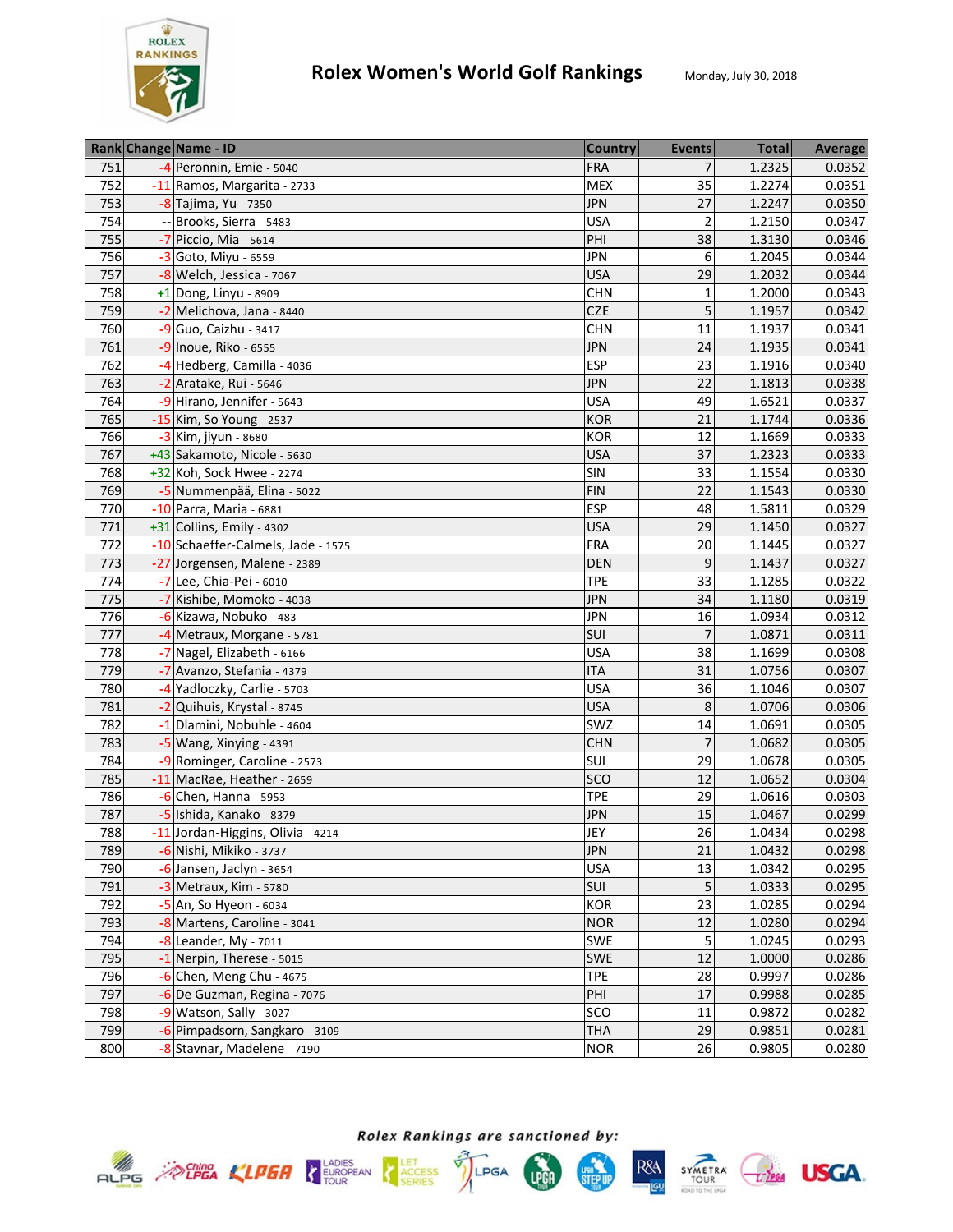

|     | Rank Change Name - ID              | <b>Country</b> | <b>Events</b>   | <b>Total</b> | Average |
|-----|------------------------------------|----------------|-----------------|--------------|---------|
| 801 | -6 Takeyama, Karin - 4689          | <b>JPN</b>     | 19              | 0.9804       | 0.0280  |
| 802 | -3 Sonoda, Eriko - 3397            | <b>JPN</b>     | 15              | 0.9693       | 0.0277  |
| 803 | -6 Arashiro, Riria - 6293          | <b>JPN</b>     | 3               | 0.9676       | 0.0276  |
| 804 | -6 Schubert, Sophia - 8578         | <b>USA</b>     | 3               | 0.9620       | 0.0275  |
| 805 | -9 Jang, Soo Hwa - 3604            | <b>KOR</b>     | 35              | 0.9555       | 0.0273  |
| 806 | -5 Nicollet, Sharmila - 3095       | <b>IND</b>     | 14              | 0.9430       | 0.0269  |
| 807 | -- Son, Yeon Jung - 8934           | <b>KOR</b>     | $\mathbf{1}$    | 0.9314       | 0.0266  |
| 808 | -4 Sedda, Laura - 5066             | <b>ITA</b>     | 26              | 0.9313       | 0.0266  |
| 809 | $-6$ Choi, Doey - 5597             | <b>AUS</b>     | 3               | 0.9304       | 0.0266  |
| 810 | -5 Richdale, Samantha - 2587       | CAN            | 39              | 1.0214       | 0.0262  |
| 811 | -5 Chong, Hee Yun - 6700           | <b>KOR</b>     | 25              | 0.9161       | 0.0262  |
| 812 | -4 Edberg, Martina - 4917          | <b>SWE</b>     | 11              | 0.9104       | 0.0260  |
| 813 | -4 Lu, Hsin Yu - 6575              | <b>TPE</b>     | 5               | 0.9086       | 0.0260  |
| 814 | Okada, Konoha - 6991               | <b>JPN</b>     | $\overline{2}$  | 0.8903       | 0.0254  |
| 815 | -- Bunque, Stephanie - 6232        | <b>AUS</b>     | 5               | 0.8833       | 0.0252  |
| 816 | -3 Ogawa, Yoko - 5964              | <b>JPN</b>     | 19              | 0.8824       | 0.0252  |
| 817 | -6 Lee, Gi Ppuem - 5850            | <b>KOR</b>     | 22              | 0.8797       | 0.0251  |
| 818 | -- Park, danbi - 8453              | <b>KOR</b>     | 12              | 0.8773       | 0.0251  |
| 819 | +1 Bredenhann, Bonita - 4601       | <b>RSA</b>     | $\mathbf{1}$    | 0.8765       | 0.0250  |
| 820 | +1 Ye, Lei - 5791                  | <b>CHN</b>     | 4               | 0.8750       | 0.0250  |
| 821 | +2 Ljungqvist, Sofia - 5381        | <b>SWE</b>     | 21              | 0.8705       | 0.0249  |
| 822 | $+2$ Mills, Haley - 5337           | <b>USA</b>     | 10              | 0.8700       | 0.0249  |
| 823 | -7 Henriksson, Linda - 2694        | <b>FIN</b>     | 27              | 0.8696       | 0.0248  |
| 824 | -7 Chen, Connie - 4223             | <b>RSA</b>     | 24              | 0.8676       | 0.0248  |
| 825 | -6 Phuntumabamrung, Punpaka - 6048 | THA            | 35              | 0.8615       | 0.0246  |
| 826 | -4 Kerdrit, Narisara - 3763        | THA            | 33              | 0.8609       | 0.0246  |
| 827 | $+1$ Wu, Yi-Ching - 5425           | <b>TPE</b>     | 30              | 0.8506       | 0.0243  |
| 828 | +5 Miyake, Momoka - 8561           | <b>JPN</b>     | $\overline{17}$ | 0.8415       | 0.0240  |
| 829 | -3 Alonso, Emilie - 2989           | FRA            | 33              | 0.8386       | 0.0240  |
| 830 | -3 Choo, Hee Jeong - 6357          | <b>KOR</b>     | 12              | 0.8374       | 0.0239  |
| 831 | -2 Kotake, Rino - 4106             | <b>JPN</b>     | 11              | 0.8350       | 0.0239  |
| 832 | -2 Hill, Nannette - 183            | <b>USA</b>     | 38              | 0.9043       | 0.0238  |
| 833 | +2 Lindner, Ann-Kathrin - 4555     | <b>GER</b>     | 20              | 0.8186       | 0.0234  |
| 834 | -3 Johnson, Trish - 321            | <b>ENG</b>     | 17              | 0.8161       | 0.0233  |
| 835 | $+2$ Fish, Shannon - 4668          | <b>USA</b>     | 42              | 0.9767       | 0.0233  |
| 836 | $+5$ Kon, Ayana - 6706             | <b>JPN</b>     | 8               | 0.8119       | 0.0232  |
| 837 | +3 Hiraoka, Rui - 8502             | <b>JPN</b>     | 3               | 0.8106       | 0.0232  |
| 838 | +4 Piyapattra, Michelle - 5988     | <b>USA</b>     | 40              | 0.9263       | 0.0232  |
| 839 | +7 Choi, Eun Song - 5434           | <b>KOR</b>     | 12              | 0.8075       | 0.0231  |
| 840 | $-1$ Saitoh, Yuko - 1548           | <b>JPN</b>     | 14              | 0.8075       | 0.0231  |
| 841 | -7 Murray, Laura - 5191            | sco            | 33              | 0.8042       | 0.0230  |
| 842 | $+1$ An, Ho-yu - 7203              | <b>TPE</b>     | 9               | 0.8029       | 0.0229  |
| 843 | $+1$ Seay, Brooke - 7346           | <b>USA</b>     | $\overline{2}$  | 0.8017       | 0.0229  |
| 844 | +3 Gidali, Manon - 4031            | <b>FRA</b>     | 23              | 0.7985       | 0.0228  |
| 845 | +103 Pan, Yen-Ling - 5958          | <b>TPE</b>     | 26              | 0.7976       | 0.0228  |
| 846 | +2 Ikeda, Chihiro - 3946           | PHI            | 6               | 0.7972       | 0.0228  |
| 847 | +5 Soisuwan, Onkanok - 6496        | <b>THA</b>     | $\sqrt{4}$      | 0.7950       | 0.0227  |
| 848 | $+3$ Koivisto, Tiia - 4967         | <b>FIN</b>     | 23              | 0.7919       | 0.0226  |
| 849 | -11 Benvenuto, Brittany - 4174     | <b>USA</b>     | 28              | 0.7885       | 0.0225  |
| 850 | -14 Boonraksasat, Thanutra - 6135  | <b>THA</b>     | 37              | 0.8325       | 0.0225  |







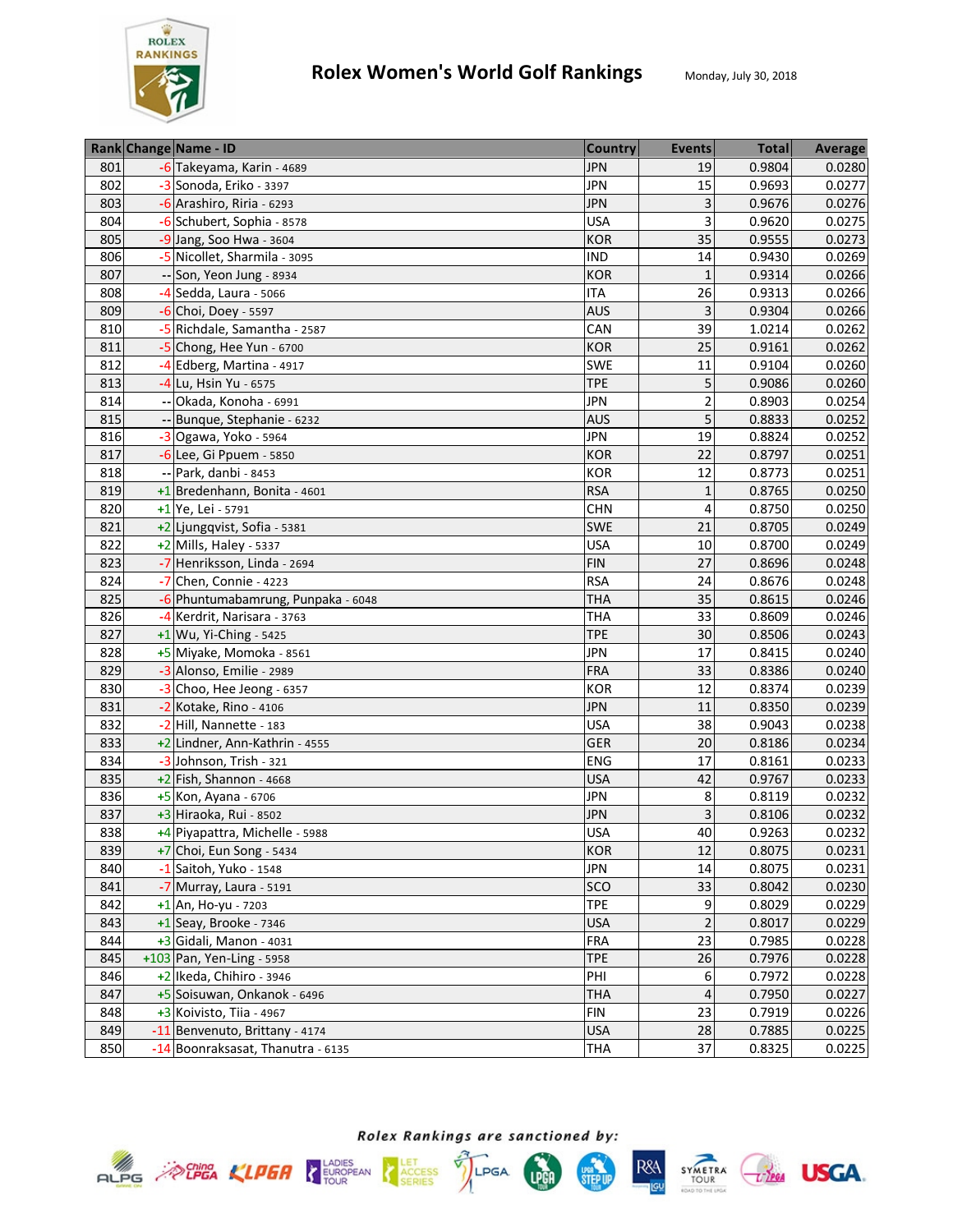

|     | Rank Change Name - ID                | <b>Country</b> | <b>Events</b>           | <b>Total</b> | Average |
|-----|--------------------------------------|----------------|-------------------------|--------------|---------|
| 851 | +2 Ishikawa, Yoko - 4074             | <b>JPN</b>     | 16                      | 0.7808       | 0.0223  |
| 852 | +2 Kobayashi, Yoshie - 4335          | <b>JPN</b>     | 22                      | 0.7774       | 0.0222  |
| 853 | -3 Cabrera-Bello, Emma - 1279        | <b>ESP</b>     | $\sqrt{4}$              | 0.7773       | 0.0222  |
| 854 | -9 Gilly, Eva - 4932                 | <b>FRA</b>     | 32                      | 0.7752       | 0.0221  |
| 855 | $+3$ Lee, Ji Hyeon - 8936            | <b>KOR</b>     | $\mathbf{1}$            | 0.7690       | 0.0220  |
| 856 | -24 Kwak, Bo Mi - 4631               | <b>KOR</b>     | 15                      | 0.7620       | 0.0218  |
| 857 | $+4$ Mori, Ayano - 8897              | <b>JPN</b>     | $\mathbf{1}$            | 0.7595       | 0.0217  |
| 858 | +4 Cavalleri, Silvia - 1296          | <b>ITA</b>     | 22                      | 0.7539       | 0.0215  |
| 859 | -2 Lee, Sujin - 5487                 | <b>KOR</b>     | 10                      | 0.7533       | 0.0215  |
| 860 | -1 Honda, Miyari - 210               | <b>JPN</b>     | 21                      | 0.7516       | 0.0215  |
| 861 | -5 Lovelady, Victoria - 3878         | <b>BRA</b>     | 22                      | 0.7496       | 0.0214  |
| 862 | -2 Zhou, Jiayi - 4838                | <b>CHN</b>     | 29                      | 0.7454       | 0.0213  |
| 863 | -- Sakashita, Rieko - 3650           | <b>JPN</b>     | 24                      | 0.7382       | 0.0211  |
| 864 | +108 Abe, Lakareber - 8908           | <b>USA</b>     | 7                       | 0.7375       | 0.0211  |
| 865 | -1 Ishiyama, Chiaki - 4247           | <b>JPN</b>     | 22                      | 0.7363       | 0.0210  |
| 866 | -11 Matharu, Kiran - 2287            | ENG            | 17                      | 0.7335       | 0.0210  |
| 867 | -18 Kim, jeong Soo - 4396            | <b>KOR</b>     | 13                      | 0.7265       | 0.0208  |
| 868 | +1 Laisne, Agathe - 6567             | <b>FRA</b>     | $\overline{2}$          | 0.7200       | 0.0206  |
| 869 | -3 Hiraki, Arina - 6576              | <b>JPN</b>     | $\overline{7}$          | 0.7157       | 0.0204  |
| 870 | -- Wang, Jiayi - 7205                | <b>CHN</b>     | 4                       | 0.7154       | 0.0204  |
| 871 | -3 Suganuma, Nana - 7243             | <b>JPN</b>     | 5                       | 0.7127       | 0.0204  |
| 872 | -- Cuturi, Francesca - 6085          | <b>RSA</b>     | 16                      | 0.7123       | 0.0204  |
| 873 | -8 Furuya, Kyoko - 38                | <b>JPN</b>     | 45                      | 0.9125       | 0.0203  |
| 874 | -3 Rigon, Margherita - 1082          | <b>ITA</b>     | 9                       | 0.7076       | 0.0202  |
| 875 | +1 Yonezawa, Yu - 4628               | <b>JPN</b>     | 11                      | 0.7000       | 0.0200  |
| 876 | -2 Usui, Reika - 5406                | <b>JPN</b>     | 6                       | 0.6990       | 0.0200  |
| 877 | -4 Ueno, Nanako - 6079               | <b>JPN</b>     | 5                       | 0.6958       | 0.0199  |
| 878 | +1 CHULYA, Jackie - 8687             | <b>THA</b>     | 10                      | 0.6900       | 0.0197  |
| 879 | -1 Lin, Yezhou - 4769                | <b>CHN</b>     | 25                      | 0.6871       | 0.0196  |
| 880 | -- Obayashi, Nao - 7241              | <b>JPN</b>     | $\overline{\mathbf{c}}$ | 0.6815       | 0.0195  |
| 881 | +1 Ng, Winnie - 7259                 | <b>MAS</b>     | 3                       | 0.6807       | 0.0194  |
| 882 | +3 Then, Gabriella - 3973            | <b>USA</b>     | 23                      | 0.6724       | 0.0192  |
| 883 | -- Higashi, Aoi - 6703               | <b>JPN</b>     | 25                      | 0.6719       | 0.0192  |
| 884 | +2 Wakui, Mayu - 6460                | <b>JPN</b>     | 5                       | 0.6700       | 0.0191  |
| 885 | -1 Lee, Myung Hwan - 3902            | <b>KOR</b>     | 7                       | 0.6676       | 0.0191  |
| 886 | +5 lee, ji hyun3 - 8906              | KOR            | 1                       | 0.6662       | 0.0190  |
| 887 | +2 Ployumsri, Piyathida - 4612       | <b>THA</b>     | 19                      | 0.6604       | 0.0189  |
| 888 | +2 Yamashita, Miyu - 7214            | <b>JPN</b>     | $\overline{2}$          | 0.6600       | 0.0189  |
| 889 | $-1$ Seo, Hee - 5684                 | <b>KOR</b>     | 23                      | 0.6591       | 0.0188  |
| 890 | -15 Nagano, Minori - 5853            | <b>JPN</b>     | 10                      | 0.6579       | 0.0188  |
| 891 | $+3$ Chen, Cih-Hui - 5713            | <b>TPE</b>     | 22                      | 0.6560       | 0.0187  |
| 892 | -- Eum, Sun Jae - 5849               | KOR            | 8                       | 0.6550       | 0.0187  |
| 893 | -6 Wei, Yun-Jye - 1891               | <b>TPE</b>     | 22                      | 0.6545       | 0.0187  |
| 894 | -1 Zasio, Salome - 6889              | <b>FRA</b>     | 5                       | 0.6522       | 0.0186  |
| 895 | -18 Vilatte Farret, Alexandra - 1860 | <b>FRA</b>     | 11                      | 0.6482       | 0.0185  |
| 896 | -15 Yeh, Hsin-Ning - 4131            | <b>TPE</b>     | 38                      | 0.7013       | 0.0185  |
| 897 | -2 Sakashita, Rikako - 5554          | <b>JPN</b>     | 23                      | 0.6397       | 0.0183  |
| 898 | -2 HWANG, Min Jeong - 6854           | <b>KOR</b>     | 4                       | 0.6352       | 0.0181  |
| 899 | -2 Morgan, Victoria - 7084           | <b>USA</b>     | 26                      | 0.6296       | 0.0180  |
| 900 |                                      | <b>JPN</b>     | 23                      | 0.6200       | 0.0177  |
|     | +4 Tsujioka, Airi - 8384             |                |                         |              |         |







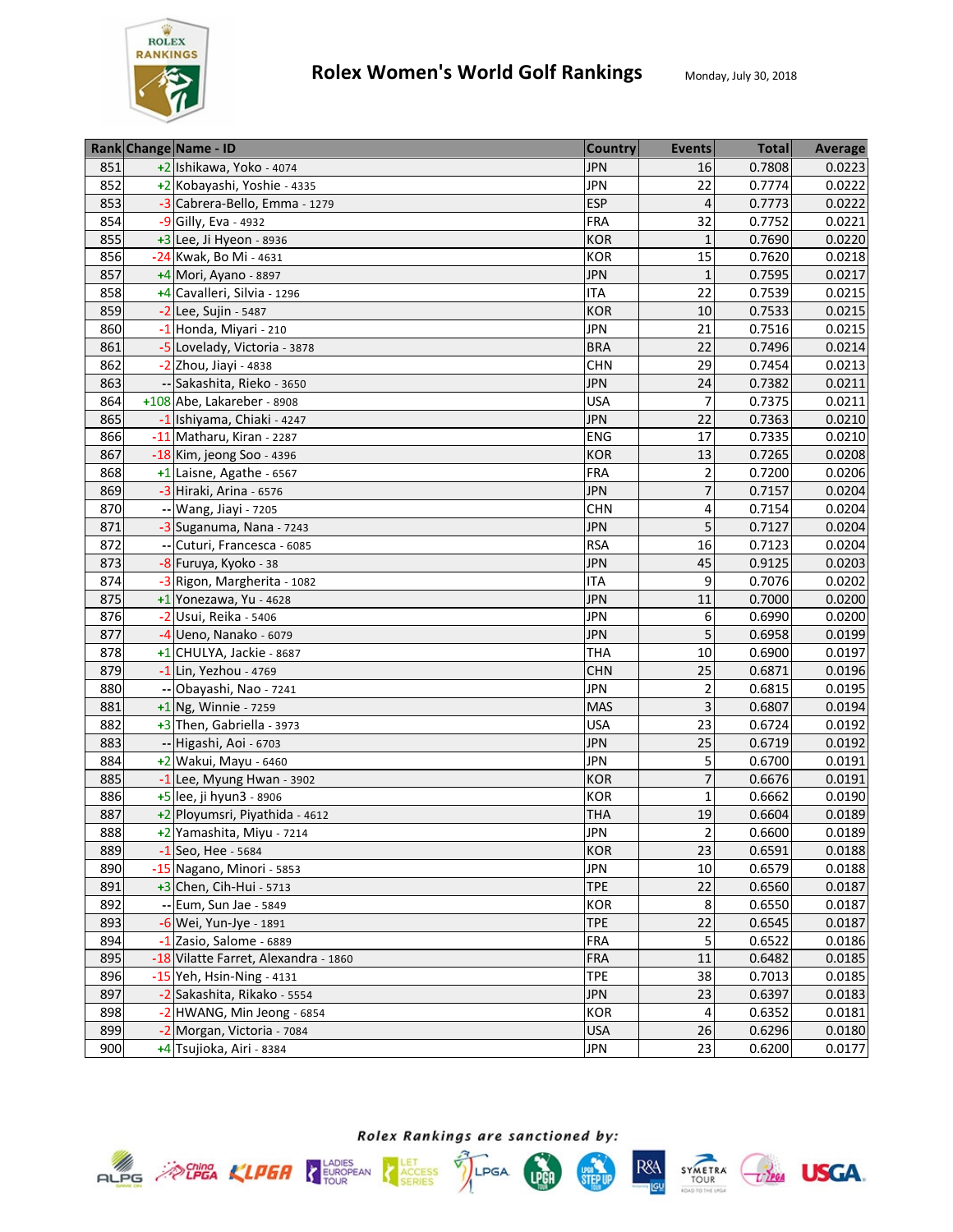

|     | Rank Change Name - ID           | <b>Country</b> | <b>Events</b>  | <b>Total</b> | Average |
|-----|---------------------------------|----------------|----------------|--------------|---------|
| 901 | -- Newell, Alexandra - 6670     | <b>USA</b>     | 29             | 0.6163       | 0.0176  |
| 902 | +5 Yun, Ha Yeon - 6071          | KOR            | $\overline{2}$ | 0.6153       | 0.0176  |
| 903 | -36 Mogi, Hiromi - 778          | <b>JPN</b>     | 15             | 0.6139       | 0.0175  |
| 904 | $+1$ Dodd, Marissa - 6545       | <b>USA</b>     | 33             | 0.6133       | 0.0175  |
| 905 | -3 Jung, Ji Yu - 6931           | KOR            | $\overline{4}$ | 0.6120       | 0.0175  |
| 906 | -3 PARK, Jin Hee2 - 7371        | <b>KOR</b>     | 16             | 0.6106       | 0.0174  |
| 907 | +1 Ji, Yifan - 6391             | <b>CHN</b>     | 14             | 0.6068       | 0.0173  |
| 908 | +91 Britt, Jordan - 6264        | <b>USA</b>     | 32             | 0.6042       | 0.0173  |
| 909 | -3 Sakuma, Ayame - 7215         | <b>JPN</b>     | 25             | 0.6031       | 0.0172  |
| 910 | -11 Tsai, Rebecca - 6142        | <b>TPE</b>     | 20             | 0.6019       | 0.0172  |
| 911 | +2 Kagasono, Mami - 4624        | <b>JPN</b>     | 6              | 0.6000       | 0.0171  |
| 912 | +2 Benzekri, Marion - 4863      | FRA            | 6              | 0.6000       | 0.0171  |
| 913 | -4 Vartiainen, Oona - 5090      | <b>FIN</b>     | 22             | 0.5981       | 0.0171  |
| 914 | -2 Foster, Christina - 6421     | CAN            | 15             | 0.5961       | 0.0170  |
| 915 | $-4$ Na, Grace - 3996           | <b>USA</b>     | 34             | 0.5940       | 0.0170  |
| 916 | -- Lee, Luciane - 6199          | <b>BRA</b>     | 35             | 0.5939       | 0.0170  |
| 917 | -2 Nagai, Natsu - 832           | <b>JPN</b>     | 24             | 0.5920       | 0.0169  |
| 918 | -20 Kitada, Rui - 480           | <b>JPN</b>     | 22             | 0.5814       | 0.0166  |
| 919 | +126 Yoopan, Tiranan - 2278     | <b>THA</b>     | 27             | 0.5805       | 0.0166  |
| 920 | +1 Cloots, leslie - 5859        | <b>BEL</b>     | 24             | 0.5760       | 0.0165  |
| 921 | -4 Chang, Hsuan-Ping - 4726     | <b>TPE</b>     | 31             | 0.5749       | 0.0164  |
| 922 | -3 Tong, Elizabeth - 5814       | CAN            | 39             | 0.6290       | 0.0161  |
| 923 | -3 Rah, Jane - 1055             | <b>USA</b>     | 16             | 0.5633       | 0.0161  |
| 924 | -2 Shiba, Ayaka - 7240          | <b>JPN</b>     | 13             | 0.5571       | 0.0159  |
| 925 | -2 Bernal, Piti Martinez - 5831 | <b>ESP</b>     | 29             | 0.5515       | 0.0158  |
| 926 | -8 Kim, Ree An - 6713           | KOR            | 9              | 0.5496       | 0.0157  |
| 927 | -3 Teare, Kassidy - 7106        | <b>USA</b>     | 34             | 0.5481       | 0.0157  |
| 928 | -3 Lee, Chae Eun 2 - 8387       | <b>KOR</b>     | 4              | 0.5466       | 0.0156  |
| 929 | $-29$ Cho, Yoon Jung - 6172     | <b>KOR</b>     | 12             | 0.5445       | 0.0156  |
| 930 | +6 Dunn, Moira - 1465           | <b>USA</b>     | $\mathbf{1}$   | 0.5425       | 0.0155  |
| 931 | -1 Henrikson, Emma - 4946       | <b>SWE</b>     | 23             | 0.5423       | 0.0155  |
| 932 | -22 Shin, Da Bin - 6120         | KOR            | 11             | 0.5416       | 0.0155  |
| 933 | -6 Masada, Yumeno - 5493        | <b>JPN</b>     | 5              | 0.5412       | 0.0155  |
| 934 | -2 Hurtado, Paula - 4540        | COL            | 29             | 0.5395       | 0.0154  |
| 935 | +4 Jackson, Janie - 4366        | <b>USA</b>     | 28             | 0.5385       | 0.0154  |
| 936 | -2 Noritomi, Yui - 6459         | <b>JPN</b>     | 17             | 0.5375       | 0.0154  |
| 937 | -8 Kang, Yeo-Jin - 365          | KOR            | 25             | 0.5364       | 0.0153  |
| 938 | -12 Maggetti, Anais - 2954      | SUI            | 32             | 0.5356       | 0.0153  |
| 939 | $-11$ Ha, Jennifer - 5484       | CAN            | 37             | 0.5655       | 0.0153  |
| 940 | -7 Anno, Akie - 2165            | <b>JPN</b>     | 17             | 0.5348       | 0.0153  |
| 941 | -3 Ren, Yue - 8497              | <b>CHN</b>     | 9              | 0.5341       | 0.0153  |
| 942 | -5 Raksachat, Nanthikarn - 4709 | THA            | 25             | 0.5333       | 0.0152  |
| 943 | -3 Cassidy, Chantelle - 3473    | <b>NZL</b>     | 5              | 0.5311       | 0.0152  |
| 944 | $-1$ Yin, Ruoning - 6803        | <b>CHN</b>     | 3              | 0.5280       | 0.0151  |
| 945 | $-4$ Saeki, Akane - 4369        | <b>JPN</b>     | 31             | 0.5225       | 0.0149  |
| 946 | $-15$ Mao, Briana - 4567        | <b>USA</b>     | 23             | 0.5202       | 0.0149  |
| 947 | -5 Iseri, Mihoko - 267          | <b>JPN</b>     | 13             | 0.5160       | 0.0147  |
| 948 | $-3$ Yuan, Celina - 4448        | <b>AUS</b>     | 25             | 0.5150       | 0.0147  |
| 949 | -2 Vanova, Sideri - 5089        | <b>CZE</b>     | 20             | 0.5062       | 0.0145  |
| 950 | $-6$ Yan, Panpan - 3375         | <b>CHN</b>     | 13             | 0.5032       | 0.0144  |









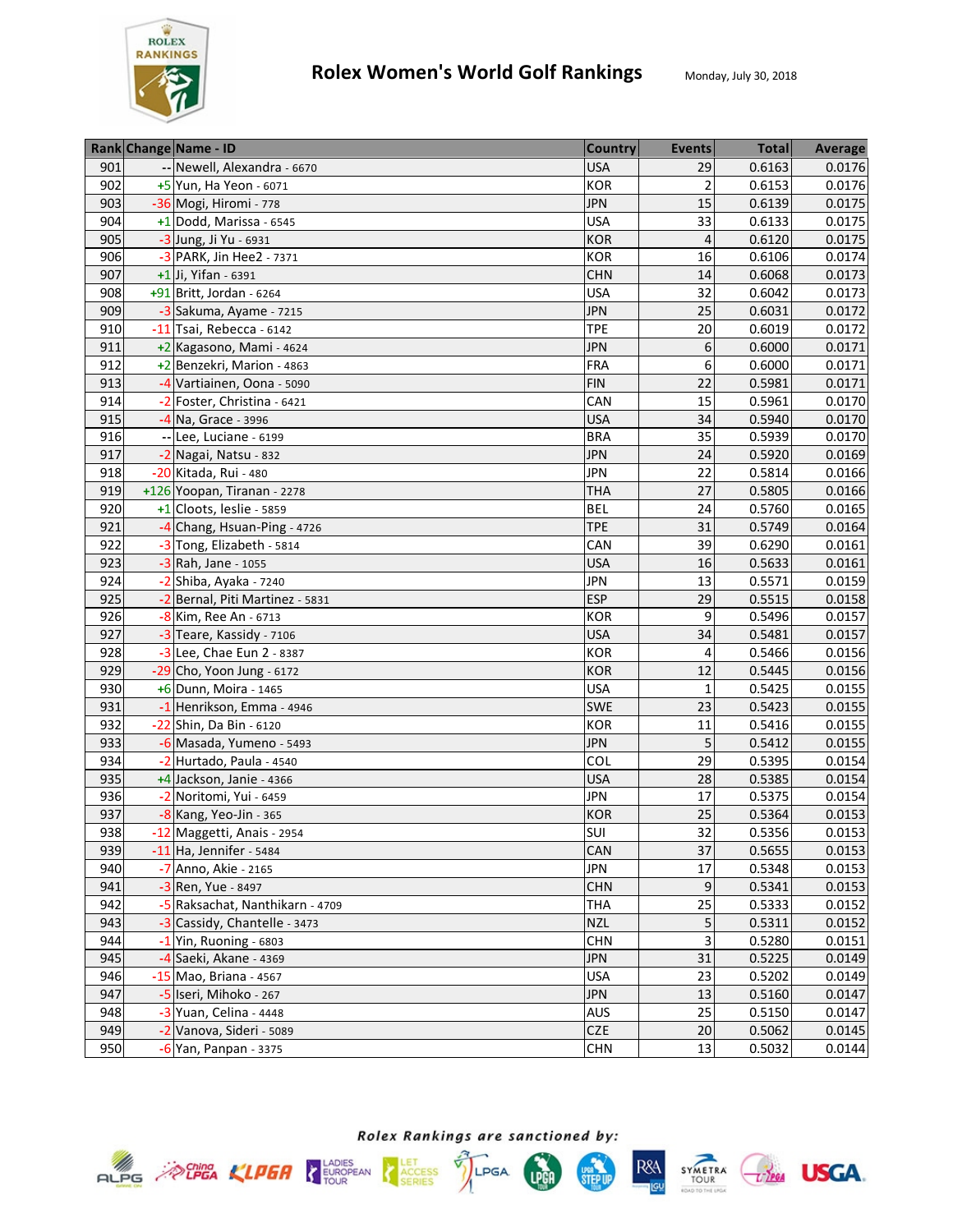

|      | Rank Change Name - ID            | <b>Country</b> | <b>Events</b>  | <b>Total</b> | <b>Average</b> |
|------|----------------------------------|----------------|----------------|--------------|----------------|
| 951  | -2 Sanchez Zuluaga, Laura - 5997 | <b>ESP</b>     | 25             | 0.5004       | 0.0143         |
| 952  | -6 Ladgratok, Mookharin - 5287   | <b>THA</b>     | 37             | 0.5280       | 0.0143         |
| 953  | -18 Park, Seo Young - 969        | <b>KOR</b>     | 10             | 0.4970       | 0.0142         |
| 954  | -3 Stubbs, Paige - 5594          | <b>AUS</b>     | 20             | 0.4969       | 0.0142         |
| 955  | -2 Jung, Yunji - 8504            | <b>KOR</b>     | 3              | 0.4944       | 0.0141         |
| 956  | $-1$ Lee, Joo-Mi - 4651          | <b>KOR</b>     | 39             | 0.5508       | 0.0141         |
| 957  | $-1$ Oshiro, Minami - 3920       | <b>JPN</b>     | 12             | 0.4933       | 0.0141         |
| 958  | $-1$ Sakai, Chie - 1551          | <b>JPN</b>     | 13             | 0.4933       | 0.0141         |
| 959  | -9 Beautell, Maria - 1198        | <b>ESP</b>     | 20             | 0.4911       | 0.0140         |
| 960  | -8 Du, Mohan - 5693              | <b>CHN</b>     | 17             | 0.4907       | 0.0140         |
| 961  | $+1$ Ota, Sara - 6906            | <b>JPN</b>     | $\overline{2}$ | 0.4900       | 0.0140         |
| 962  | -4 Han, Jung-Eun - 2572          | <b>KOR</b>     | 13             | 0.4897       | 0.0140         |
| 963  | -4 Jao-Javanil, Chirapat - 6162  | <b>THA</b>     | 25             | 0.4861       | 0.0139         |
| 964  | $-1$ Chi, Young Jin - 5400       | <b>KOR</b>     | 22             | 0.4819       | 0.0138         |
| 965  | +2 Yusabai, Panitta - 8752       | <b>THA</b>     | 5              | 0.4725       | 0.0135         |
| 966  | -6 Davies, Rosie - 5826          | ENG            | 25             | 0.4722       | 0.0135         |
| 967  | -1 Claisse, Mathilde - 6489      | <b>FRA</b>     | 3              | 0.4717       | 0.0135         |
| 968  | -4 Park, Gyo Rin - 6119          | <b>KOR</b>     | 4              | 0.4707       | 0.0134         |
| 969  | -4 Kim, Mindy - 2885             | <b>KOR</b>     | 22             | 0.4666       | 0.0133         |
| 970  | -2 Peronnin, Emie - 8721         | <b>FRA</b>     | 2              | 0.4656       | 0.0133         |
| 971  | -10 Sadoyama, Riri - 6707        | <b>JPN</b>     | 8              | 0.4643       | 0.0133         |
| 972  | -18 Koh, Michelle - 5512         | <b>MAS</b>     | 29             | 0.4615       | 0.0132         |
| 973  | -4 Inoue, Saki - 4654            | <b>JPN</b>     | 44             | 0.5781       | 0.0131         |
| 974  | -4 Banke, Sara - 6591            | <b>USA</b>     | 34             | 0.4598       | 0.0131         |
| 975  | -- Sverdloff, Dulcie - 8612      | ENG            | $\overline{7}$ | 0.4567       | 0.0130         |
| 976  | -2 Liu, Yiyi - 6173              | <b>CHN</b>     | 6              | 0.4523       | 0.0129         |
| 977  | -6 Walshe, Alison - 2503         | <b>USA</b>     | 19             | 0.4522       | 0.0129         |
| 978  | -5 KIM, KYULY2 - 7359            | <b>KOR</b>     | 26             | 0.4503       | 0.0129         |
| 979  | -- ATCHARERK, Waralee - 8992     | <b>THA</b>     | $\mathbf{1}$   | 0.4500       | 0.0129         |
| 980  | -4 Damian, Nur Durriyah - 6701   | <b>MAS</b>     | 5              | 0.4500       | 0.0129         |
| 981  | -4 Yuan, Hexi - 8496             | <b>CHN</b>     | 8              | 0.4500       | 0.0129         |
| 982  | $-3$ Clews, Gemma - 5518         | ENG            | 6              | 0.4427       | 0.0126         |
| 983  | -2 Kim, Jung Yeon - 6403         | <b>KOR</b>     | $\mathbf{1}$   | 0.4420       | 0.0126         |
| 984  | -4 Rodriguez, Cyna - 5930        | PHI            | 18             | 0.4369       | 0.0125         |
| 985  | -7 Williams, Chloe - 6932        | <b>WAL</b>     | 18             | 0.4366       | 0.0125         |
| 986  | -4 Kim-Schaad, Ina - 7143        | <b>USA</b>     | 6              | 0.4365       | 0.0125         |
| 987  | $-2$ Park, Jihye - 8713          | <b>AUS</b>     | $\overline{2}$ | 0.4331       | 0.0124         |
| 988  | -4 Penttila, Emily - 5037        | <b>FIN</b>     | 30             | 0.4307       | 0.0123         |
| 989  | -3 Wang, Mengzhu - 5228          | <b>CHN</b>     | 14             | 0.4301       | 0.0123         |
| 990  | -2 Yamaguchi, Hiroko - 1967      | <b>JPN</b>     | 19             | 0.4265       | 0.0122         |
| 991  | -1 Morrakotpan, Janya - 4087     | <b>THA</b>     | 25             | 0.4214       | 0.0120         |
| 992  | -3 De Sa Pereira, Joana - 6381   | POR            | 14             | 0.4205       | 0.0120         |
| 993  | -- Furuya, Shoka - 8895          | <b>JPN</b>     | $\mathbf{1}$   | 0.4187       | 0.0120         |
| 994  | -11 Mori, Miho - 2924            | <b>JPN</b>     | 39             | 0.4645       | 0.0119         |
| 995  | -4 Da Eun, Kim - 8637            | <b>KOR</b>     | $\mathbf{1}$   | 0.4157       | 0.0119         |
| 996  | -4 Luiza, Altmann - 7100         | <b>BRA</b>     | 15             | 0.4140       | 0.0118         |
| 997  | -10 Fukushima, Akiko - 33        | <b>JPN</b>     | 7              | 0.4120       | 0.0118         |
| 998  | -4 Kameda, Airi - 5966           | <b>JPN</b>     | 29             | 0.4068       | 0.0116         |
| 999  | -4 Shinozaki, Mana - 7375        | <b>JPN</b>     | $10\,$         | 0.4050       | 0.0116         |
| 1000 | -4 Tukiainen, Emilia - 6020      | <b>FIN</b>     | 3              | 0.4050       | 0.0116         |







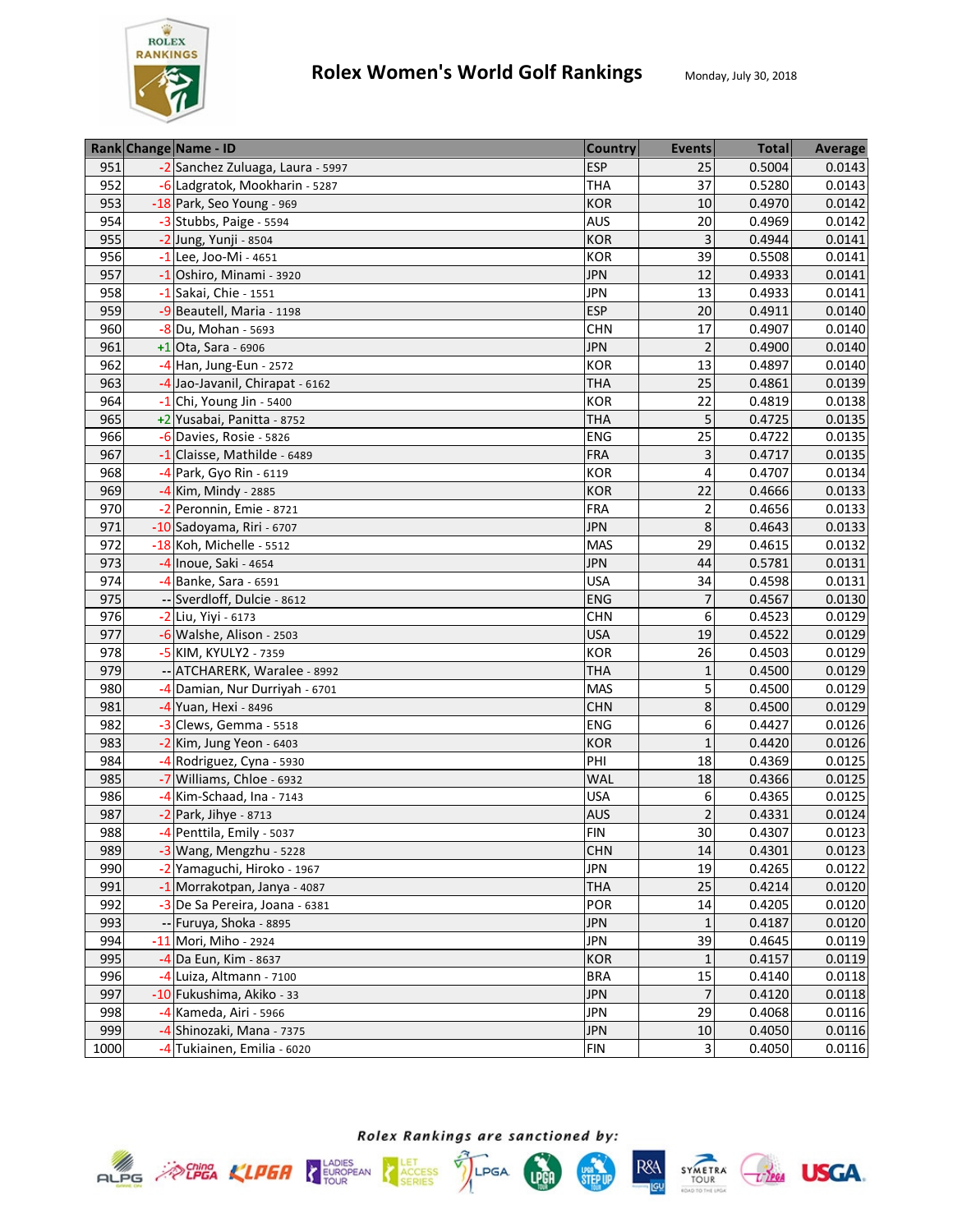

| 1001<br>-4 Honda, Nao - 4486<br><b>JPN</b><br>0.3944<br>20<br>0.0113<br>3<br>1002<br><b>JPN</b><br>0.3907<br>0.0112<br>-4 Loomboonruang, Pinrath - 4286<br>1003<br>$\overline{c}$<br><b>DEN</b><br>0.3815<br>0.0109<br>-3 Thomsen, Puk lyng - 7345<br><b>JPN</b><br>$\mathbf{1}$<br>0.3800<br>1004<br>0.0109<br>+1 Iwai, Chisato - 8814<br>10<br>0.3769<br>1005<br><b>JPN</b><br>0.0108<br>+2 Yamashita, Miki - 6074<br><b>JPN</b><br>1006<br>$\overline{2}$<br>0.3768<br>0.0108<br>-4 Tsuruse, Kagetsu - 8617<br>0.3758<br>1007<br><b>CHN</b><br>11<br>0.0107<br>-4 Ji, Isabel - 4423<br><b>JPN</b><br>0.3696<br>0.0106<br>1008<br>-- Murata, Risa - 4399<br>22<br>1009<br>0.4322<br>0.0105<br>+127 Jandel, Emma - 2624<br><b>USA</b><br>41<br>20<br>1010<br>-4 LIU, Shu-Yin - 6679<br><b>TPE</b><br>0.3689<br>0.0105<br><b>JPN</b><br>1011<br>-2 Yoshimoto, Kokone - 6598<br>$\overline{2}$<br>0.3627<br>0.0104<br>25<br>1012<br>-2 O'Donnell, Catherine - 5274<br><b>USA</b><br>0.3624<br>0.0104<br><b>KOR</b><br>13<br>0.3610<br>1013<br>$+3$ Sim, Hyun Hwa - 2228<br>0.0103<br>0.3600<br>1014<br>+3 Konsunthea, Ornnicha - 4581<br><b>THA</b><br>0.0103<br>$\mathbf{1}$<br>12<br>0.3582<br>1015<br>-2 Giles, Samantha - 5522<br><b>ENG</b><br>0.0102<br>12<br>0.3572<br>1016<br><b>ITA</b><br>0.0102<br>-15 Sergas, Giulia - 1595<br>1017<br><b>ESP</b><br>0.3560<br>16<br>0.0102<br>$-3$ Fear, Natasha - 6935<br>1018<br>14<br>0.3548<br>0.0101<br>+1 Castren, Matilda - 4022<br><b>FIN</b><br>1019<br><b>SWE</b><br>30<br>0.3526<br>0.0101<br>-7 Roth, Julia - 5054<br>0.3510<br>1020<br><b>TPE</b><br>18<br>0.0100<br>-5 Tsai, Hsin-En - 4384<br>1021<br>$\overline{2}$<br>0.3506<br>0.0100<br>-17 Youn, min gyeong - 5789<br><b>KOR</b><br>1022<br>0.3502<br>$-2$ Xiao, Qifeng - 4702<br><b>CHN</b><br>10<br>0.0100 |
|------------------------------------------------------------------------------------------------------------------------------------------------------------------------------------------------------------------------------------------------------------------------------------------------------------------------------------------------------------------------------------------------------------------------------------------------------------------------------------------------------------------------------------------------------------------------------------------------------------------------------------------------------------------------------------------------------------------------------------------------------------------------------------------------------------------------------------------------------------------------------------------------------------------------------------------------------------------------------------------------------------------------------------------------------------------------------------------------------------------------------------------------------------------------------------------------------------------------------------------------------------------------------------------------------------------------------------------------------------------------------------------------------------------------------------------------------------------------------------------------------------------------------------------------------------------------------------------------------------------------------------------------------------------------------------------------------------------------------------------------------------------------------------------------------------------------------|
|                                                                                                                                                                                                                                                                                                                                                                                                                                                                                                                                                                                                                                                                                                                                                                                                                                                                                                                                                                                                                                                                                                                                                                                                                                                                                                                                                                                                                                                                                                                                                                                                                                                                                                                                                                                                                              |
|                                                                                                                                                                                                                                                                                                                                                                                                                                                                                                                                                                                                                                                                                                                                                                                                                                                                                                                                                                                                                                                                                                                                                                                                                                                                                                                                                                                                                                                                                                                                                                                                                                                                                                                                                                                                                              |
|                                                                                                                                                                                                                                                                                                                                                                                                                                                                                                                                                                                                                                                                                                                                                                                                                                                                                                                                                                                                                                                                                                                                                                                                                                                                                                                                                                                                                                                                                                                                                                                                                                                                                                                                                                                                                              |
|                                                                                                                                                                                                                                                                                                                                                                                                                                                                                                                                                                                                                                                                                                                                                                                                                                                                                                                                                                                                                                                                                                                                                                                                                                                                                                                                                                                                                                                                                                                                                                                                                                                                                                                                                                                                                              |
|                                                                                                                                                                                                                                                                                                                                                                                                                                                                                                                                                                                                                                                                                                                                                                                                                                                                                                                                                                                                                                                                                                                                                                                                                                                                                                                                                                                                                                                                                                                                                                                                                                                                                                                                                                                                                              |
|                                                                                                                                                                                                                                                                                                                                                                                                                                                                                                                                                                                                                                                                                                                                                                                                                                                                                                                                                                                                                                                                                                                                                                                                                                                                                                                                                                                                                                                                                                                                                                                                                                                                                                                                                                                                                              |
|                                                                                                                                                                                                                                                                                                                                                                                                                                                                                                                                                                                                                                                                                                                                                                                                                                                                                                                                                                                                                                                                                                                                                                                                                                                                                                                                                                                                                                                                                                                                                                                                                                                                                                                                                                                                                              |
|                                                                                                                                                                                                                                                                                                                                                                                                                                                                                                                                                                                                                                                                                                                                                                                                                                                                                                                                                                                                                                                                                                                                                                                                                                                                                                                                                                                                                                                                                                                                                                                                                                                                                                                                                                                                                              |
|                                                                                                                                                                                                                                                                                                                                                                                                                                                                                                                                                                                                                                                                                                                                                                                                                                                                                                                                                                                                                                                                                                                                                                                                                                                                                                                                                                                                                                                                                                                                                                                                                                                                                                                                                                                                                              |
|                                                                                                                                                                                                                                                                                                                                                                                                                                                                                                                                                                                                                                                                                                                                                                                                                                                                                                                                                                                                                                                                                                                                                                                                                                                                                                                                                                                                                                                                                                                                                                                                                                                                                                                                                                                                                              |
|                                                                                                                                                                                                                                                                                                                                                                                                                                                                                                                                                                                                                                                                                                                                                                                                                                                                                                                                                                                                                                                                                                                                                                                                                                                                                                                                                                                                                                                                                                                                                                                                                                                                                                                                                                                                                              |
|                                                                                                                                                                                                                                                                                                                                                                                                                                                                                                                                                                                                                                                                                                                                                                                                                                                                                                                                                                                                                                                                                                                                                                                                                                                                                                                                                                                                                                                                                                                                                                                                                                                                                                                                                                                                                              |
|                                                                                                                                                                                                                                                                                                                                                                                                                                                                                                                                                                                                                                                                                                                                                                                                                                                                                                                                                                                                                                                                                                                                                                                                                                                                                                                                                                                                                                                                                                                                                                                                                                                                                                                                                                                                                              |
|                                                                                                                                                                                                                                                                                                                                                                                                                                                                                                                                                                                                                                                                                                                                                                                                                                                                                                                                                                                                                                                                                                                                                                                                                                                                                                                                                                                                                                                                                                                                                                                                                                                                                                                                                                                                                              |
|                                                                                                                                                                                                                                                                                                                                                                                                                                                                                                                                                                                                                                                                                                                                                                                                                                                                                                                                                                                                                                                                                                                                                                                                                                                                                                                                                                                                                                                                                                                                                                                                                                                                                                                                                                                                                              |
|                                                                                                                                                                                                                                                                                                                                                                                                                                                                                                                                                                                                                                                                                                                                                                                                                                                                                                                                                                                                                                                                                                                                                                                                                                                                                                                                                                                                                                                                                                                                                                                                                                                                                                                                                                                                                              |
|                                                                                                                                                                                                                                                                                                                                                                                                                                                                                                                                                                                                                                                                                                                                                                                                                                                                                                                                                                                                                                                                                                                                                                                                                                                                                                                                                                                                                                                                                                                                                                                                                                                                                                                                                                                                                              |
|                                                                                                                                                                                                                                                                                                                                                                                                                                                                                                                                                                                                                                                                                                                                                                                                                                                                                                                                                                                                                                                                                                                                                                                                                                                                                                                                                                                                                                                                                                                                                                                                                                                                                                                                                                                                                              |
|                                                                                                                                                                                                                                                                                                                                                                                                                                                                                                                                                                                                                                                                                                                                                                                                                                                                                                                                                                                                                                                                                                                                                                                                                                                                                                                                                                                                                                                                                                                                                                                                                                                                                                                                                                                                                              |
|                                                                                                                                                                                                                                                                                                                                                                                                                                                                                                                                                                                                                                                                                                                                                                                                                                                                                                                                                                                                                                                                                                                                                                                                                                                                                                                                                                                                                                                                                                                                                                                                                                                                                                                                                                                                                              |
|                                                                                                                                                                                                                                                                                                                                                                                                                                                                                                                                                                                                                                                                                                                                                                                                                                                                                                                                                                                                                                                                                                                                                                                                                                                                                                                                                                                                                                                                                                                                                                                                                                                                                                                                                                                                                              |
|                                                                                                                                                                                                                                                                                                                                                                                                                                                                                                                                                                                                                                                                                                                                                                                                                                                                                                                                                                                                                                                                                                                                                                                                                                                                                                                                                                                                                                                                                                                                                                                                                                                                                                                                                                                                                              |
| 1023<br>-12 Reynolds, Jean - 3165<br><b>USA</b><br>40<br>0.3981<br>0.0100                                                                                                                                                                                                                                                                                                                                                                                                                                                                                                                                                                                                                                                                                                                                                                                                                                                                                                                                                                                                                                                                                                                                                                                                                                                                                                                                                                                                                                                                                                                                                                                                                                                                                                                                                    |
| 1024<br>14<br>-3 Lewthwaite, Lejan - 7264<br><b>RSA</b><br>0.3474<br>0.0099                                                                                                                                                                                                                                                                                                                                                                                                                                                                                                                                                                                                                                                                                                                                                                                                                                                                                                                                                                                                                                                                                                                                                                                                                                                                                                                                                                                                                                                                                                                                                                                                                                                                                                                                                  |
| <b>JPN</b><br>23<br>1025<br>-2 Nishiyama, Miki - 4042<br>0.3461<br>0.0099                                                                                                                                                                                                                                                                                                                                                                                                                                                                                                                                                                                                                                                                                                                                                                                                                                                                                                                                                                                                                                                                                                                                                                                                                                                                                                                                                                                                                                                                                                                                                                                                                                                                                                                                                    |
| 1026<br>-2 Takushima, Mika - 1767<br><b>JPN</b><br>16<br>0.3404<br>0.0097                                                                                                                                                                                                                                                                                                                                                                                                                                                                                                                                                                                                                                                                                                                                                                                                                                                                                                                                                                                                                                                                                                                                                                                                                                                                                                                                                                                                                                                                                                                                                                                                                                                                                                                                                    |
| 17<br>1027<br><b>JPN</b><br>-2 Oyama, Ayumi - 3853<br>0.3368<br>0.0096                                                                                                                                                                                                                                                                                                                                                                                                                                                                                                                                                                                                                                                                                                                                                                                                                                                                                                                                                                                                                                                                                                                                                                                                                                                                                                                                                                                                                                                                                                                                                                                                                                                                                                                                                       |
| 26<br>0.3362<br>1028<br><b>JPN</b><br>0.0096<br>-2 Yamazato, Ai - 3844                                                                                                                                                                                                                                                                                                                                                                                                                                                                                                                                                                                                                                                                                                                                                                                                                                                                                                                                                                                                                                                                                                                                                                                                                                                                                                                                                                                                                                                                                                                                                                                                                                                                                                                                                       |
| 5<br>1029<br>-2 Yonaha, Miki - 3845<br><b>JPN</b><br>0.3324<br>0.0095                                                                                                                                                                                                                                                                                                                                                                                                                                                                                                                                                                                                                                                                                                                                                                                                                                                                                                                                                                                                                                                                                                                                                                                                                                                                                                                                                                                                                                                                                                                                                                                                                                                                                                                                                        |
| 19<br>1030<br><b>TPE</b><br>0.3300<br>+1 Huang, Yomaris - 5943<br>0.0094                                                                                                                                                                                                                                                                                                                                                                                                                                                                                                                                                                                                                                                                                                                                                                                                                                                                                                                                                                                                                                                                                                                                                                                                                                                                                                                                                                                                                                                                                                                                                                                                                                                                                                                                                     |
| 3<br>1031<br><b>JPN</b><br>0.3294<br>0.0094<br>-1 Kimura, Madoka - 8661                                                                                                                                                                                                                                                                                                                                                                                                                                                                                                                                                                                                                                                                                                                                                                                                                                                                                                                                                                                                                                                                                                                                                                                                                                                                                                                                                                                                                                                                                                                                                                                                                                                                                                                                                      |
| 1032<br>13<br>0.3275<br>0.0094<br>-3 Horsford, Lauren - 6113<br><b>ENG</b>                                                                                                                                                                                                                                                                                                                                                                                                                                                                                                                                                                                                                                                                                                                                                                                                                                                                                                                                                                                                                                                                                                                                                                                                                                                                                                                                                                                                                                                                                                                                                                                                                                                                                                                                                   |
| 1033<br>$-5$ Song, Hanee - 3835<br><b>NZL</b><br>13<br>0.3248<br>0.0093                                                                                                                                                                                                                                                                                                                                                                                                                                                                                                                                                                                                                                                                                                                                                                                                                                                                                                                                                                                                                                                                                                                                                                                                                                                                                                                                                                                                                                                                                                                                                                                                                                                                                                                                                      |
| 1034<br><b>USA</b><br>0.3191<br>0.0091<br>-2 George, Avery - 7040<br>26                                                                                                                                                                                                                                                                                                                                                                                                                                                                                                                                                                                                                                                                                                                                                                                                                                                                                                                                                                                                                                                                                                                                                                                                                                                                                                                                                                                                                                                                                                                                                                                                                                                                                                                                                      |
| 1035<br>SUI<br>-2 Maetzler, Melanie - 4253<br>24<br>0.3184<br>0.0091                                                                                                                                                                                                                                                                                                                                                                                                                                                                                                                                                                                                                                                                                                                                                                                                                                                                                                                                                                                                                                                                                                                                                                                                                                                                                                                                                                                                                                                                                                                                                                                                                                                                                                                                                         |
| $-1$ Chiba, Hana - 8557<br>0.3167<br>1036<br>JPN<br>0.0090<br>4                                                                                                                                                                                                                                                                                                                                                                                                                                                                                                                                                                                                                                                                                                                                                                                                                                                                                                                                                                                                                                                                                                                                                                                                                                                                                                                                                                                                                                                                                                                                                                                                                                                                                                                                                              |
| 19<br>1037<br>-3 Drall, Amandeep - 4718<br><b>IND</b><br>0.3150<br>0.0090                                                                                                                                                                                                                                                                                                                                                                                                                                                                                                                                                                                                                                                                                                                                                                                                                                                                                                                                                                                                                                                                                                                                                                                                                                                                                                                                                                                                                                                                                                                                                                                                                                                                                                                                                    |
| 11<br>1038<br><b>JPN</b><br>-1 Seto, Mizuki - 5933<br>0.3119<br>0.0089                                                                                                                                                                                                                                                                                                                                                                                                                                                                                                                                                                                                                                                                                                                                                                                                                                                                                                                                                                                                                                                                                                                                                                                                                                                                                                                                                                                                                                                                                                                                                                                                                                                                                                                                                       |
| <b>USA</b><br>1039<br>-3 Heller, Spencer - 6640<br>24<br>0.3117<br>0.0089                                                                                                                                                                                                                                                                                                                                                                                                                                                                                                                                                                                                                                                                                                                                                                                                                                                                                                                                                                                                                                                                                                                                                                                                                                                                                                                                                                                                                                                                                                                                                                                                                                                                                                                                                    |
| 1040<br>KOR<br>10<br>0.3089<br>0.0088<br>-18 Ju, Eun-Hye - 4523                                                                                                                                                                                                                                                                                                                                                                                                                                                                                                                                                                                                                                                                                                                                                                                                                                                                                                                                                                                                                                                                                                                                                                                                                                                                                                                                                                                                                                                                                                                                                                                                                                                                                                                                                              |
| 5<br>1041<br><b>AUS</b><br>0.3087<br>0.0088<br>-3 Fricot, Victoria - 6235                                                                                                                                                                                                                                                                                                                                                                                                                                                                                                                                                                                                                                                                                                                                                                                                                                                                                                                                                                                                                                                                                                                                                                                                                                                                                                                                                                                                                                                                                                                                                                                                                                                                                                                                                    |
| 19<br>1042<br><b>AUS</b><br>0.3087<br>$-3$ Zhou, Wanasa - 6278<br>0.0088                                                                                                                                                                                                                                                                                                                                                                                                                                                                                                                                                                                                                                                                                                                                                                                                                                                                                                                                                                                                                                                                                                                                                                                                                                                                                                                                                                                                                                                                                                                                                                                                                                                                                                                                                     |
| $\bf 8$<br>1043<br><b>KOR</b><br>0.3016<br>-3 JEONG, Hye Yoon - 6337<br>0.0086                                                                                                                                                                                                                                                                                                                                                                                                                                                                                                                                                                                                                                                                                                                                                                                                                                                                                                                                                                                                                                                                                                                                                                                                                                                                                                                                                                                                                                                                                                                                                                                                                                                                                                                                               |
| <b>CZE</b><br>$\overline{2}$<br>1044<br>-- Vlasinova, Katerina - 5471<br>0.3000<br>0.0086                                                                                                                                                                                                                                                                                                                                                                                                                                                                                                                                                                                                                                                                                                                                                                                                                                                                                                                                                                                                                                                                                                                                                                                                                                                                                                                                                                                                                                                                                                                                                                                                                                                                                                                                    |
| 29<br>1045<br>0.2997<br>-4 Yada, Britney - 6206<br><b>USA</b><br>0.0086                                                                                                                                                                                                                                                                                                                                                                                                                                                                                                                                                                                                                                                                                                                                                                                                                                                                                                                                                                                                                                                                                                                                                                                                                                                                                                                                                                                                                                                                                                                                                                                                                                                                                                                                                      |
| <b>AUS</b><br>23<br>0.0085<br>1046<br>$-4$ Panos, Jayde - 3847<br>0.2958                                                                                                                                                                                                                                                                                                                                                                                                                                                                                                                                                                                                                                                                                                                                                                                                                                                                                                                                                                                                                                                                                                                                                                                                                                                                                                                                                                                                                                                                                                                                                                                                                                                                                                                                                     |
| 1047<br>-4 Komiya, Marika - 6796<br><b>JPN</b><br>11<br>0.2939<br>0.0084                                                                                                                                                                                                                                                                                                                                                                                                                                                                                                                                                                                                                                                                                                                                                                                                                                                                                                                                                                                                                                                                                                                                                                                                                                                                                                                                                                                                                                                                                                                                                                                                                                                                                                                                                     |
| 1048<br><b>USA</b><br>21<br>0.2935<br>0.0084<br>-2 Kent, Mallory - 6210                                                                                                                                                                                                                                                                                                                                                                                                                                                                                                                                                                                                                                                                                                                                                                                                                                                                                                                                                                                                                                                                                                                                                                                                                                                                                                                                                                                                                                                                                                                                                                                                                                                                                                                                                      |
| 1049<br>-- Kyriacou, Stephanie - 8711<br><b>AUS</b><br>$\overline{c}$<br>0.2923<br>0.0084                                                                                                                                                                                                                                                                                                                                                                                                                                                                                                                                                                                                                                                                                                                                                                                                                                                                                                                                                                                                                                                                                                                                                                                                                                                                                                                                                                                                                                                                                                                                                                                                                                                                                                                                    |
| 1050<br><b>TPE</b><br>28<br>$+3$ Huang, Wan-Ping - 6145<br>0.2900<br>0.0083                                                                                                                                                                                                                                                                                                                                                                                                                                                                                                                                                                                                                                                                                                                                                                                                                                                                                                                                                                                                                                                                                                                                                                                                                                                                                                                                                                                                                                                                                                                                                                                                                                                                                                                                                  |







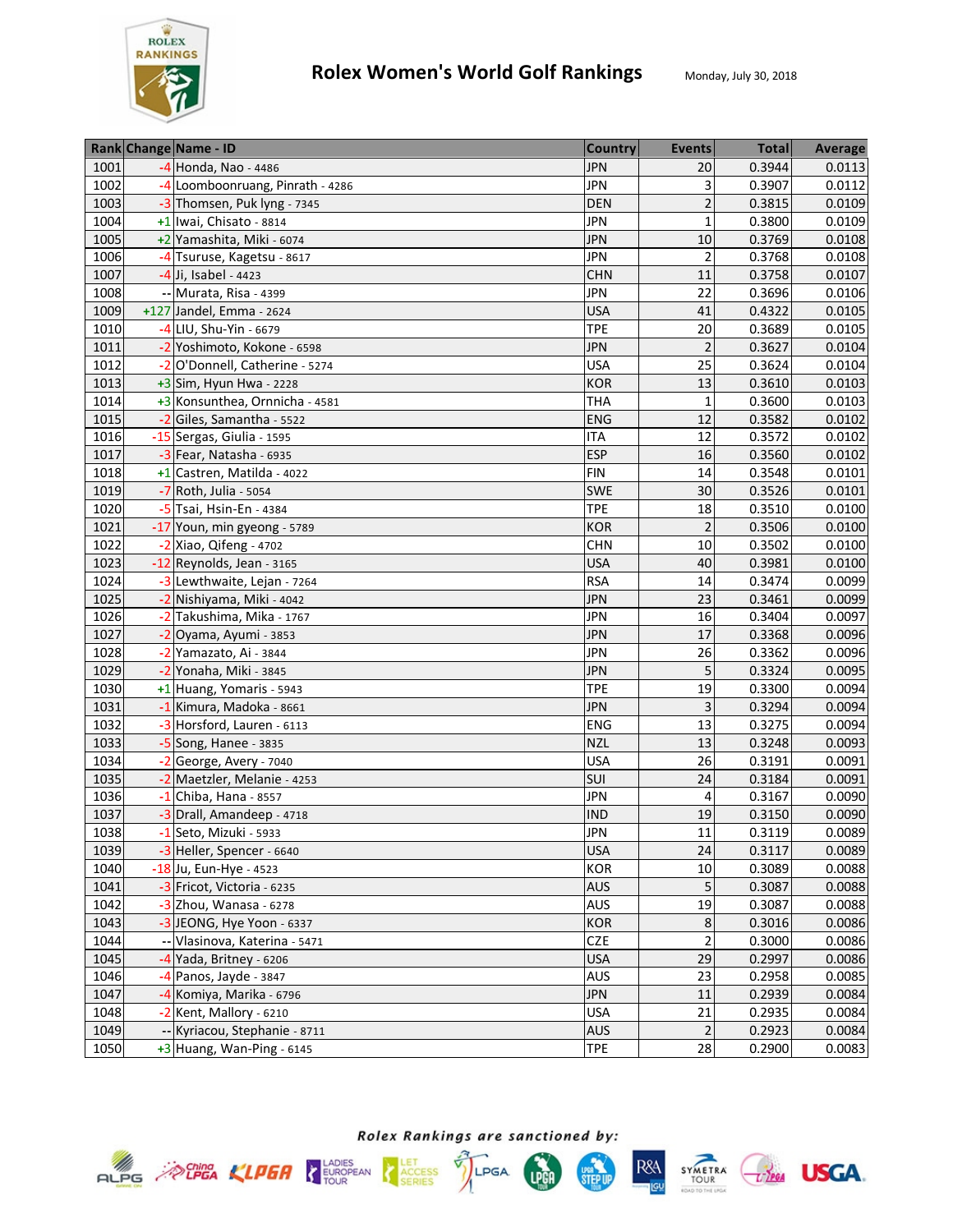

|      | Rank Change Name - ID         | <b>Country</b> | <b>Events</b>  | <b>Total</b> | Average |
|------|-------------------------------|----------------|----------------|--------------|---------|
| 1051 | +3 Weng, Liting - 6011        | <b>TPE</b>     | 29             | 0.2900       | 0.0083  |
| 1052 | -2 Piquot, Emilie - 5043      | <b>FRA</b>     | 30             | 0.2878       | 0.0082  |
| 1053 | -6 Meechai, Kusuma - 4086     | <b>THA</b>     | 26             | 0.2865       | 0.0082  |
| 1054 | -3 Hong, Yae Eun - 6378       | <b>KOR</b>     | 5              | 0.2861       | 0.0082  |
| 1055 | $-3$ Cha, Min-Jung - 5299     | <b>KOR</b>     | 25             | 0.2861       | 0.0082  |
| 1056 | -8 Kempter, Katherine - 3796  | <b>USA</b>     | 28             | 0.2855       | 0.0082  |
| 1057 | -- Chang, Tzu-Yi - 6054       | <b>TPE</b>     | 17             | 0.2850       | 0.0081  |
| 1058 | -2 Hori, Natsuka - 2747       | JPN            | 23             | 0.2831       | 0.0081  |
| 1059 | $-4$ Lee, Ji Young - 5612     | <b>KOR</b>     | 24             | 0.2824       | 0.0081  |
| 1060 | -2 Seo, Uh Jin - 8855         | <b>KOR</b>     | 3              | 0.2780       | 0.0079  |
| 1061 | +1 Junkkari, Krista - 7199    | <b>FIN</b>     | $\overline{2}$ | 0.2775       | 0.0079  |
| 1062 | -3 CHANG, Ching-Ling - 8672   | <b>TPE</b>     | 9              | 0.2739       | 0.0078  |
| 1063 | -3 Omura, Minami - 8426       | <b>JPN</b>     | $\overline{2}$ | 0.2734       | 0.0078  |
| 1064 | -3 Kim, Sol Bi - 6013         | <b>KOR</b>     | 1              | 0.2726       | 0.0078  |
| 1065 | -2 Huang, Hsien-Wen - 4747    | <b>TPE</b>     | 35             | 0.2723       | 0.0078  |
| 1066 | $+4$ Chen, Cuixia - 4728      | <b>CHN</b>     | 19             | 0.2700       | 0.0077  |
| 1067 | +4 LUKE, Dianne - 6335        | <b>MAS</b>     | 28             | 0.2700       | 0.0077  |
| 1068 | +4 Kang, Ga Yul - 8928        | <b>KOR</b>     | $\mathbf{1}$   | 0.2690       | 0.0077  |
| 1069 | +4 Kim, Heeji - 8930          | <b>KOR</b>     | 1              | 0.2690       | 0.0077  |
| 1070 | -6 DUANGCHAN, Pakpring - 6469 | <b>THA</b>     | 32             | 0.2674       | 0.0076  |
| 1071 | +7 Restrepo, Laura - 7150     | PAN            | 19             | 0.2650       | 0.0076  |
| 1072 | -7 Lee, Su-Yeon - 5342        | <b>KOR</b>     | 3              | 0.2642       | 0.0075  |
| 1073 | +4 McCallum, Tandi - 8718     | <b>RSA</b>     | $\mathbf{1}$   | 0.2640       | 0.0075  |
| 1074 | +1 Mickan, Anastasia - 7210   | GER            | 16             | 0.2632       | 0.0075  |
| 1075 | +1 Fourquier, Marie - 4925    | <b>FRA</b>     | 24             | 0.2627       | 0.0075  |
| 1076 | +3 Asai, Saki - 5862          | <b>JPN</b>     | 17             | 0.2625       | 0.0075  |
| 1077 | -9 Uetake, Nozomi - 5312      | <b>JPN</b>     | 19             | 0.2616       | 0.0075  |
| 1078 | -9 Puisite, Krista - 5742     | LAT            | 16             | 0.2588       | 0.0074  |
| 1079 | -13 Sandolo, Sophie - 1562    | <b>ITA</b>     | 17             | 0.2584       | 0.0074  |
| 1080 | $-6$ Bjork, Johanna - 5363    | <b>SWE</b>     | 26             | 0.2554       | 0.0073  |
| 1081 | -14 Strauss, Bertine - 4614   | <b>RSA</b>     | 21             | 0.2551       | 0.0073  |
| 1082 | -2 Low, Michele - 5339        | <b>MAS</b>     | 12             | 0.2502       | 0.0071  |
| 1083 | -1 Holder, Ashley - 6714      | <b>USA</b>     | $\mathbf{1}$   | 0.2486       | 0.0071  |
| 1084 | -1 Kennedy, Casey - 5983      | <b>USA</b>     | 29             | 0.2474       | 0.0071  |
| 1085 | +4 Raastad, Rachel - 3043     | <b>NOR</b>     | 15             | 0.2467       | 0.0070  |
| 1086 | $+1$ Resen, Stina - 6447      | <b>NOR</b>     | 10             | 0.2451       | 0.0070  |
| 1087 | -1 Bishnoi, Gaurika - 7272    | <b>IND</b>     | 8              | 0.2450       | 0.0070  |
| 1088 | -3 Coleman, Kristin - 6223    | <b>USA</b>     | 40             | 0.2789       | 0.0070  |
| 1089 | -1 Doolan, Wendy - 1450       | <b>AUS</b>     | $\sqrt{4}$     | 0.2425       | 0.0069  |
| 1090 | +5 SHIH, Cheng-Hsuan - 8877   | <b>TPE</b>     | 1              | 0.2400       | 0.0069  |
| 1091 | +5 Lu, Ya-Huei - 669          | <b>TPE</b>     | $\overline{2}$ | 0.2400       | 0.0069  |
| 1092 | +5 Cappeliez, Mathilda - 5304 | <b>FRA</b>     | 8              | 0.2400       | 0.0069  |
| 1093 | -3 Yasufuku, Senno - 4682     | <b>JPN</b>     | 25             | 0.2393       | 0.0068  |
| 1094 | -13 Matsubara, Yumi - 4398    | <b>JPN</b>     | 21             | 0.2370       | 0.0068  |
| 1095 | -3 Grice, Casey - 5265        | <b>USA</b>     | 7              | 0.2368       | 0.0068  |
| 1096 | -2 Nabeshima, Kaira - 6708    | <b>JPN</b>     | 6              | 0.2360       | 0.0067  |
| 1097 | $+3$ Samu, Ivanna - 6091      | <b>RSA</b>     | $\mathbf{1}$   | 0.2356       | 0.0067  |
| 1098 | -14 Fassi, Maria - 6436       | <b>MEX</b>     | 4              | 0.2355       | 0.0067  |
| 1099 | +2 Constantino, Harmie - 7308 | PHI            | $\overline{2}$ | 0.2350       | 0.0067  |
| 1100 | $+2$ CHOU, Yi-Tsen - 5941     | <b>TPE</b>     | 5              | 0.2350       | 0.0067  |







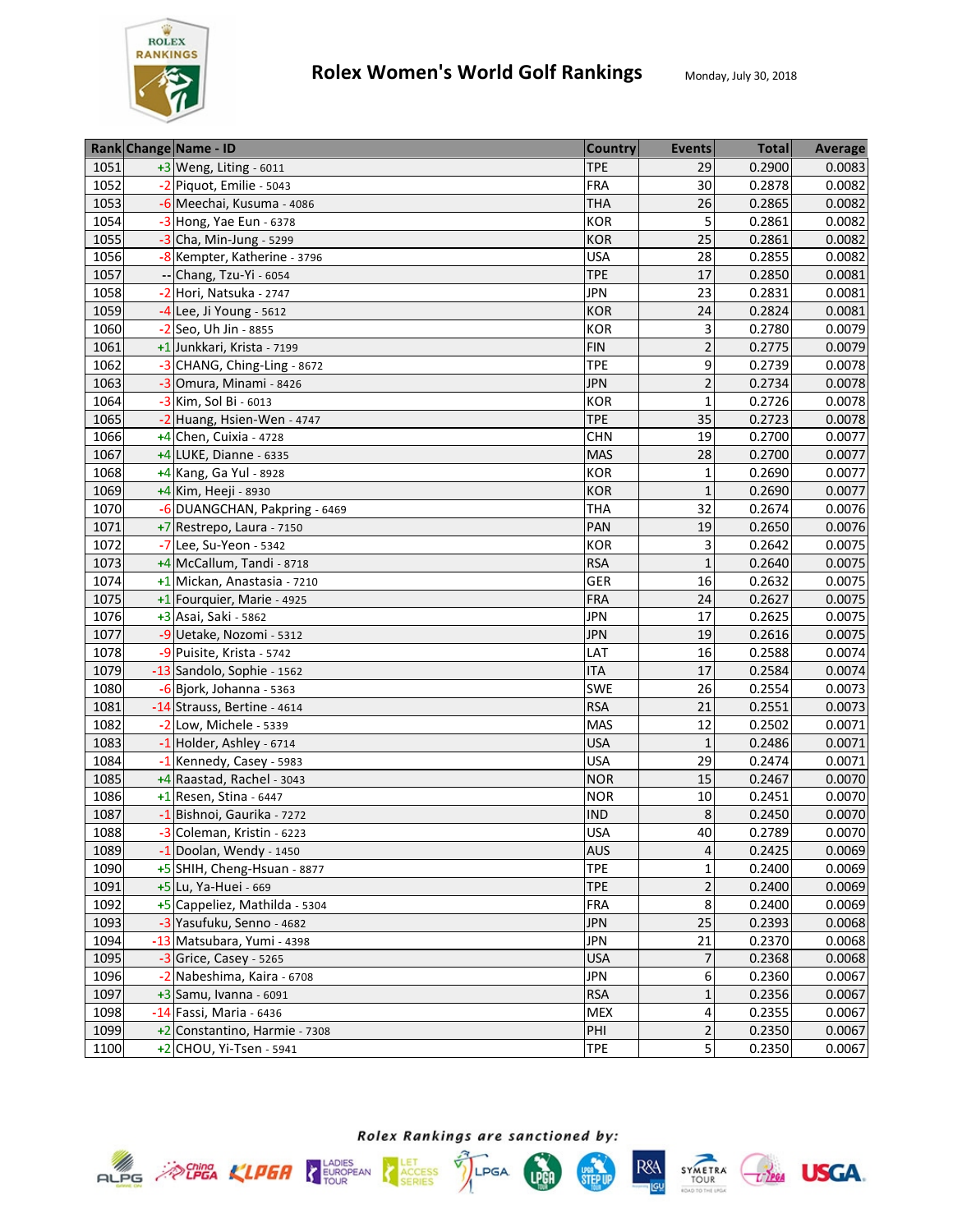

| 1101<br>5<br>0.2350<br>+2 Pongthanarak, Chommapat - 7282<br><b>THA</b><br>15<br>0.2350<br>1102<br>+2 Onuki, Iori - 3762<br><b>JPN</b><br>9<br>1103<br><b>CHN</b><br>0.2342<br>-12 Zhang, Yuyang - 2593 | 0.0067<br>0.0067<br>0.0067 |
|--------------------------------------------------------------------------------------------------------------------------------------------------------------------------------------------------------|----------------------------|
|                                                                                                                                                                                                        |                            |
|                                                                                                                                                                                                        |                            |
|                                                                                                                                                                                                        |                            |
| 19<br>0.2338<br>1104<br>-5 WANG, Li-Ning - 4383<br><b>TPE</b>                                                                                                                                          | 0.0067                     |
| 1105<br>+1 Morioka, Ayaka - 5463<br><b>JPN</b><br>14<br>0.2333                                                                                                                                         | 0.0067                     |
| +1 Riihijarvi, Kiira - 8888<br><b>FIN</b><br>0.2325<br>1106<br>$\mathbf{1}$                                                                                                                            | 0.0066                     |
| 0.2315<br>1107<br><b>KOR</b><br>-14 Kang, Jiwon - 5277<br>$\overline{4}$                                                                                                                               | 0.0066                     |
| 1108<br><b>TPE</b><br>0.2305<br>$+171$ Lai, Yi-Ting - 6140<br>18                                                                                                                                       | 0.0066                     |
| <b>CZE</b><br>3<br>1109<br>0.2300<br>+2 Mackova, Patricie - 8490                                                                                                                                       | 0.0066                     |
| 15<br>1110<br>Grechi, Emma - 6493<br><b>FRA</b><br>0.2291                                                                                                                                              | 0.0065                     |
| 3<br>1111<br>$-3$ Cho, Yeong Ran - 2540<br><b>KOR</b><br>0.2283                                                                                                                                        | 0.0065                     |
| $\overline{2}$<br>1112<br>-3 Tezuka, Miyabi - 8605<br><b>JPN</b><br>0.2280                                                                                                                             | 0.0065                     |
| 1113<br>-1 Tanaka, Mizuki - 6895<br><b>JPN</b><br>$\mathbf{1}$<br>0.2261                                                                                                                               | 0.0065                     |
| <b>JPN</b><br>0.2244<br>1114<br>-1 Baba, Yumiko - 1162<br>10                                                                                                                                           | 0.0064                     |
| 1115<br><b>JPN</b><br>13<br>0.2226<br>-1 Sawai, Hitomi - 3742                                                                                                                                          | 0.0064                     |
| 6<br>0.2219<br>1116<br><b>AUS</b><br>-- Bettencourt, Hayley - 5138                                                                                                                                     | 0.0063                     |
| 1117<br><b>JPN</b><br>0.2218<br>14<br>-12 Chinzei, Mayumi - 1314                                                                                                                                       | 0.0063                     |
| 1118<br><b>KOR</b><br>3<br>0.2215<br>$-3$ Hong, Jin Eui - 4245                                                                                                                                         | 0.0063                     |
| 3<br>1119<br>0.2148<br>-21 McBride, Maria - 203<br><b>SWE</b>                                                                                                                                          | 0.0061                     |
| 1120<br>-2 Lee, Tai-Ling - 5917<br><b>TPE</b><br>22<br>0.2148                                                                                                                                          | 0.0061                     |
| 1121<br><b>CHN</b><br>0.2107<br>-- JIN, Man - 5388<br>7                                                                                                                                                | 0.0060                     |
| -- Cheenglab, Trichat - 8528<br>5<br>1122<br>THA<br>0.2100                                                                                                                                             | 0.0060                     |
| 21<br>1123<br>-6 Bonetti, Alexandra - 4222<br><b>FRA</b><br>0.2093                                                                                                                                     | 0.0060                     |
| 1124<br>13<br>-- Choi, Sandy - 8553<br>KOR<br>0.2085                                                                                                                                                   | 0.0060                     |
| Postillion, Samantha - 6760<br>15<br>1125<br><b>USA</b><br>0.2085                                                                                                                                      | 0.0060                     |
| 33<br>1126<br>-4 Carbajo re, Manuela - 7035<br>ARG<br>0.2074                                                                                                                                           | 0.0059                     |
| 14<br>1127<br><b>JPN</b><br>0.2074<br>-4 Manabe, Saya - 690                                                                                                                                            | 0.0059                     |
| <b>SWE</b><br>17<br>1128<br>0.2064<br>-8 Janson, Josephine - 5445                                                                                                                                      | 0.0059                     |
| $\overline{7}$<br>1129<br><b>JPN</b><br>0.2050<br>-3 Adachi, Yumika - 2818                                                                                                                             | 0.0059                     |
| 15<br>1130<br>SUI<br>0.2040<br>-3 Martinoli, Valeria - 3962                                                                                                                                            | 0.0058                     |
| 1131<br><b>FRA</b><br>28<br>0.2028<br>-12 Carnet, Anaelle - 4892                                                                                                                                       | 0.0058                     |
| 1132<br><b>FRA</b><br>$\overline{2}$<br>0.2009<br>-4 Chaucheprat, Yvie - 6370                                                                                                                          | 0.0057                     |
| $\overline{2}$<br>1133<br>-4 Pinthier, Lilas - 8782<br><b>FRA</b><br>0.2009                                                                                                                            | 0.0057                     |
| 1134<br>-4 Mallett, Elizabeth - 7334<br>3<br>0.2000<br><b>ENG</b>                                                                                                                                      | 0.0057                     |
| 1135<br>0.2000<br>-4 LV, Tian - 6976<br><b>CHN</b><br>4                                                                                                                                                | 0.0057                     |
| 1136<br>-4 Yin, Xiaowen - 8576<br>0.2000<br><b>CHN</b><br>4                                                                                                                                            | 0.0057                     |
| $\boldsymbol{6}$<br>1137<br>-4 Liautier, Charlotte - 7362<br><b>FRA</b><br>0.2000                                                                                                                      | 0.0057                     |
| 12<br>1138<br>-4 Zhong, Rui-Xin - 5940<br><b>TPE</b><br>0.2000                                                                                                                                         | 0.0057                     |
| <b>KOR</b><br>1139<br>$-4$ Jang, Bo Ram - 5296<br>11<br>0.1948                                                                                                                                         | 0.0056                     |
| 1140<br>$-2$ Zhao, Zhimeng - 8412<br><b>CHN</b><br>0.1932<br>4                                                                                                                                         | 0.0055                     |
| $\overline{2}$<br>1141<br><b>HKG</b><br>0.1902<br>-1 Cheung, Michelle - 5256                                                                                                                           | 0.0054                     |
| KOR<br>0.1901<br>1142<br>$-3$ Heo, Hyeon Ju - 8594<br>1                                                                                                                                                | 0.0054                     |
| $\bf 8$<br>1143<br><b>USA</b><br>0.1892<br>-6 White, Allie - 3676                                                                                                                                      | 0.0054                     |
| <b>SWE</b><br>1144<br>-3 Samuelsson, Johanna - 6535<br>1<br>0.1882                                                                                                                                     | 0.0054                     |
| $\,$ 6 $\,$<br>1145<br><b>TPE</b><br>0.1865<br>$-1$ Tai, Chia-Wen - 6148                                                                                                                               | 0.0053                     |
| 11<br>0.1860<br>1146<br>-3 Chow, Marissa - 5806<br><b>USA</b>                                                                                                                                          | 0.0053                     |
| 1147<br>-5 Choi, Eun Woo Esther - 6273<br><b>KOR</b><br>$1\,$<br>0.1836                                                                                                                                | 0.0052                     |
| <b>VEN</b><br>1148<br>+4 Felibert, Veronica - 3591<br>40<br>0.2013                                                                                                                                     | 0.0050                     |
| 1149<br>15<br>0.1759<br>$-2$ Meng, Lin - 4778<br><b>CHN</b>                                                                                                                                            | 0.0050                     |
| 1150<br>-5 Nualraksa, Ajira - 4090<br>16<br>0.1744<br><b>THA</b>                                                                                                                                       | 0.0050                     |







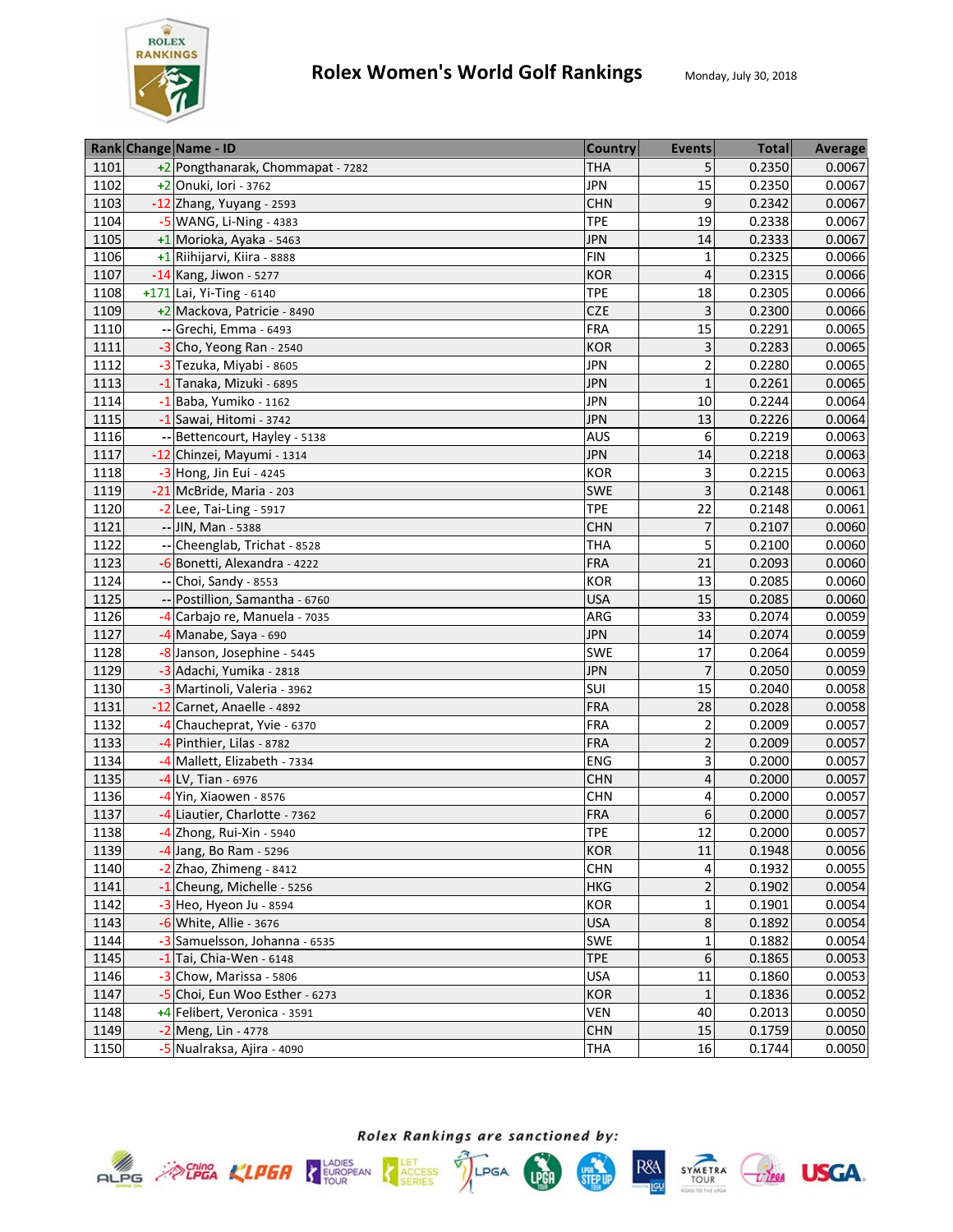

|      | Rank Change Name - ID                  | <b>Country</b> | <b>Events</b>           | <b>Total</b> | Average |
|------|----------------------------------------|----------------|-------------------------|--------------|---------|
| 1151 | -1 Silva, Marta - 5149                 | <b>ESP</b>     | 10                      | 0.1739       | 0.0050  |
| 1152 | -6 Nielsen, Daisy - 3048               | <b>DEN</b>     | 20                      | 0.1730       | 0.0049  |
| 1153 | -2 Cangrejo, Alejandra - 6161          | <b>COL</b>     | 26                      | 0.1705       | 0.0049  |
| 1154 | -1 Louis, Clarisse - 5909              | <b>BEL</b>     | $\overline{2}$          | 0.1704       | 0.0049  |
| 1155 | -- Zorzi, Veronica - 2033              | <b>ITA</b>     | 6                       | 0.1689       | 0.0048  |
| 1156 | -8 Sawada, Chika - 5555                | <b>JPN</b>     | 11                      | 0.1680       | 0.0048  |
| 1157 | $-1$ Sun, Jiaze - 8574                 | <b>CHN</b>     | 4                       | 0.1674       | 0.0048  |
| 1158 | -4 Kim, Ga Yun - 5678                  | KOR            | 29                      | 0.1662       | 0.0047  |
| 1159 | $-1$ Hung, Jo-Hua - 5514               | <b>TPE</b>     | 9                       | 0.1659       | 0.0047  |
| 1160 | -3 McPherson, Lindsey - 5935           | <b>USA</b>     | 14                      | 0.1653       | 0.0047  |
| 1161 | -12 Hudson, Rebecca - 229              | <b>ENG</b>     | 9                       | 0.1650       | 0.0047  |
| 1162 | -- Arvidsson, Elin - 6590              | <b>SWE</b>     | 26                      | 0.1639       | 0.0047  |
| 1163 | -2 Kawakubo, Momoyo - 382              | <b>JPN</b>     | 3                       | 0.1636       | 0.0047  |
| 1164 | -5 Pattaranakrueang, Supakchaya - 4422 | THA            | 36                      | 0.1659       | 0.0046  |
| 1165 | -2 Lundell, Sofia - 8438               | <b>SWE</b>     | 1                       | 0.1613       | 0.0046  |
| 1166 | -1 Onishi, Nao - 8644                  | <b>JPN</b>     | $\mathbf{1}$            | 0.1609       | 0.0046  |
| 1167 | -1 Yoshihara, Nanako - 8648            | <b>JPN</b>     | $\overline{2}$          | 0.1609       | 0.0046  |
| 1168 | -4 Uetake, Narumi - 6121               | <b>JPN</b>     | $\overline{2}$          | 0.1590       | 0.0045  |
| 1169 | -- Ikeuchi, Erimo - 3745               | <b>JPN</b>     | 23                      | 0.1584       | 0.0045  |
| 1170 | $-3$ Ryu, Hae Ran - 6946               | <b>KOR</b>     | $\overline{2}$          | 0.1578       | 0.0045  |
| 1171 | -- HUANG, Yu-Hsin - 8671               | <b>TPE</b>     | $\overline{2}$          | 0.1573       | 0.0045  |
| 1172 | -4 Jooma, Eri - 3635                   | <b>JPN</b>     | 5                       | 0.1546       | 0.0044  |
| 1173 | $-1$ Park, Rika - 8403                 | <b>KOR</b>     | 20                      | 0.1507       | 0.0043  |
| 1174 | -14 Song, Min Gee - 2557               | <b>KOR</b>     | 10                      | 0.1481       | 0.0042  |
| 1175 | -2 Wang, Tianyu - 4805                 | <b>CHN</b>     | 5                       | 0.1464       | 0.0042  |
| 1176 | $-6$ Moon, Hyun Hee - 787              | KOR            | 11                      | 0.1461       | 0.0042  |
| 1177 | $-2$ Lee, Su Min3 - 8587               | <b>KOR</b>     | $\mathbf{1}$            | 0.1424       | 0.0041  |
| 1178 | -1 Kim, Ji Eun - 6474                  | <b>KOR</b>     | 28                      | 0.1414       | 0.0040  |
| 1179 | $-1$ Yu, Han-Hsuan - 5937              | <b>TPE</b>     | $\overline{4}$          | 0.1412       | 0.0040  |
| 1180 | -- Ihm, Amy - 7140                     | <b>USA</b>     | 12                      | 0.1399       | 0.0040  |
| 1181 | -- Tian, Hong - 4069                   | <b>CHN</b>     | 9                       | 0.1387       | 0.0040  |
| 1182 | -- Kim, Ji Min - 4055                  | <b>KOR</b>     | 16                      | 0.1369       | 0.0039  |
| 1183 | -7 Fierro, Isabella - 7261             | <b>MEX</b>     | $\mathbf{1}$            | 0.1358       | 0.0039  |
| 1184 | -- Kimura, Rei - 8500                  | <b>JPN</b>     | $\overline{2}$          | 0.1353       | 0.0039  |
| 1185 | $+1$ Lim, chan hee - 8401              | <b>KOR</b>     | 16                      | 0.1348       | 0.0039  |
| 1186 | $+2$ Onuki, Urara - 8393               | JPN            | $\overline{2}$          | 0.1337       | 0.0038  |
| 1187 | +2 Minayoshi, Asuka - 6849             | <b>JPN</b>     | $\overline{2}$          | 0.1329       | 0.0038  |
| 1188 | +3 Price, Georgia - 7228               | <b>ENG</b>     | $\overline{2}$          | 0.1326       | 0.0038  |
| 1189 | $+3$ Bailey, Lianna - 6108             | <b>ENG</b>     | $\overline{\mathbf{3}}$ | 0.1326       | 0.0038  |
| 1190 | +3 Kang, Yea Lin - 4259                | KOR            | 21                      | 0.1310       | 0.0037  |
| 1191 | -8 Jung, Hye Jin - 2529                | <b>KOR</b>     | 11                      | 0.1293       | 0.0037  |
| 1192 | +3 Shinsakaue, Yuko - 1620             | <b>JPN</b>     | 23                      | 0.1283       | 0.0037  |
| 1193 | -3 Davies-Graham, Ellen - 3850         | <b>AUS</b>     | $10\,$                  | 0.1277       | 0.0036  |
| 1194 | -- Backman, Anna - 6026                | <b>FIN</b>     | 3                       | 0.1243       | 0.0036  |
| 1195 | $-21$ Oh, Ji-Young - 907               | <b>KOR</b>     | $\overline{7}$          | 0.1224       | 0.0035  |
| 1196 | +2 Yi, Eunjung - 2484                  | <b>KOR</b>     | 20                      | 0.1214       | 0.0035  |
| 1197 | $-10$ Ham, Young Ae - 2561             | <b>KOR</b>     | 10                      | 0.1212       | 0.0035  |
| 1198 | -13 Youn, Sun Jeung - 5295             | <b>KOR</b>     | 12                      | 0.1203       | 0.0034  |
| 1199 | -20 Wallace, Jessica - 4331            | <b>CAN</b>     | 6                       | 0.1201       | 0.0034  |
| 1200 | $-$ Bae, In Ji - 4693                  | <b>KOR</b>     | 6                       | 0.1196       | 0.0034  |









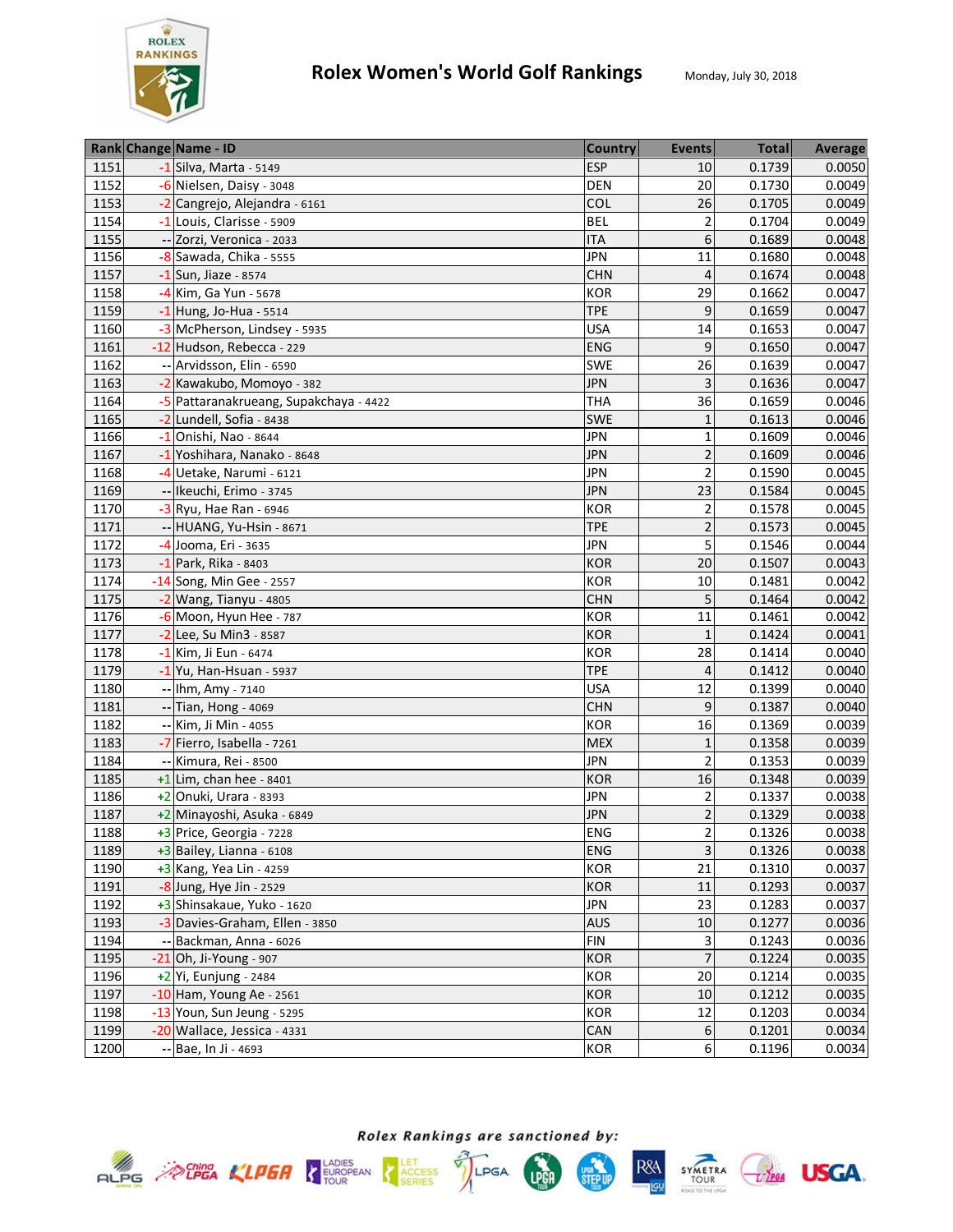

|      |                          | Rank Change Name - ID            | <b>Country</b> | <b>Events</b>  | <b>Total</b> | Average |
|------|--------------------------|----------------------------------|----------------|----------------|--------------|---------|
| 1201 |                          | -- Bremer, Raegan - 7078         | <b>USA</b>     | 18             | 0.1187       | 0.0034  |
| 1202 |                          | -- Meier, Christine - 4584       | <b>USA</b>     | 30             | 0.1187       | 0.0034  |
| 1203 |                          | -- Phudthipinij, Dolnapa - 6132  | <b>THA</b>     | 15             | 0.1182       | 0.0034  |
| 1204 |                          | -5 Espejo, Virginia - 4664       | <b>ESP</b>     | 11             | 0.1177       | 0.0034  |
| 1205 |                          | $-9$ JUNG, DAHUI - 6355          | <b>KOR</b>     | 13             | 0.1163       | 0.0033  |
| 1206 |                          | -- Wille, Natalie - 5450         | <b>SWE</b>     | 10             | 0.1152       | 0.0033  |
| 1207 |                          | -3 Tripathi, Neha - 4103         | <b>IND</b>     | 11             | 0.1133       | 0.0032  |
| 1208 |                          | -1 Meyssonnier, Anais - 6492     | <b>FRA</b>     | 16             | 0.1110       | 0.0032  |
| 1209 |                          | -- Maisongrosse, Julie - 3827    | <b>FRA</b>     | 7              | 0.1101       | 0.0031  |
| 1210 |                          | $-2$ SO, Haehyeon - 7369         | KOR            | 9              | 0.1100       | 0.0031  |
| 1211 |                          | -1 Kirby, Jennifer - 3706        | CAN            | 16             | 0.1096       | 0.0031  |
| 1212 |                          | -1 McKinnon, Brogan - 5702       | CAN            | 17             | 0.1095       | 0.0031  |
| 1213 |                          | -1 Kido, Yukina - 3744           | <b>JPN</b>     | 11             | 0.1084       | 0.0031  |
| 1214 |                          | -9 Bradley, Jessica - 6901       | <b>GBR</b>     | 14             | 0.1077       | 0.0031  |
| 1215 |                          | -2 Osland, Megan - 6768          | CAN            | 26             | 0.1065       | 0.0030  |
| 1216 |                          | -- Kang, Li A - 6525             | <b>KOR</b>     | 8              | 0.1034       | 0.0030  |
| 1217 |                          | -2 Croce, Stefania - 1383        | <b>ITA</b>     | 11             | 0.1009       | 0.0029  |
| 1218 |                          | $-4$ Kim, Da Eun - 5391          | <b>KOR</b>     | 11             | 0.1007       | 0.0029  |
| 1219 |                          | -- Yoshida, Aiko - 2009          | <b>JPN</b>     | 15             | 0.1000       | 0.0029  |
| 1220 |                          | -- Kodama, Marie - 5961          | <b>JPN</b>     | 5              | 0.0989       | 0.0028  |
| 1221 |                          | -- Shimomura, Mayumi - 1611      | <b>JPN</b>     | 9              | 0.0989       | 0.0028  |
| 1222 |                          | -- Arai, Mai - 6072              | <b>JPN</b>     | 16             | 0.0989       | 0.0028  |
| 1223 |                          | -5 Orchard, Alexandra - 4141     | <b>AUS</b>     | 7              | 0.0986       | 0.0028  |
| 1224 |                          | -27 Verchenova, Maria - 2303     | <b>RUS</b>     | 3              | 0.0942       | 0.0027  |
| 1225 |                          | $-8$ Chong, Joyce - 6364         | <b>NED</b>     | 24             | 0.0923       | 0.0026  |
| 1226 |                          | -3 Sato, Akiho - 4371            | <b>JPN</b>     | 14             | 0.0876       | 0.0025  |
| 1227 |                          | -3 Kouskova, Sara - 5901         | <b>CZE</b>     | 3              | 0.0870       | 0.0025  |
| 1228 |                          | -2 Hinnerova, Lucie - 5466       | <b>CZE</b>     | 17             | 0.0867       | 0.0025  |
| 1229 |                          | -2 Schlasberg, Viva - 3386       | <b>SWE</b>     | 26             | 0.0856       | 0.0024  |
| 1230 |                          | -2 Stevens, Sammi - 5764         | <b>USA</b>     | 19             | 0.0844       | 0.0024  |
| 1231 |                          | -2 Rosen, Portland - 6211        | <b>USA</b>     | 32             | 0.0844       | 0.0024  |
| 1232 |                          | $-2$ Lu, MeiPing - 3755          | <b>CHN</b>     | $\overline{7}$ | 0.0826       | 0.0024  |
| 1233 |                          | -8 Lee, Sion - 3886              | <b>KOR</b>     | $\overline{7}$ | 0.0801       | 0.0023  |
| 1234 |                          | -3 Lee, Ji-Woo - 2825            | <b>KOR</b>     | 8              | 0.0712       | 0.0020  |
| 1235 |                          | -3 Fallay, Camille - 3261        | <b>FRA</b>     | $\overline{2}$ | 0.0696       | 0.0020  |
| 1236 | $\overline{\phantom{a}}$ | Okamura, Yu - 4017               | <b>JPN</b>     | 18             | 0.0670       | 0.0019  |
| 1237 |                          | -4 Yoshino, Akane - 4338         | <b>JPN</b>     | 41             | 0.0779       | 0.0019  |
| 1238 |                          | -3 Reddick, Holly - 2994         | <b>ENG</b>     | 5              | 0.0661       | 0.0019  |
| 1239 |                          | $-5$ Ko, Na Rae - 4511           | <b>KOR</b>     | 10             | 0.0660       | 0.0019  |
| 1240 |                          | -3 Cho, A Ra2 - 4116             | <b>KOR</b>     | 19             | 0.0611       | 0.0017  |
| 1241 |                          | -3 Noh, Eun Jin - 6949           | <b>KOR</b>     | 4              | 0.0587       | 0.0017  |
| 1242 |                          | -3 SONG, Yi-Lin - 6686           | <b>CHN</b>     | 20             | 0.0587       | 0.0017  |
| 1243 |                          | -3 Peters, Alexandra - 4658      | <b>GBR</b>     | 9              | 0.0523       | 0.0015  |
| 1244 |                          | $-1$ Jeon, hyo min - 6788        | <b>KOR</b>     | 4              | 0.0512       | 0.0015  |
| 1245 |                          | -- Ngam-Usawan, Saruttaya - 4695 | <b>THA</b>     | 35             | 0.0510       | 0.0015  |
| 1246 |                          | $+1$ O'Neal, Blair - 941         |                | $\mathbf 1$    | 0.0502       | 0.0014  |
| 1247 |                          | -5 Cabanillas, Laura - 1278      | <b>ESP</b>     | $\overline{2}$ | 0.0493       | 0.0014  |
| 1248 |                          | -2 Ito, Kanna - 5883             | <b>JPN</b>     | 1              | 0.0488       | 0.0014  |
| 1249 |                          | -5 Ekey, Kathleen - 3298         | <b>USA</b>     | 7              | 0.0437       | 0.0012  |
| 1250 |                          | -- Nakao, Haruhi - 6869          | <b>JPN</b>     | 9              | 0.0421       | 0.0012  |